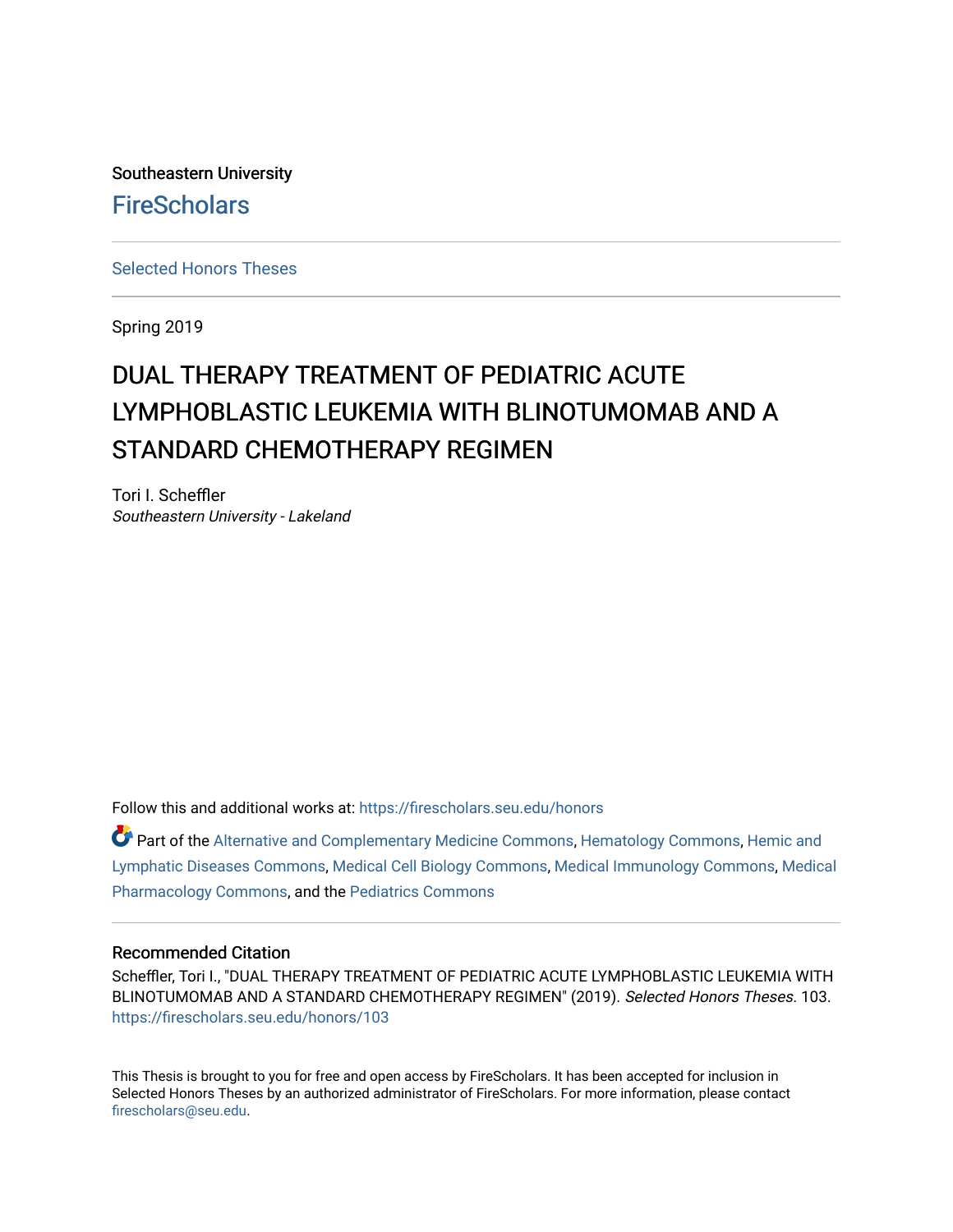# DUAL THERAPY TREATMENT OF PEDIATRIC ACUTE LYMPHOBLASTIC LEUKEMIA WITH BLINOTUMOMAB AND A STANDARD CHEMOTHERAPY REGIMEN

By

Tori Irene Scheffler

Submitted to the School of Honors Committee

in partial fulfillment

of the requirements for University Honors Scholars

Southeastern University

2019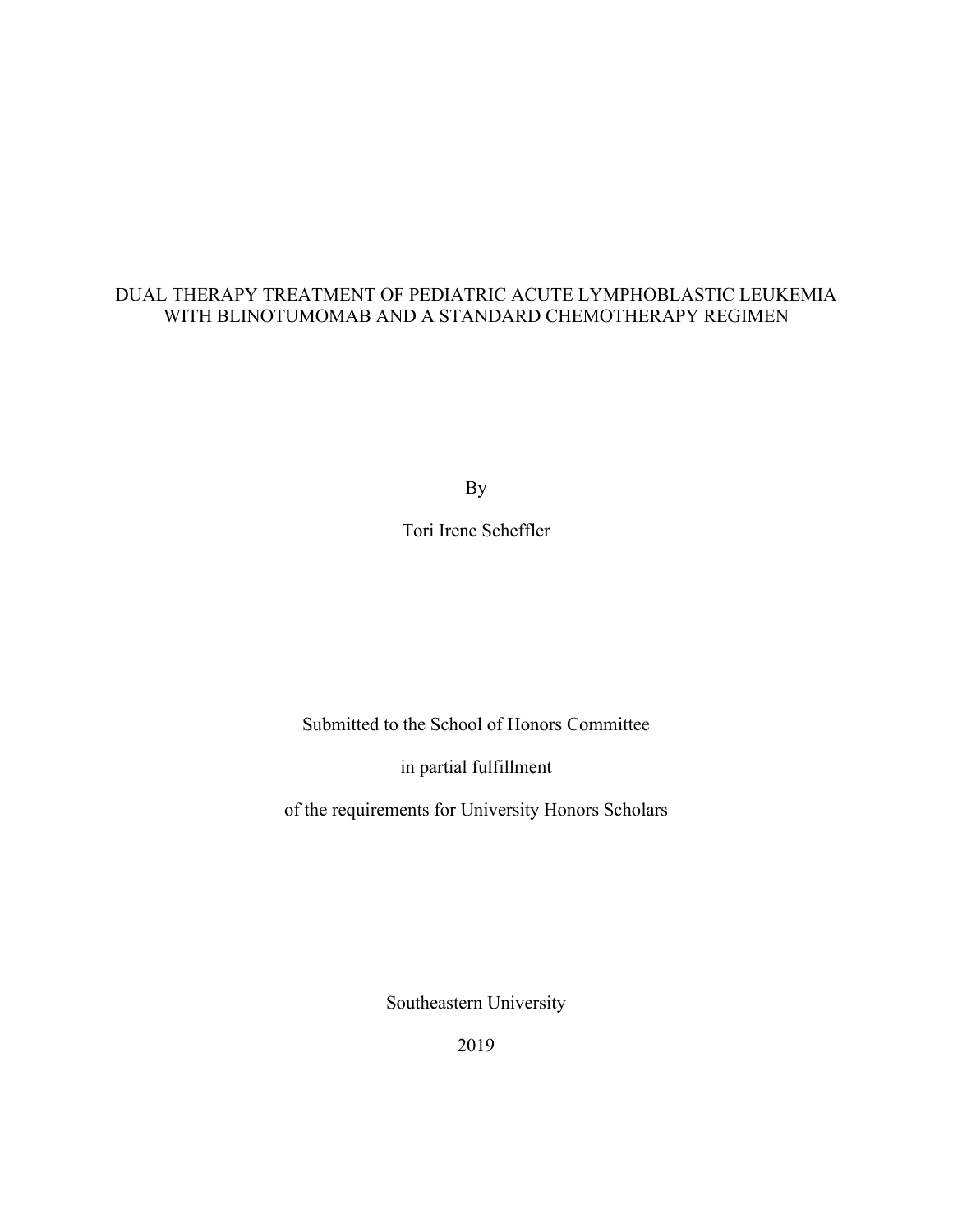Scheffler ii

Copyright by Tori Irene Scheffler

2019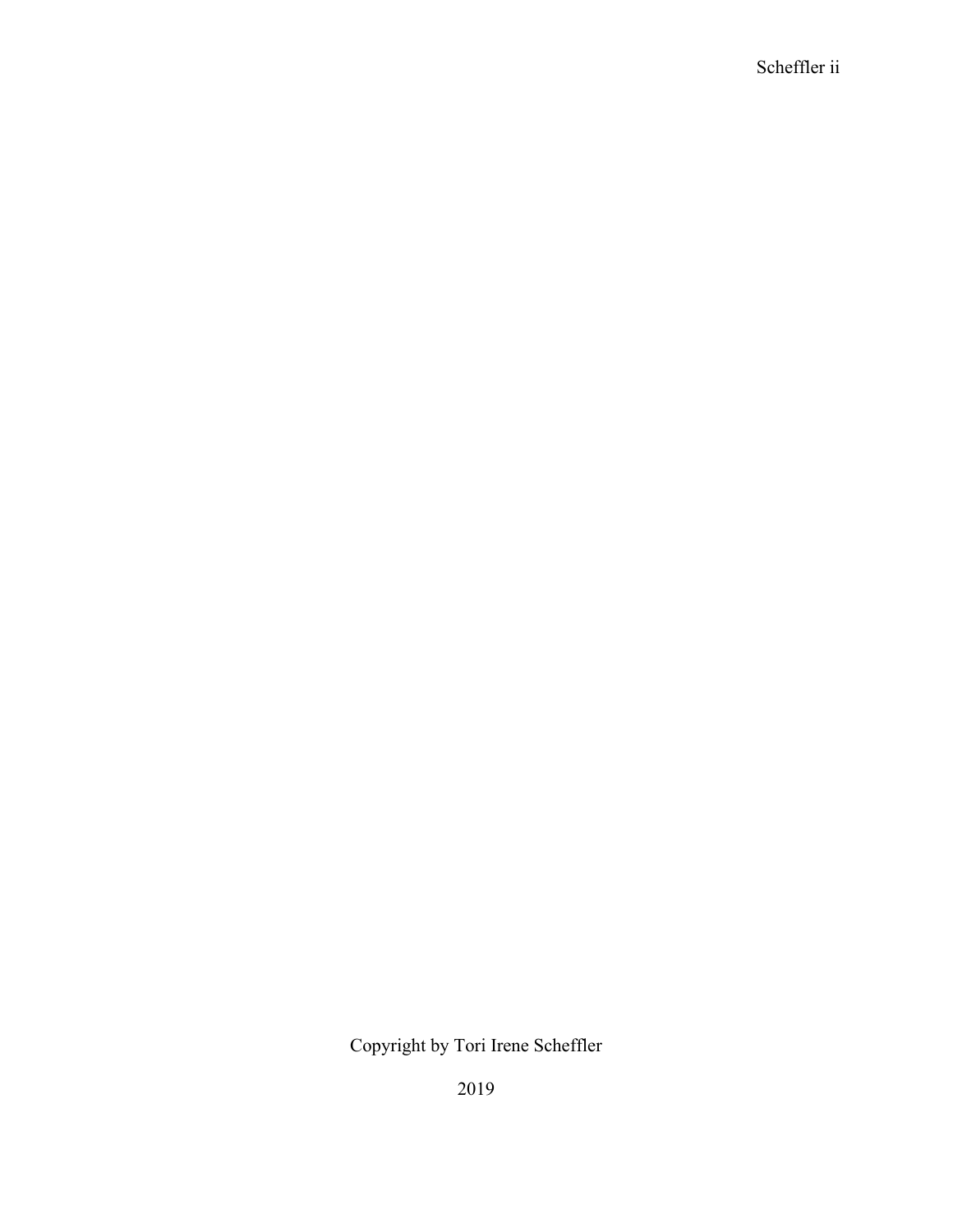# Dedication

I would like to dedicate this to all of the families with children fighting the seemingly never-ending battle against cancer. I pray and long for the day where the word cancer no longer holds the level of fear behind it that it does now. May the peace of Christ rule your hearts and minds, and may you be blessed with immeasurable strength.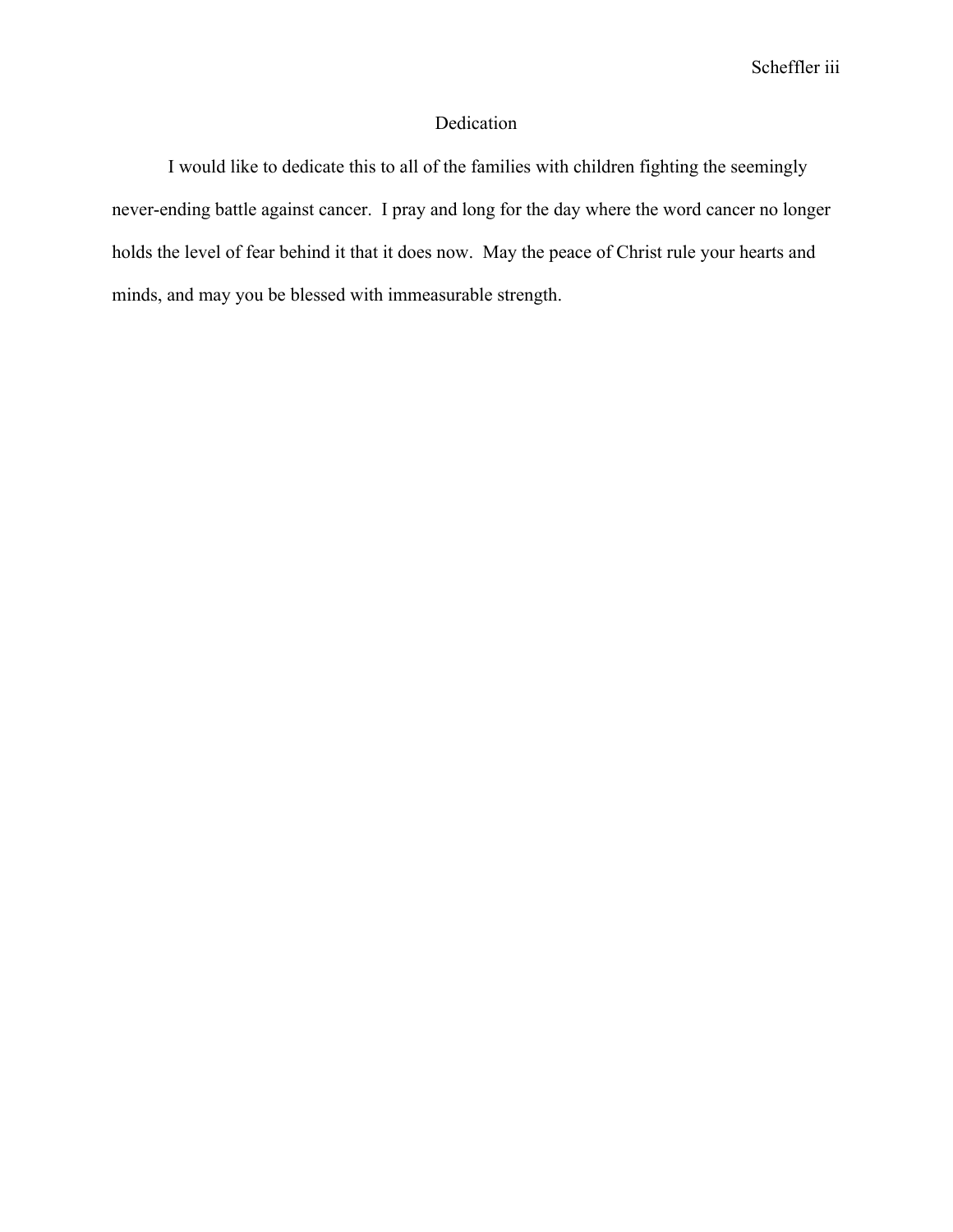Scheffler iv

#### Acknowledgements

I am incredibly thankful for the individuals the Lord has placed in my life throughout my time at Southeastern University. I would like to thank my family for encouraging me to attend this university, and for their constant support. Mom and Dad, thank you for never forgetting to tell me how proud of me you are, it has meant more than you know over the years! I would also like to thank all of the faculty for their dedication to students. Thank you, Dr. Schraw, my thesis advisor, for taking the time to explain to me some of the deepest scientific concepts while I am working in your office, followed by a quick sermon as to how that points to the Lord and His goodness and faithfulness. You have reminded me of the immeasurable mercies and grace God has given us and privilege it is to be a servant of Christ in the field of medicine! I would also like to thank Dr. Franklin for her constant support and encouragement. Thank you for reminding me of the beauty of being good enough, of appreciating the waiting place, and for giving me my first five hundred miles. It means mean more than you know! Thank you, Dr. Miller, for the love you have for all the Honors students, it does not go unnoticed and we are so fortunate to have a leader like you. I would also like to thank all of my friends, both science and non-science majors, who have encouraged me and played a role in shaping my college years. I would not have enjoyed and appreciated these four years without you all, and I look forward to the day when I am able to serve overseas in medical camps with you, lead in a church with you, and take the gospel to the nations with you. Finally, I would like to thank the Lord for giving me a heart and desire to practice medicine and serve His people in this field. I am humbled to have this opportunity, and I pray that you would be glorified through every year of school and residency, through every patient seen, and through every story I have the privilege of hearing and being a part of.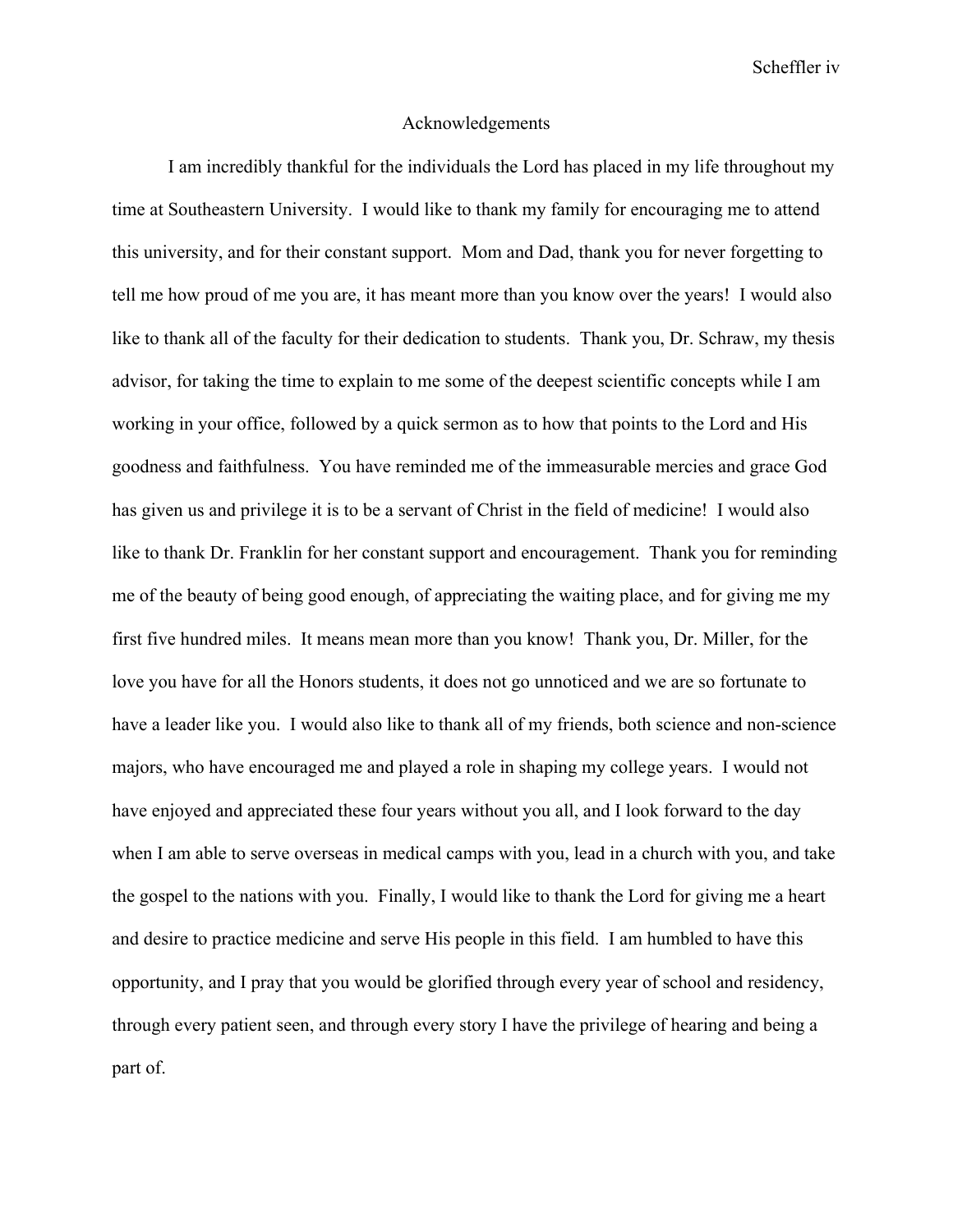**Abstract:** Leukemia is the number one cancer affecting children in the nation, with acute lymphoblastic leukemia being the most prevalent classification.<sup>1</sup> While new and innovative treatment protocols have greatly increased the success rate of primary cancer patients, those who face relapse receive a much more dismal prognosis. Recent studies have shown that patients who relapse quite frequently have developed drug-resistant clones of the original cancer cells, leading to a need for various secondary treatment options. The drug-resistance is due to clonal mutations that take place within the cancer cell, most often because of an outside pressure or stress within the environment of the cell. In fact, studies show that in many cases the chemotherapy and radiation treatment administered to the leukemia patients provides the added pressures necessary to promote these clonal mutations, leading to treatment-resistant cells and the onset of relapsed leukemia. Various immunotherapies are becoming the front-line secondary treatment option due to their high success rates and innovative techniques. Monoclonal antibodies such as Blinatumomab or Inatuzumab are currently the primary targets of research for acute lymphoblastic leukemia secondary therapy. However, dual therapy treatments of cancers have shown increased rates of event-free survival, overall survival, and progression-free survival, as well as decreased rates of drug resistant cancer cells. Therefore, the goal of this review is to promote the application of dual treatment therapy on relapsed ALL cells for improved outcome, as well as on primary ALL cells for decreased drug resistance.

**Key Words:** acute lymphoblastic leukemia, pediatric, monoclonal antibody, Blinatumomab, chemotherapy, dual therapy, relapse, clonal mutation, drug-resistance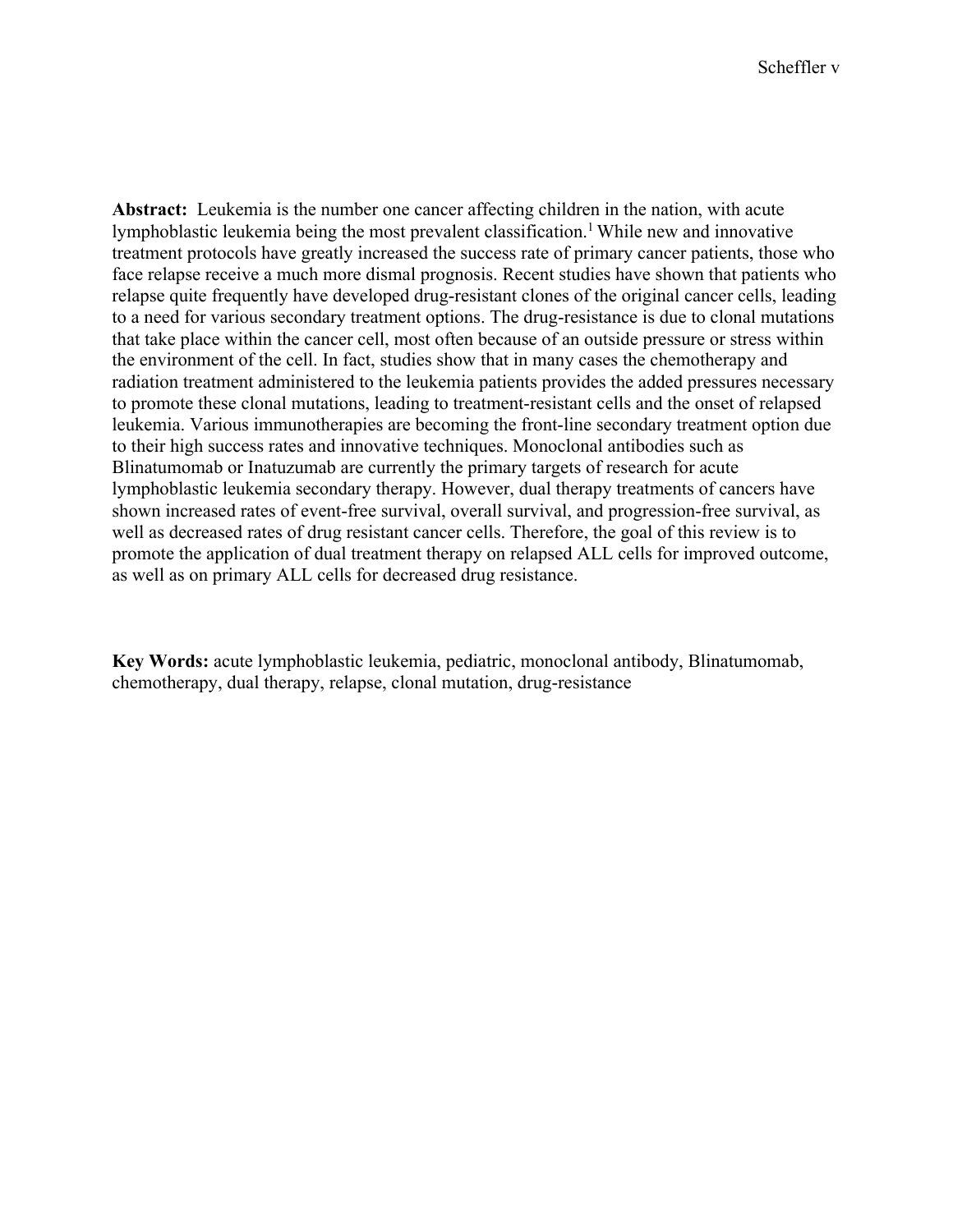# Table of Contents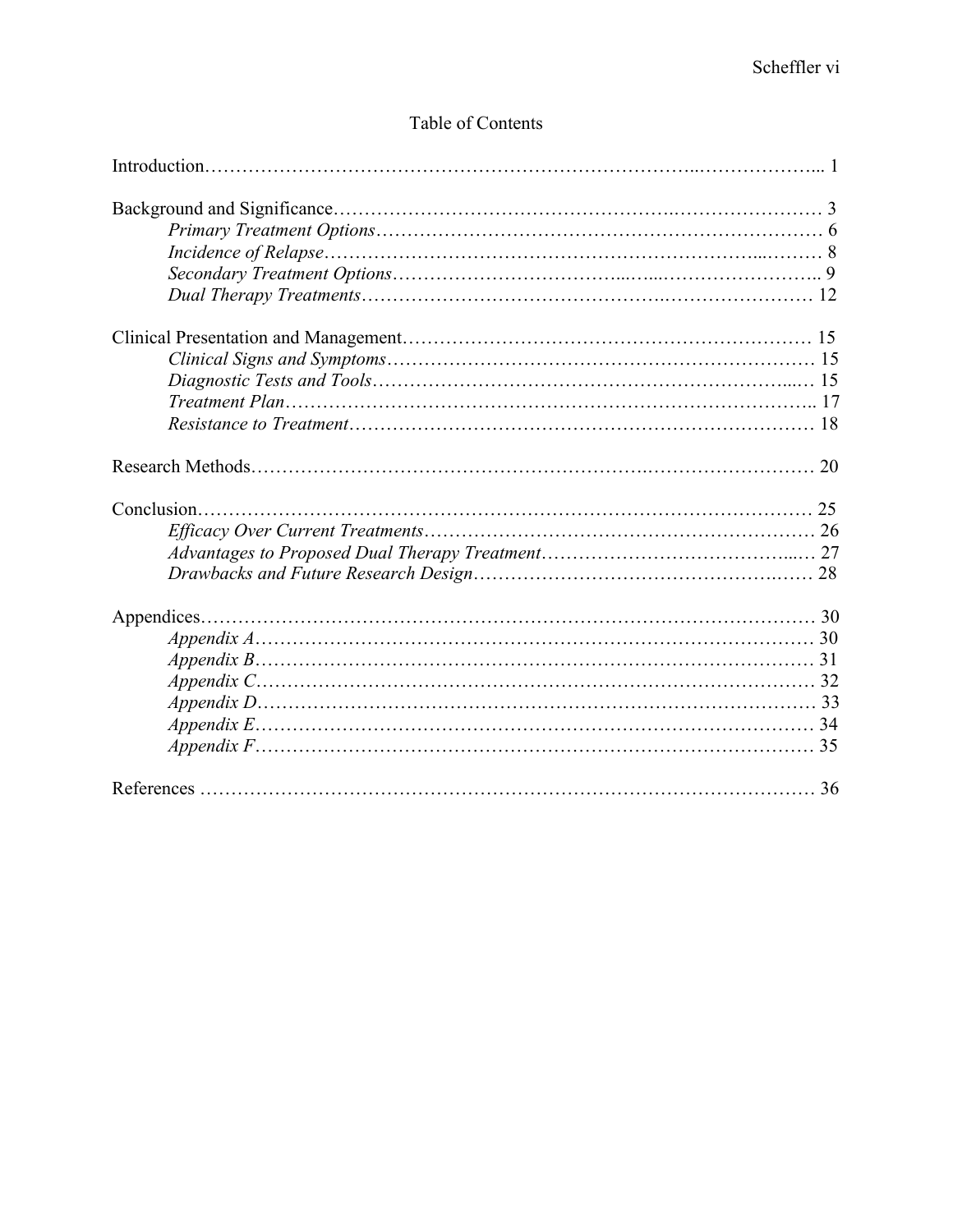# DUAL THERAPY TREATMENT OF PEDIATRIC ACUTE LYMPHOBLASTIC LEUKEMIA WITH BLINOTUMOMAB AND A STANDARD CHEMOTHERAPY REGIMEN

#### **Introduction**

Imagine that you are working to solve an incredibly complex problem, one that takes you years of hard work, and then finally after multiple heart-wrenching failures you determine a possible route that shows promising leads to an answer. Then, when you at last feel like a solution is within reach, a new variable is thrown into the problem that introduces a completely unforeseen challenge in reaching your end goal. This is oftentimes exactly what the frustrating battle with cancer can feel like.

There is an abundant selection of promising therapies and treatments for many common cancers and malignancies, but unfortunately, many of them still result in the cancer returning with a new set of mutated genes that are prepared to fight even harder than before. Rare cancers as well face many difficult obstacles to overcome when formulating a treatment plan. It can be a disheartening battle when treatment initially rids the body of malignant cells, but then new cancerous cells develop that are specifically made to resist the treatment that was once so promising.<sup>1-3</sup> This is why one of the greatest gifts that can be given to patients with these devastating afflictions is time. However, with many advances in technology today, there is potential to outsmart the cancer cells before they have the opportunity to mutate and deceive the body. With the implementation of dual-therapy treatments in many varieties of cancer, survival rates have significantly increased.<sup>3</sup> There have also been noticeable decreases in rates of relapse<sup>3</sup>, which is one of the key indicators measured when analyzing overall survival for cancer patients. If there was an opportunity for a treatment that not only aided a patient's immune system in fighting off cancer cells, but also provided a potential for a lower risk of relapse, all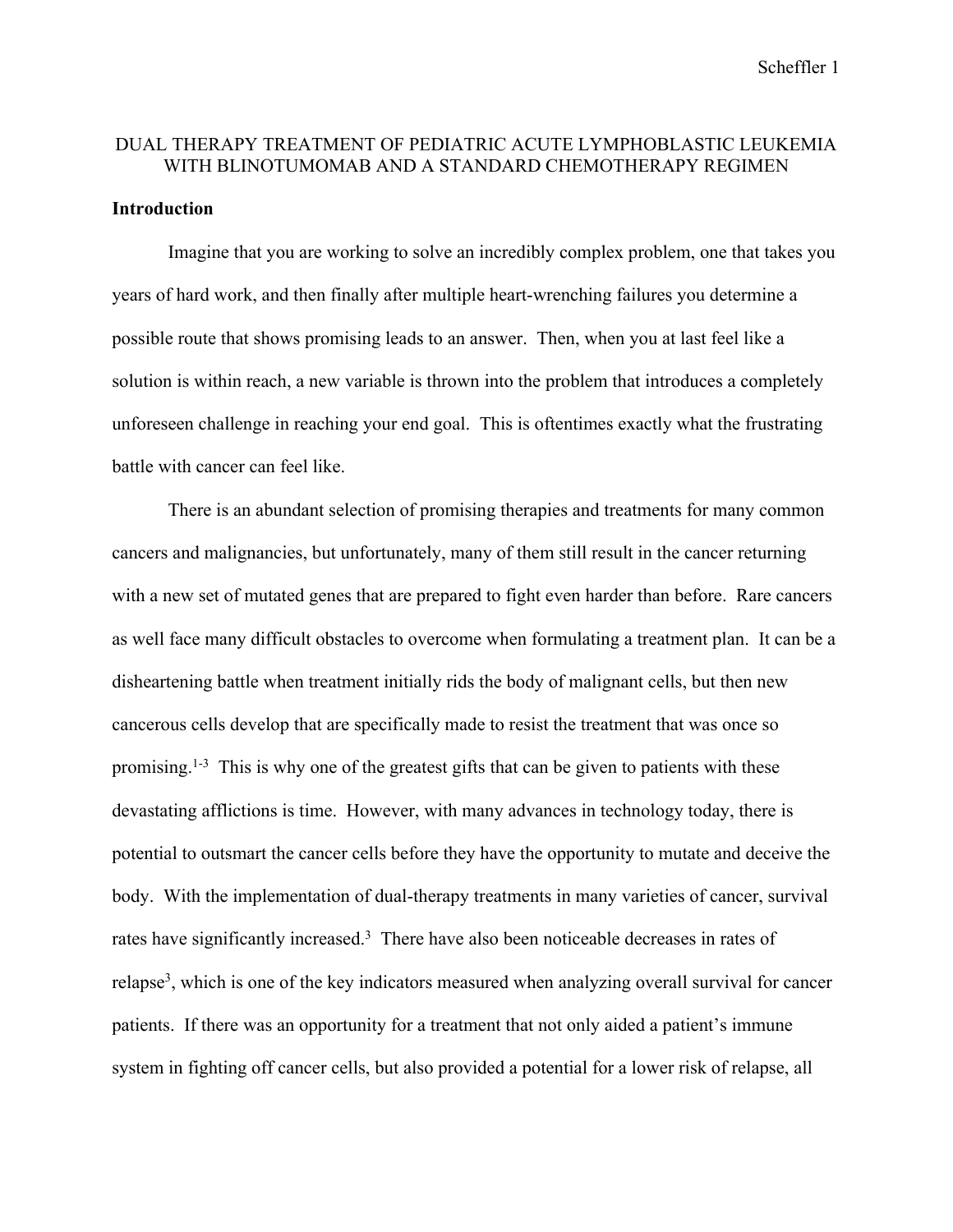measures should be taken, and all costs be funded in order to achieve this goal. The capability of a treatment to increase the patient's quality of life and life expectancy should be a primary goal in cancer research. Presented within this thesis is a proposal to combine a standard chemotherapy regimen, which has been shown to limit cancer cell growth and expansion, with an innovative monoclonal antibody named Blinatumomab to directly target the patient's immune response cells to initiate the desired apoptotic effect on cancerous acute lymphoblastic leukemia cells. Blinatumomab is considered an immunotherapeutic agent because of its ability to empower the patient's own immune system to defeat the cancer cells. It has shown great promise in previous studies with acute lymphoblastic leukemia patients, and in combination with chemotherapy could be a lifechanging treatment for these children.<sup>1,2</sup> In order to accurately determine the potential for a dual therapy treatment to effectively treat relapsed leukemia patients, as well as to decrease rates of relapse in primary cancer diagnosed patients, several tests should be completed. The goals of each test are to examine the efficacy of a dual therapy treatment in comparison to a monotherapy treatment for both primary and secondary leukemia, as well as to research a potential treatment for a population of cancer patients that do not contain the receptor that Blinatumomab targets. If the tests give promising results, then the next goal would be to move on to clinical trials to determine if the treatments are effective and safe for the human population.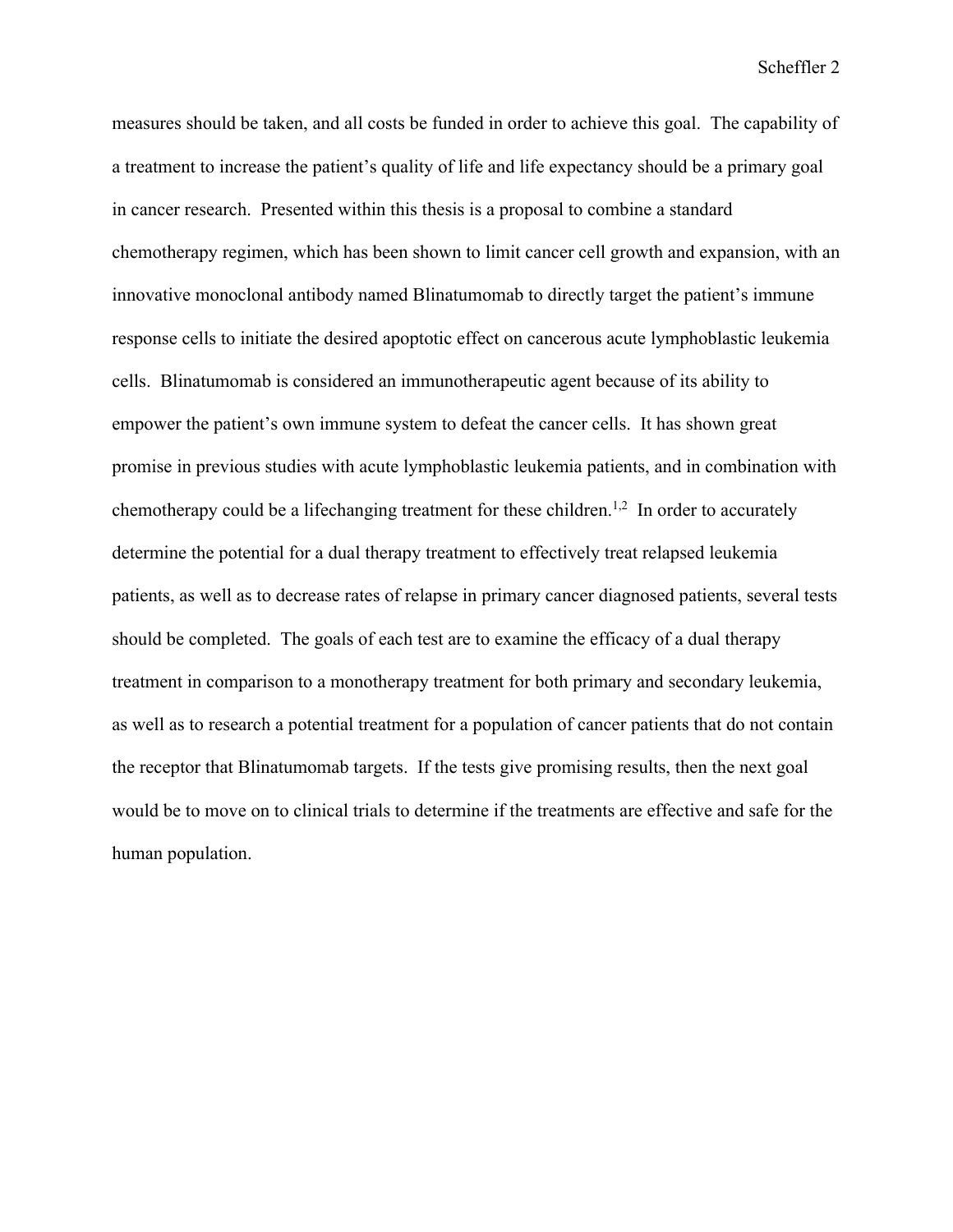## **Background and Significance**

Leukemia, a well-known disease affecting the blood cells, is the number one cancer in the pediatric population, and the second cause of death in children age's 0-14.<sup>3</sup> There are four classifications of leukemia including Chronic Myeloid, Chronic Lymphoblastic, Acute Myeloid, and Acute Lymphoblastic. The most prevalent form in children is Acute Lymphoblastic Leukemia (ALL), which is diagnosed in approximately 3,800 patients each year, comprising nearly eighty percent of all ALL cases diagnosed annually.<sup>4,5</sup> Since the discovery of leukemia in the 19th century, the methods of treatment for this significant number of patients have improved considerably, leading to a substantial increase in patient overall survival rates.3

In 1847 the disease was named by Dr. Rudolf Virchow, a German politician who spent a large part of his time researching cell biology, pathology and anthropology.<sup>6</sup> However, the first published case of the disease was in 1899 when Major Samuel T. Armstrong, a military surgeon, died of the disease in Manila.<sup>6</sup> By 1913 there had been several more case reports of deaths caused by leukemia, as well as the discovery of the different classifications of the disease. The first mention of treatment was in December of 1913, when physicians attempted to treat a student from Cornell University by performing a blood transfusion with his twin brother, which was unsuccessful.<sup>6</sup> Two years later, doctors discovered that radium was successful in treating patients, but the poison had severe negative effects on the body systems. However, radiation therapy is still a widely used treatment for the cancer today. By the 1930's the disease had been frequently mentioned, but was still left without a cure, other than futile attempts at blood transfusions. In 1946 the treatment of leukemia with chemicals was first mentioned in *The New York Times* after an anonymous reporter shared that chemical medications rejected for the treatment of malaria, because they destroyed white blood cells, may be beneficial for anti-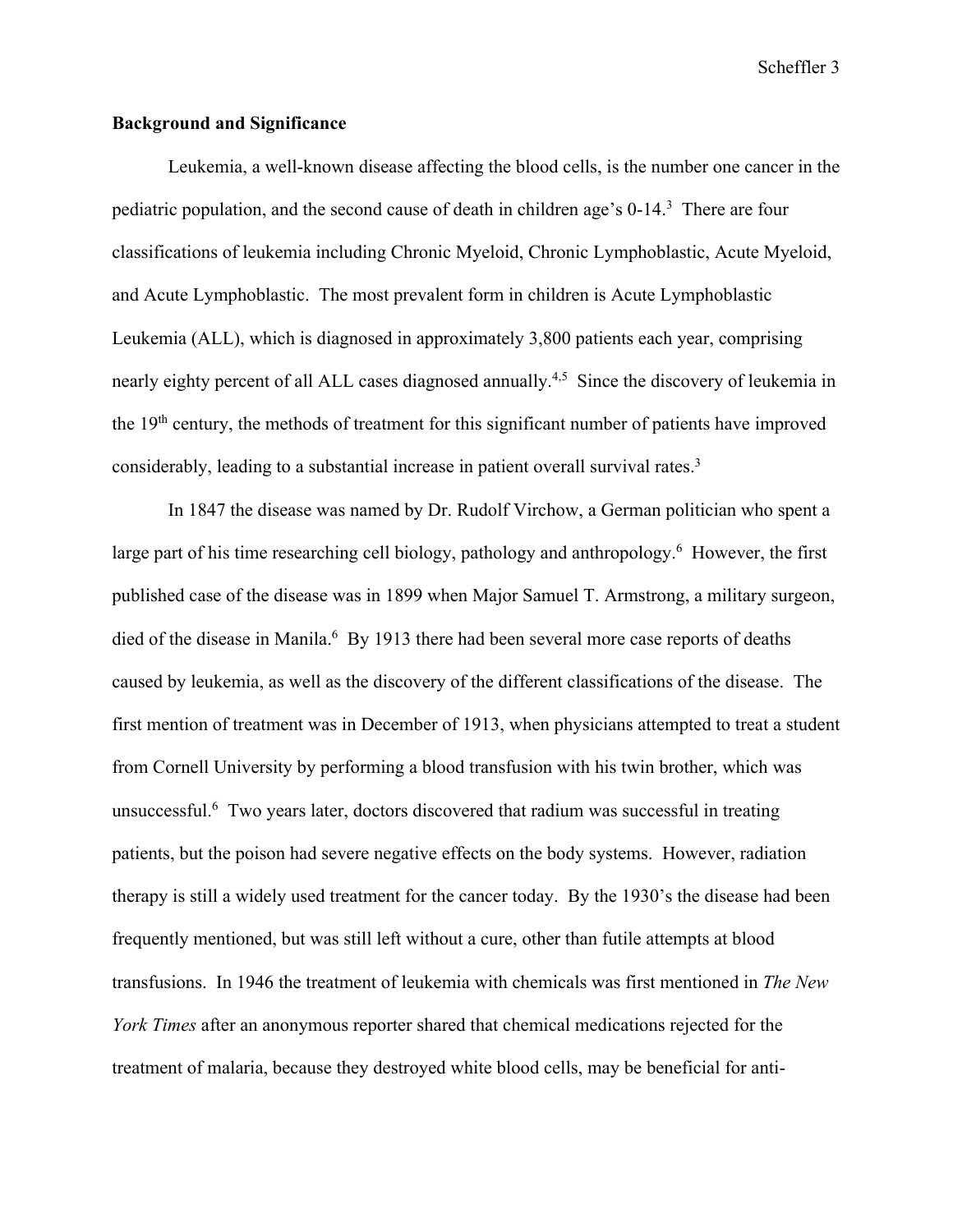leukemia therapies.<sup>6</sup> Today, there is still no defined cure for leukemia, but treatments such as chemotherapy, stem cell transplants, and new immunotherapies have significantly increased the survival rate of diagnosed patients.<sup>3</sup>

The cause of leukemia varies from patient to patient, but like any cancer there are various factors that can increase the likelihood of developing the disease. Recent studies have shown that multiple genetic syndromes can predispose a patient to developing ALL, including Down syndrome, Fanconi anemia, Bloom syndrome, ataxia telangiectasia, and Nijmegen breakdown syndrome.<sup>5</sup> Other predisposing factors include exposure to pesticides, ionizing radiation, or certain viruses such as Epstein-Barr Virus or Human Immunodeficiency Virus.<sup>5</sup> However, in the majority of diagnoses the disease develops de novo in previously healthy individuals. ALL can be further divided into two main classifications, namely, B cell ALL and T cell ALL. Seventyfive to eighty-five percent of all pediatric patients with ALL have cancer cells that developed from the B cell origin, leading to the arrest of an immature B cell progenitor.<sup>7</sup> B-ALL typically develops in utero as a result of a chromosomal translocation, of which there are many variations.<sup>7</sup> This abnormality causes a differentiation arrest in developing B lymphoid cells, leading to their suspension in a differentiated state before having reached maturity, or in some cases they are reverted to a pre-differentiation state and then arrested, causing them to rapidly proliferate as leukemia blasts.<sup>8,9</sup> The leukemia blasts will then advance from the bone marrow into the bloodstream to penetrate the spleen, liver, central nervous system, thymus and lymph nodes.2 This takeover of the hematopoietic system also has detrimental effects on red blood cells and platelets by significantly decreasing their counts within the peripheral blood.<sup>8</sup> The negative effects on the hematopoietic system then have further consequences on other body systems such as the immunological and physiological systems, many times leading to death. $8$  There are many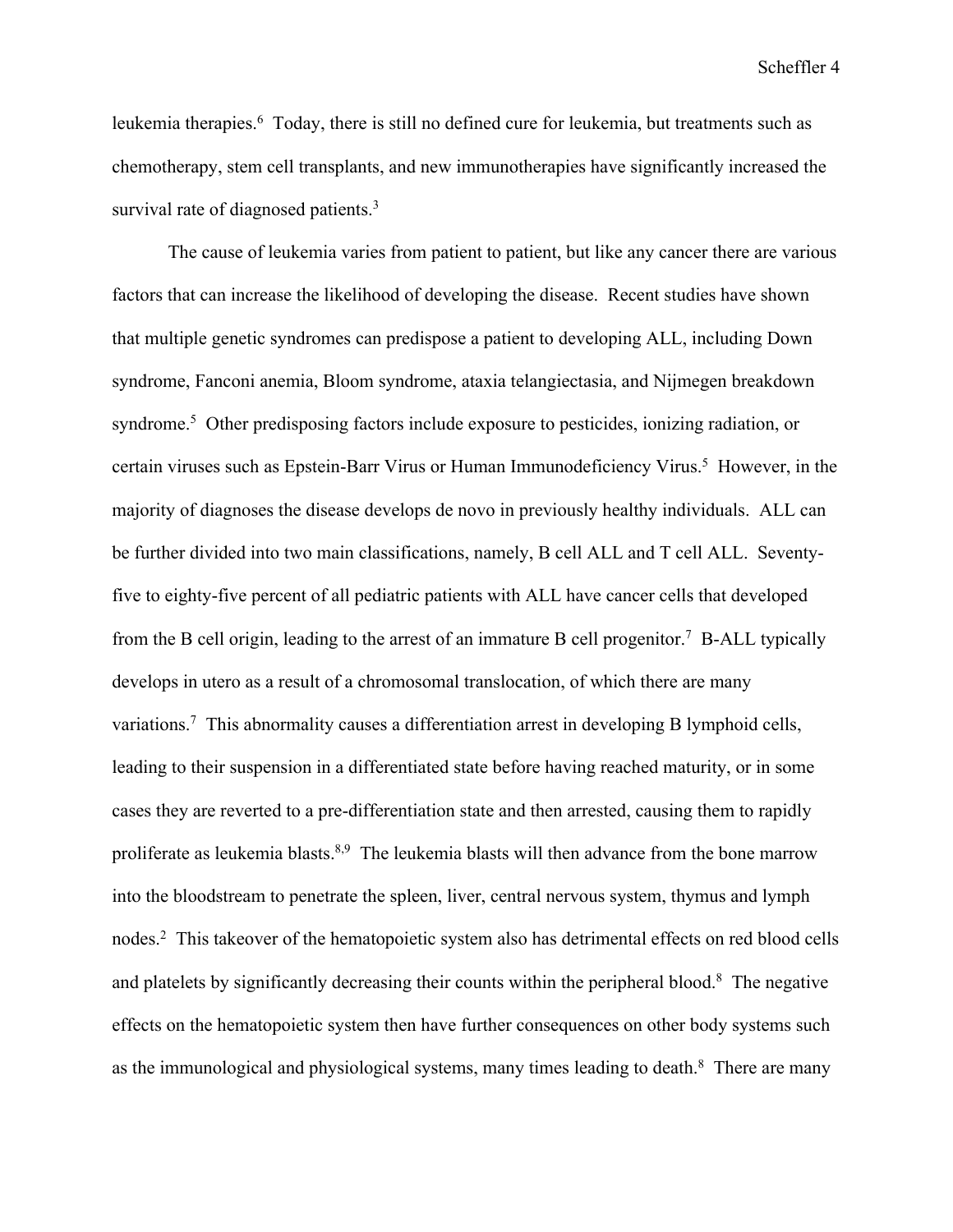genetic abnormalities leading to the occurrence of acute lymphoblastic leukemia, including the formation of the Philadelphia chromosome (see Figure 1). This is typically cause by the chromosomal fusion of the BCR and ABL genes from chromosomes 9 and 22, producing a significantly shorter chromosome as well as significant health defects.<sup>10</sup> This fusion leads to the activation of downstream kinases within multiple signaling pathways which causes cells to stray from their normal signal response, thereby causing proliferation and oncogenesis of leukemia, many times being initiated in the myeloid compartment.<sup>11</sup> The myeloid compartment is a part of the immune system and contains a large mixed group of myeloid-stemmed cells including neutrophils, eosinophils, dendritic cells, and mast cells.<sup>12</sup> The problem with the interaction of the myeloid compartment with the Philadelphia chromosome is that all of cells contained within this section can be affected by the Philadelphia mutation, thereby causing a greater distribution throughout the body.<sup>13</sup> The myeloid cells within the myeloid compartment, when influenced by cancerous cells, play a large role in the metastatic process of cancer development, from delamination from the primary tumor mass to the invasion of neighboring tissue to eventual colonization of the site of metastasis.12 However, in many cases the genetic alterations are not enough to cause the onset of the disease, and therefore a second factor is required. Potential secondary contributors to leukemia are currently being studied and include environmental, ethnic, immunologic, infectious, and socioeconomic components. 7

Treatment of acute lymphoblastic leukemia has greatly improved over the years with the advent of multidrug, risk-adapted chemotherapy regimens, as well as recognition of treatment response characteristics that can identify patients at risk for treatment failure.<sup>14</sup> This has led to cure rates of approximately 90%, an astounding statistic, however for the 10-20% of pediatric patients who relapse the outlook is dismal and has shown little to no improvement in the last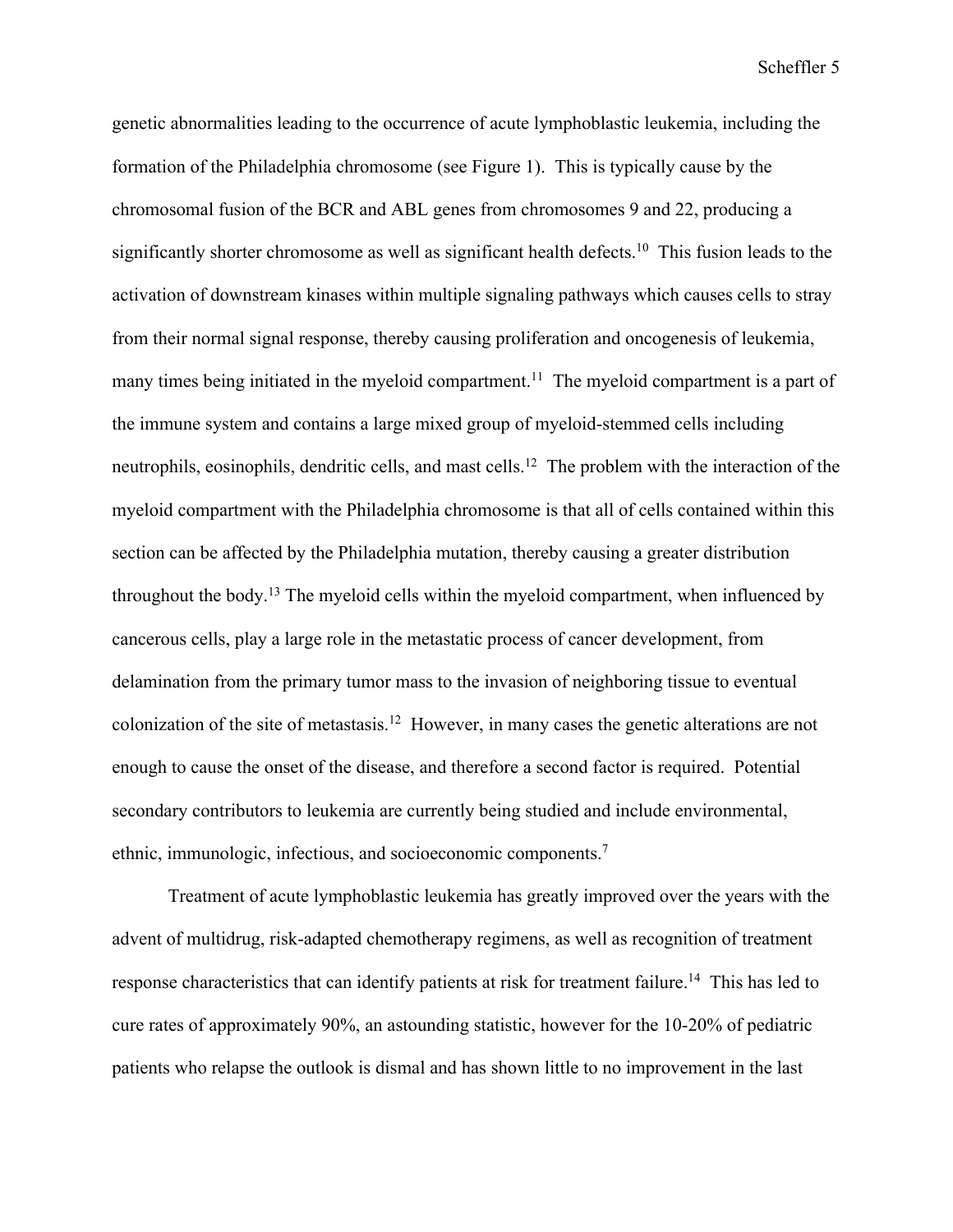twenty years.<sup>15</sup> Current treatment for relapsed ALL is surprisingly similar to primarily diagnosed patients with the exception that treatment is typically dose intensified or given on alternative schedules.<sup>14</sup> Once a patient reaches second complete remission  $(CR2)$  they will usually continue intensive chemotherapy treatment. Furthermore, a hematopoietic stem cell transplant is also a potential treatment for the secondary cancer. However, these treatment strategies have not led to significantly improved overall survival (OS) rates, especially with relapsed cancers with poor prognostic factors such as early bone marrow relapse, thereby leading to the need for novel treatment therapies.<sup>14</sup>

Currently the best primary treatment for patients originally diagnosed with ALL is a regimen of chemotherapy with the goal of reaching induction, followed by consolidation and then maintenance therapy.<sup>14</sup> The best indicator of long-term survival is the quantity of time a patient survives disease-free.<sup>16</sup> Patients that relapse within one year of being declared diseasefree maintain the most dismal prognosis of long-term survival.17 Therefore, it is vital to implement treatment options that decreased rates of relapse within patients to give them a great chance at long-term survival.

#### *Primary Treatment Options*

With the increasing percentage of annual leukemia diagnoses in the United States, a standard treatment protocol for the cancer is required. Typically, when a patient is initially diagnosed with acute lymphoblastic leukemia, they will undergo a three-phase cancer treatment process as mentioned above. These three steps include induction (or remission induction), consolidation (or intensification), and then maintenance therapy.18 The goal of the induction phase is remission, which is defined as when leukemia cells are no longer found in bone marrow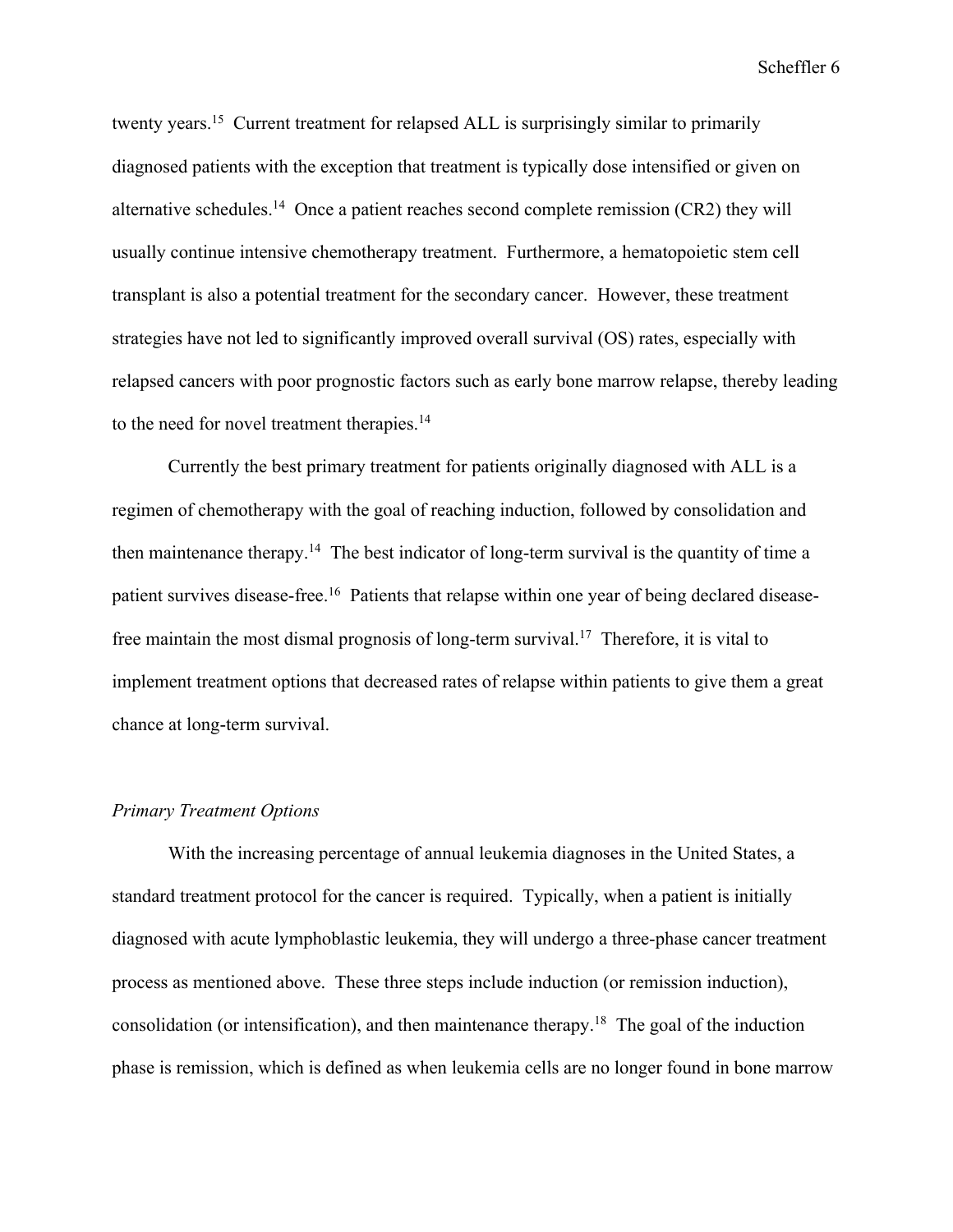tissue samples, normal marrow cells return, and the blood counts become normalized.<sup>18</sup> This does not mean, however, that the patient is "cured", because there may still be remnant cancer cells undetected within the patient's body. Typical chemotherapy drugs administered during the induction phase include Vincristine, Dexamethasone or prednisone, or Doxorubicin.18 Doxorubicin is an anthracycline antibiotic administered intravenously through either a central or peripheral venous line.19 Furthermore, Doxorubicin is also a vesicant, meaning that it can cause severe tissue damage if it escapes from the vein.<sup>19</sup> Doxorubicin is an antitumor antibiotic, meaning that it is derived from a natural product and acts during multiple phases of the cellcycle, thereby making it a cell-cycle specific drug.<sup>19</sup> Chemotherapy drugs such as Doxorubicin are not cancer specific and can target any rapidly dividing cell, leading to common side effects such as hair loss (alopecia), mouth sores, nausea, and diarrhea.<sup>19</sup> Dexamethasone is a second chemotherapeutic drug commonly used for treatment of ALL. It is a glucocorticosteroid that is distributed in pill form, many times alongside other chemotherapy drugs.<sup>20</sup> It is an antiinflammatory frequently used in the short-term treatment of nausea caused by other chemotherapy drugs, but it has also been found to cause apoptosis, and can therefore aid in the fight against the cancerous cells.20 Finally, Vincristine is a third drug commonly used in treatment for ALL among other cancers.<sup>21</sup> It is also a vesicant that is given intravenously, and risks the same side effects as Doxorubicin.21 Furthermore, it belongs to a class of chemotherapy drugs called plant alkaloids, and is specifically a member of the vinca alkaloids group. Vinca alkaloids are microtubule agents that inhibit the microtubule structures within a cell, preventing proper division and replication, and eventually leading to cell death.<sup>21</sup> However, chemotherapy agents can be extremely toxic to healthy tissue as well as cancer cells, and so it would be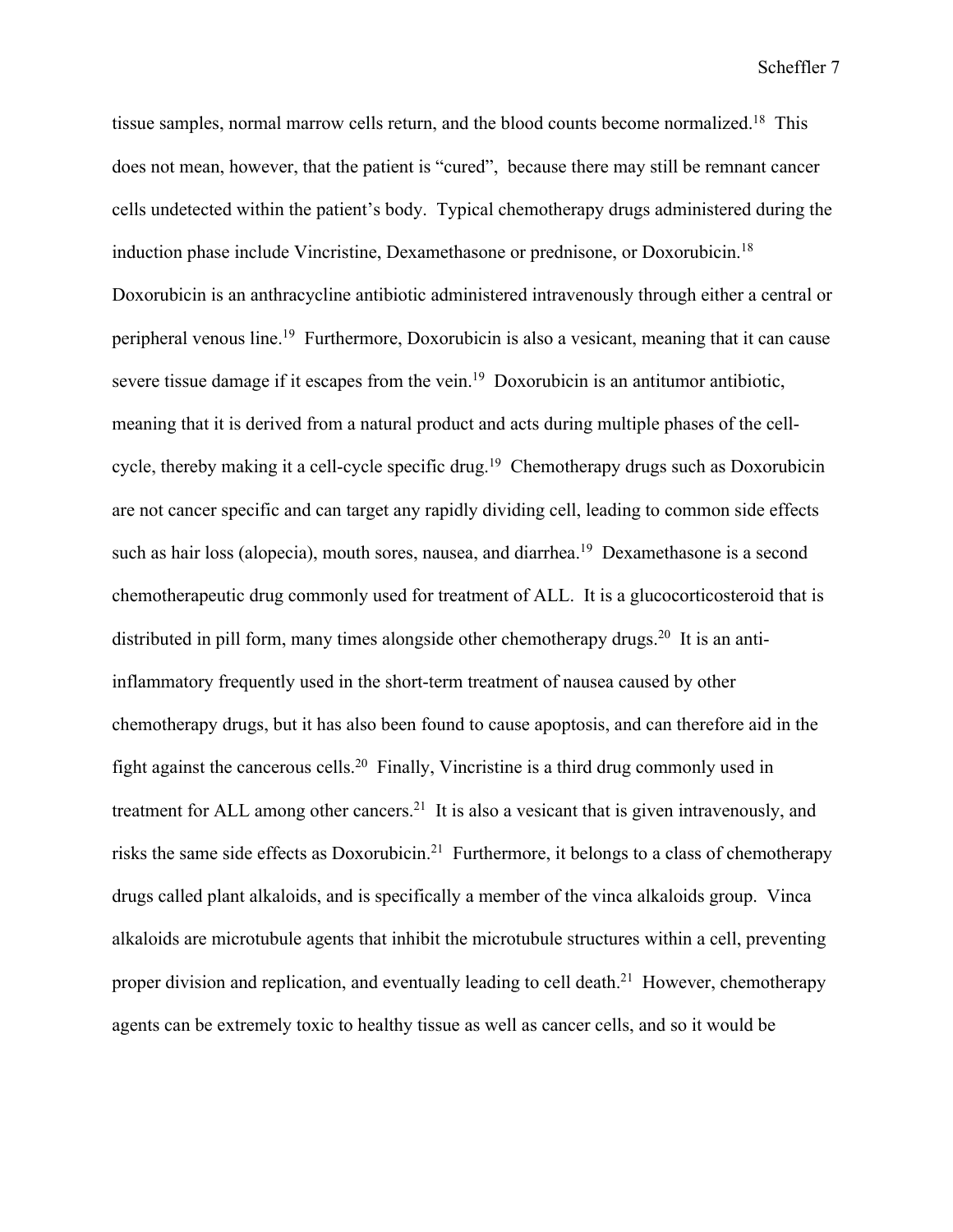incredibly beneficial to propose treatment options that minimize use of vesicant chemotherapies, or eliminate them completely.

## *Incidence of Relapse*

While current treatment therapies for acute lymphoblastic leukemia have led to the astonishing survival of 90% of patients, the prognosis for the 10-20% that face relapse is oftentimes discouraging.<sup>2</sup> Chromosomal abnormalities, genetic mutations, and decreased responsiveness to chemotherapy are but a few of the differences seen between primarily diagnosed leukemia and the relapsed cancer.<sup>22</sup> A study done by Mullighan et al.<sup>22</sup> researched the genetic basis of relapse by performing DNA copy number analyses on both diagnosis and relapse samples from acute lymphoblastic leukemia patients. The results showed a majority of patients had different copy number abnormalities (CNAs) between relapse and diagnosis, specifically relapse samples lacked some of the CNAs identified at diagnosis, leading to the conclusion that genetic anomalies that lead to ALL relapse are brought about during therapeutic treatment and that the signaling pathways affected by these modifications may be promising targets for intervention.22 Furthermore, a study done by Greaves et al. also showed how therapeutic treatment may inadvertently cause resistant variations in the cancer cells to evolve while the original clonal cells are being exterminated.<sup>23</sup> Studying matched pair samples from the same patient has allowed for observation of the biological pathways responsible for the drug resistant phenotype seen at relapse.<sup>24,25</sup> Copy number analyses (CNA) were performed by various researchers to detect copy number variations (CNVs), which are genomic alterations leading to an abnormal number of copies of one or more genes, due to either deletions, duplications, translocations or inversions.26 Previous studies have shown that there are distinct genetic alterations between diagnosed leukemia cells and relapsed blasts, and comparison of the two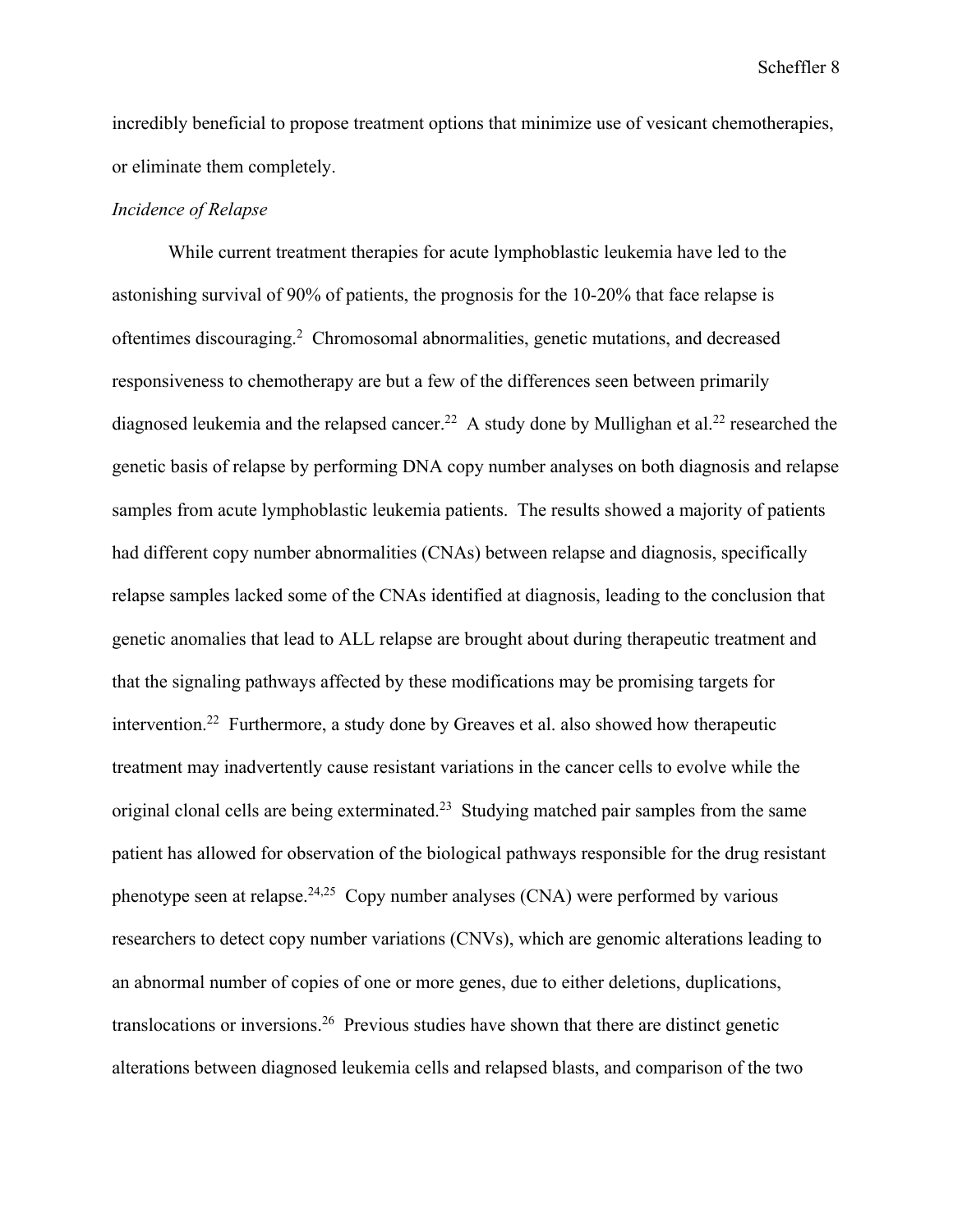samples by CNA has also provided the opportunity to study the clonal evolution over time and map its origin.<sup>24</sup> In fact, studies show that the vast majority (approximately 94%) of relapses are derived from a clone present at diagnosis, while a small minority (close to 6%) occur from a genetically new leukemia.14 Nearly 34% of these clones derived from the original cancer were present at diagnosis, while close to 52% evolved from the ancestral clone, as seen in Figure 2.14 Furthermore, the CNA revealed that focal deletions were more common than additions, specifically deletions of *IKZF1, EBF1, BTG1, TBL1XR1,* and *MSH6*. 14 *IKZF1* is a gene responsible for encoding the lymphoid TF IKAROS, and deletion of this gene has been defined as a strong indicator of relapse.27 Other deletions such as *NR3C1, BTG1,* and *TBL1XR1* have been identified in B-ALL as factors leading to glucocorticosteroid resistance.<sup>28</sup> Along with genetic deletions present in mutations at relapse, there are also multiple signaling pathways that can develop genomic lesions, leading to resistance to nearly all drug therapies. Studies done that performed integrated genomic profiling revealed that the activation of the WNT and MAPK pathways are frequently observed at relapse, and therefore could be a potential target for treatment.29

Clonal evolution following therapeutic treatment is becoming an increasingly recognized topic to begin to study the effects of chemotherapy and radiation treatment on cancer cells, not just as eradicators of the clonal cells rapidly proliferating, but also as amplifiers of clonal mutations causing resistance to further therapeutic treatments.  $30,31$ 

## *Secondary Treatment Options*

Immunotherapy is arguably the most promising leukemia treatment currently being studied.<sup>14</sup> The goal of immunotherapy is to aid the patients' immune system in fighting off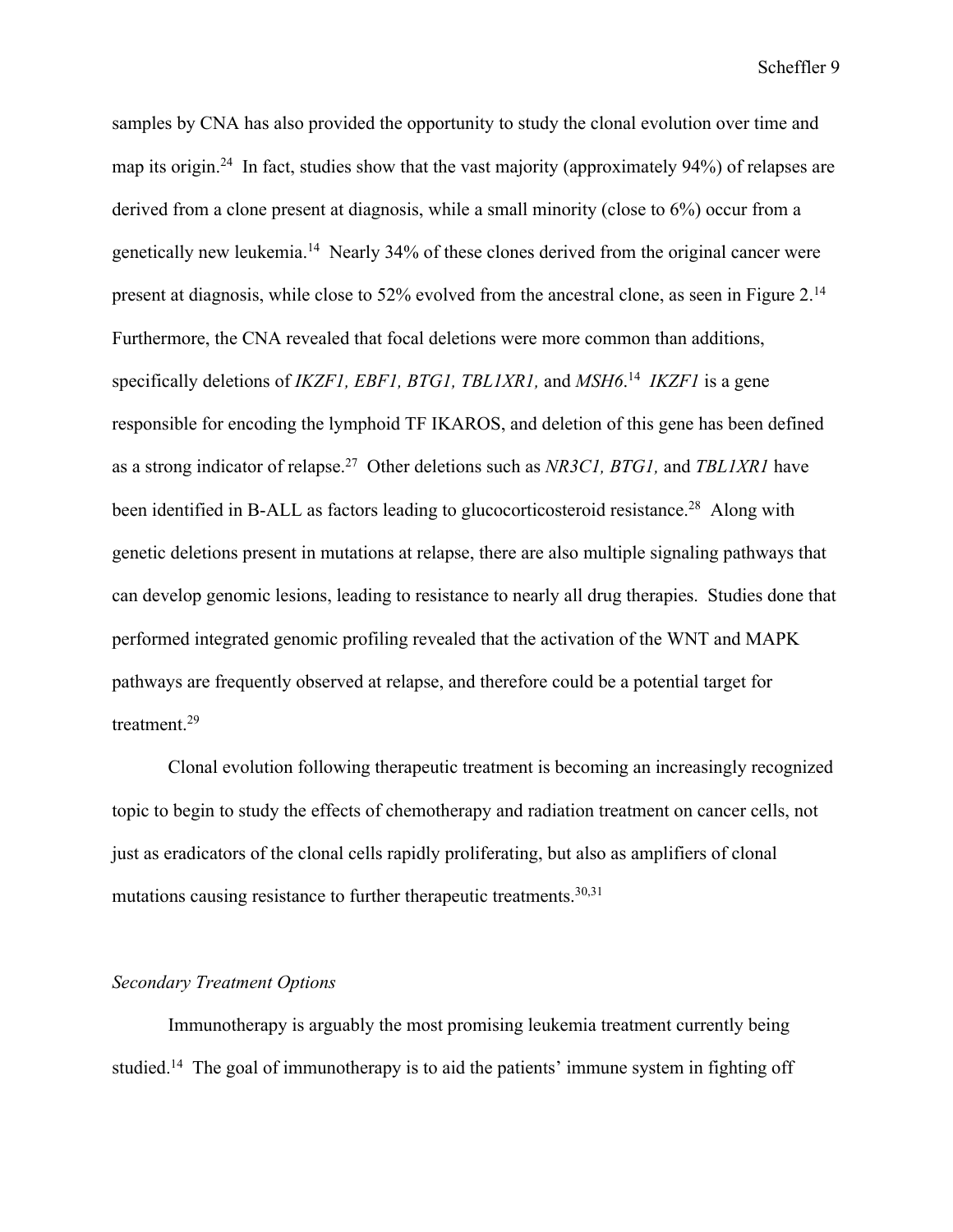leukemic clones rather than merely administering exogenous chemicals to destroy the rapidly dividing cells. Two of the most increasingly popular immunotherapy methods being studied are CAR-T cells and monoclonal antibodies. Chimeric antigen receptor T cell (CAR-T cell) therapy works by engineering T lymphocytes from the patients' blood with synthetic receptors made to recognize and eliminate specific cancer cells.<sup>32</sup> T cells are initially collected from the peripheral blood by leukapheresis, followed by apheresis. The separated T cells are then transfected with a viral or non-viral vector containing the CAR genome, and then expanded and purified.<sup>32</sup> Finally, the cells are tested for quality and sterility, which is a process that takes approximately two to four weeks (see Figure 3) Before the patient is injected with the resulting cells, they must undergo a lymphodepletion treatment.<sup>32</sup> CAR-T cells have been found to be most beneficial in the treatment of hematological malignancies such as leukemias, lymphomas, and myelomas . They are also most effective as anti-CD19 receptors, due to the fact that CD19 is a cell marker characterized with high expression in B-ALL cells.32 A recent study done by Jae et al. analyzed the use of CAR-T cell therapy on fifty-three patients with relapsed B-ALL.<sup>33</sup> Patients received an infusion of T-cells expressing 19-28z CARs, meaning that the chimeric receptor was composed of an anti-CD19 antibody binding site as well as intracellular domains from the T-cell coactivating receptors CD28 and CD3-zeta chain.<sup>33</sup> The results showed that a total of 83% of patients reached complete remission  $(CR)$ , with an overall survival of 12.9 months.<sup>33</sup> The two most toxic side effects observed with CAR-T cell treatment were cytokine release syndrome (CRS) and neurotoxicity.33

Blinatumomab is a monoclonal antibody (mAb) that has been reported as the most promising agent of innovative ALL treatment currently being studied. It is a bispecific T cell engager (BiTE) that uses one arm of the antibody (Ab) to bind to CD19 on B cell leukemia cells.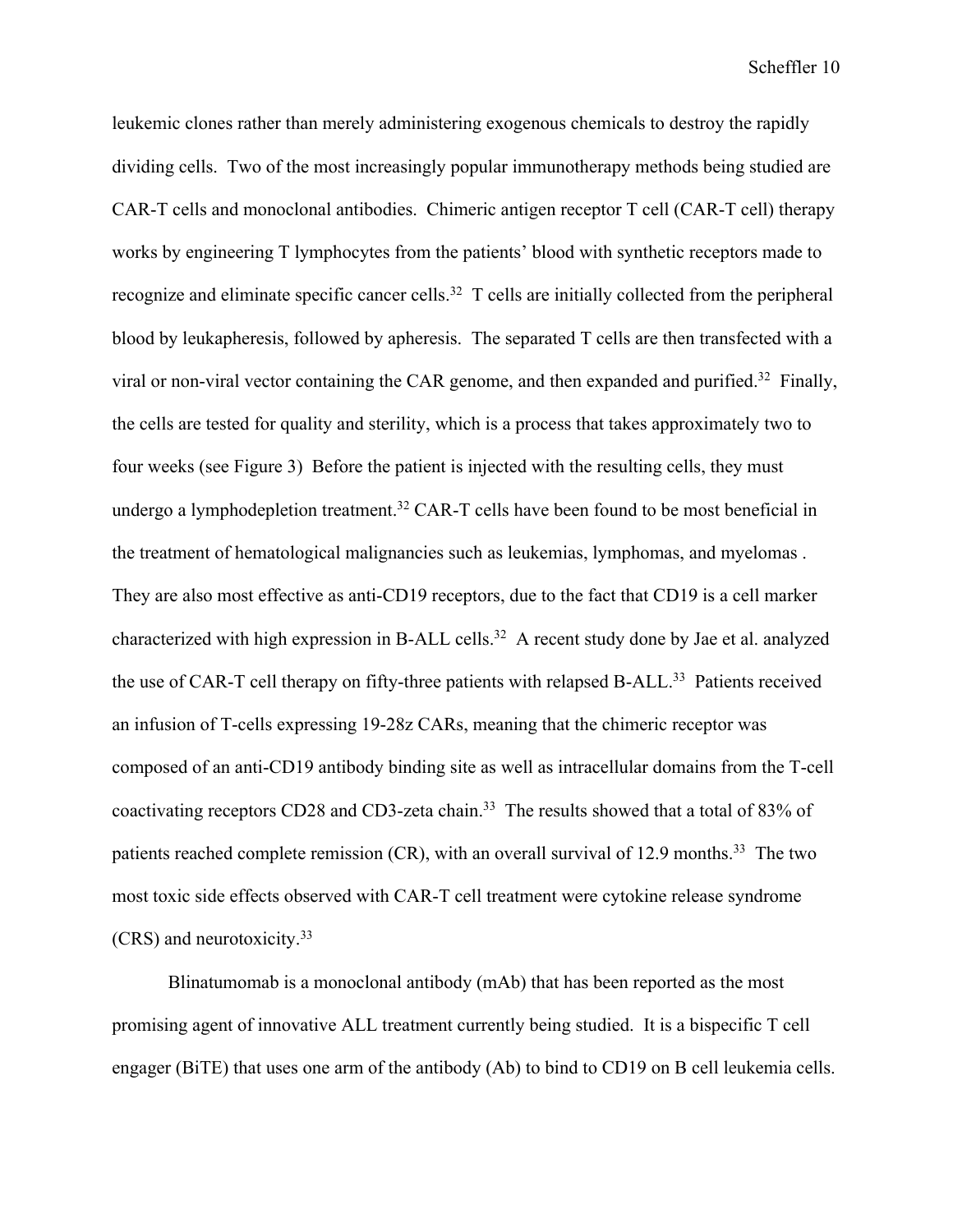CD19 is one of the most commonly expressed cell surface markers on cancerous lymphoblasts. The second arm of the Ab binds to healthy  $CD3<sup>+</sup>$  T cells to facilitate the upregulation of T cell activation and increased cytotoxicity and apoptosis of the cancer cell.<sup>34</sup> The mechanism through which Blinatumomab works can be seen in Figure 4.<sup>35</sup> With the binding of each arm of the bispecific antibody, it allows for the juxtaposition of CD3<sup>+</sup> T-cells to malignant B-cells, which leads to the production of granzymes and perforins, thereby initiating apoptosis.<sup>36</sup>

One of the main consequences of treatment with both CAR-T cells and Blinatumomab is cytokine release syndrome (CRS). Specifically, the increase in IL-6, IL-10, and IFN- $\gamma$ .<sup>37</sup> Clinical manifestations of CRS include high fever, hypotension, hypoxia, and respiratory distress.<sup>38</sup> Furthermore, organ dysfunctions can also occur, including liver transaminitis and renal insufficiency, as well as other life-threatening complications.<sup>38</sup> However, Blinatumomab is known to have lower rates of CRS in comparison to CAR-T cell therapy.<sup>38</sup> Due to the high increase in expression of IL-6 with CRS, inhibitors specifically for IL-6 have been studied and shown to dramatically improve effects of CRS.<sup>37,38</sup>

Blinatumomab has recently been approved by the FDA for the treatment of acute lymphoblastic leukemia, and has shown increased rates of event-free survival, disease-free survival, and progression-free survival in comparison to standard chemotherapy treatment alone.39 However, dual therapy treatments have shown even greater results, especially monoclonal antibody and chemotherapy combination therapy. Therefore, the dual therapy treatment of acute lymphoblastic leukemia with Blinatumomab and chemotherapy is a potential route to increase survival rates in pediatric patients.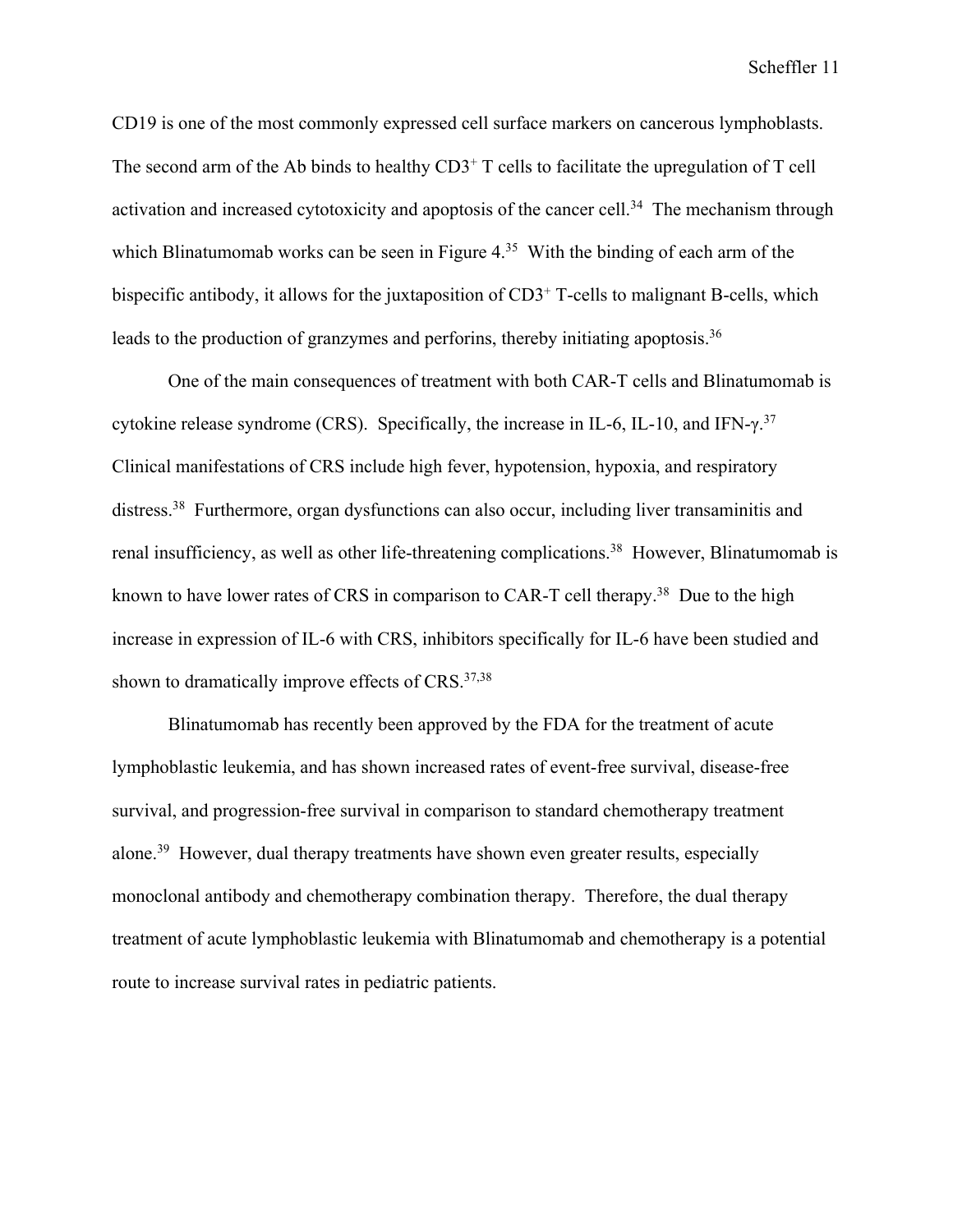## *Dual Therapy Treatments*

Dual therapy treatment of various cancers is becoming a widely recognized and encouraged tactic for the battle against cancer. While monotherapy regimens have shown promising results and are sufficient for the treatment of some patients, there are numerous limitations to response rates and duration of therapy.<sup>40</sup> The goal of combination therapy is to make the target cells more immunogenic, thereby increasing the effects of the immunotherapy when given with other treatment regimens. There are several methods by which immunotherapy makes a tumor cell more immunogenic. The first is by increasing the antigen and MHC Class I expression on the cancer cell to increase likelihood of T-cells binding to the cell to initiate cell-mediated apoptosis.40 Another method is by altering the environment around the tumor cell by either increasing vascular permeability and T-cell secreted molecules that induce cell death, or by initiating a positive effect on cytotoxic T-cells within the tumor.<sup>40</sup> As the result of many oncologic studies being performed, a key conclusion is that therapeutic resistance occurs much more commonly in single-agent therapy than with multi-drug therapy.<sup>40</sup> Therefore, dual therapy would be a beneficial treatment for acute lymphoblastic leukemia by making leukemia cells more immunogenic while at the same time helping the cytotoxic cells of the immune system to engage these cells more efficiently, leading to an improved response and decreased likelihood of drug-resistant cells.

Dual therapy regimens have shown very promising results in other cancer studies as well. For example, Pfreundschuh et al. aimed to explore the impact of CHOP (cyclophosphamide, doxorubicin, vincristine, and prednisone)-like chemotherapy regimens partnered with the monoclonal antibody rituximab for the treatment of large B-cell lymphoma.<sup>2</sup> For their study, 824 patients from 18 different countries were randomly assigned to either six cycles of CHOP-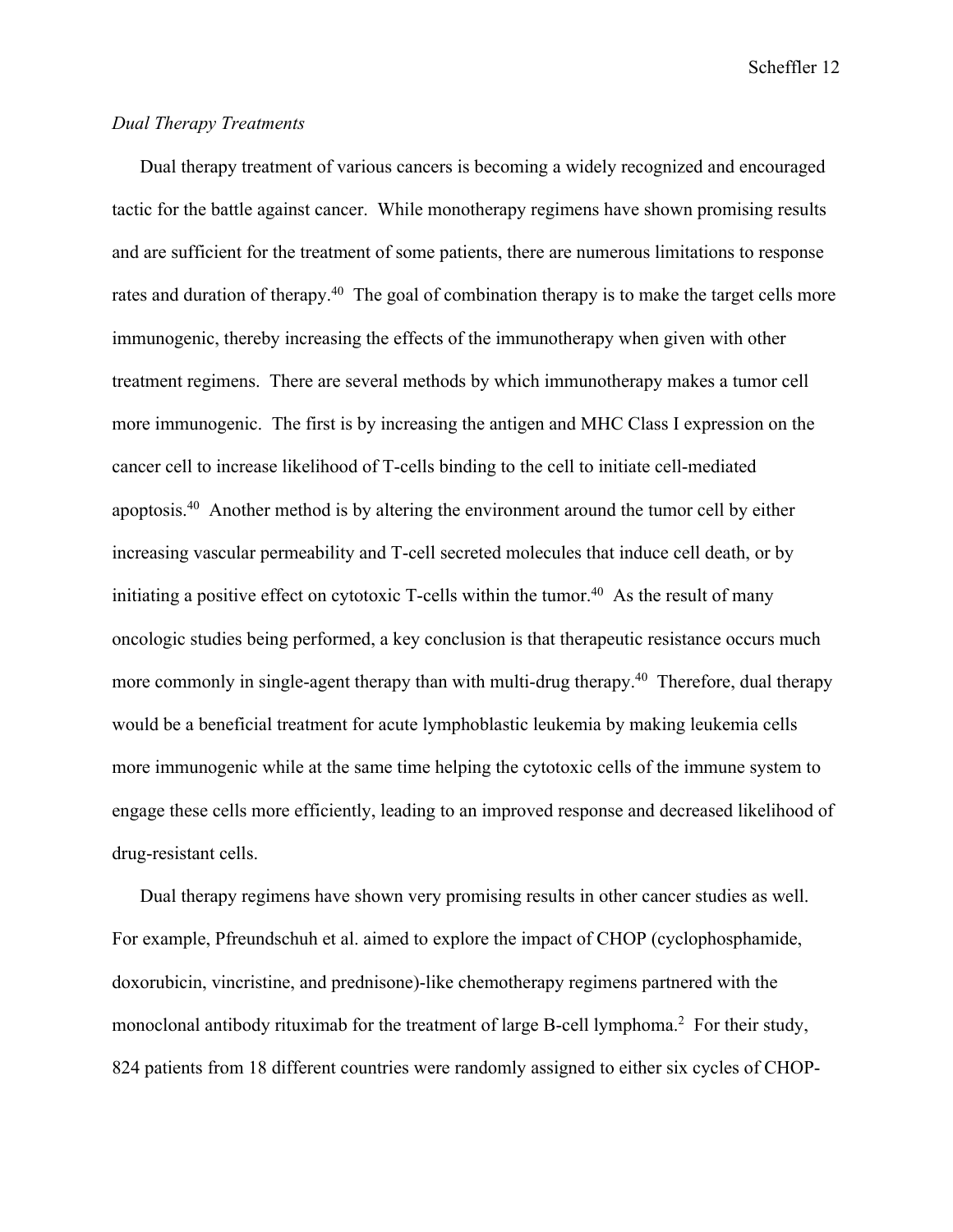like chemotherapy and rituximab or six cycles of CHOP-like chemotherapy alone. The main goal for all of the patients was event-free survival, with secondary goals of overall survival, progression-free survival, progression under therapy, and frequency of toxic effects.<sup>2</sup> After the median follow-up of 34 months, patients who received the combined chemotherapy-rituximab therapy had increased three year event-free survival compared with the group who were assigned only chemotherapy.<sup>2</sup> Before beginning treatment, the stage of lymphoma was defined by physical examination from a physician along with laboratory tests such as hemoglobin, platelets, total white blood cell count, differential WBC count, bone marrow biopsy, etc. The size of the tumor mass was assessed by local physicians and a radiologist, and then the patients were assigned to their trial, either with or without rituximab. The majority of countries participating in this trial had their patients undergo the CHOP-21 Regimen guidelines, which included 750  $mg/m^2$  cyclophosphamide, 50 mg/m<sup>2</sup> doxorubicin, and 2 mg vincristine all given intravenously on days 1, 22, 443, 64, 85, and 106; and 100 mg of prednisone were given on days 1-5. 22-26, 43-47, 64-68, 85-89, and  $106-110$ <sup>2</sup> Those who were assigned to also receive rituximab followed this schedule, along with 375 mg/m2 rituximab administered intravenously on days 1, 22, 43, 64, 85, and 106 of the CHOP regimen.<sup>2</sup> Patients received follow-up appointments every three months for the first two years after treatment, and then every six months. Their follow-ups included the same laboratory tests administered during staging, as well as physical examination performed by the physician, and a CT of the chest and abdomen.<sup>2</sup> The results of which can be seen in Figure 5.<sup>2</sup> Furthermore, the effect of rituximab was also examined specifically in young patients. In fact, nearly twice as many (41% versus 21%) young good-prognosis patients failed after chemotherapy treatment alone rather than chemotherapy combined with rituximab.<sup>2</sup> Overall, patients who received rituximab and CHOP-like therapy saw a significant increase in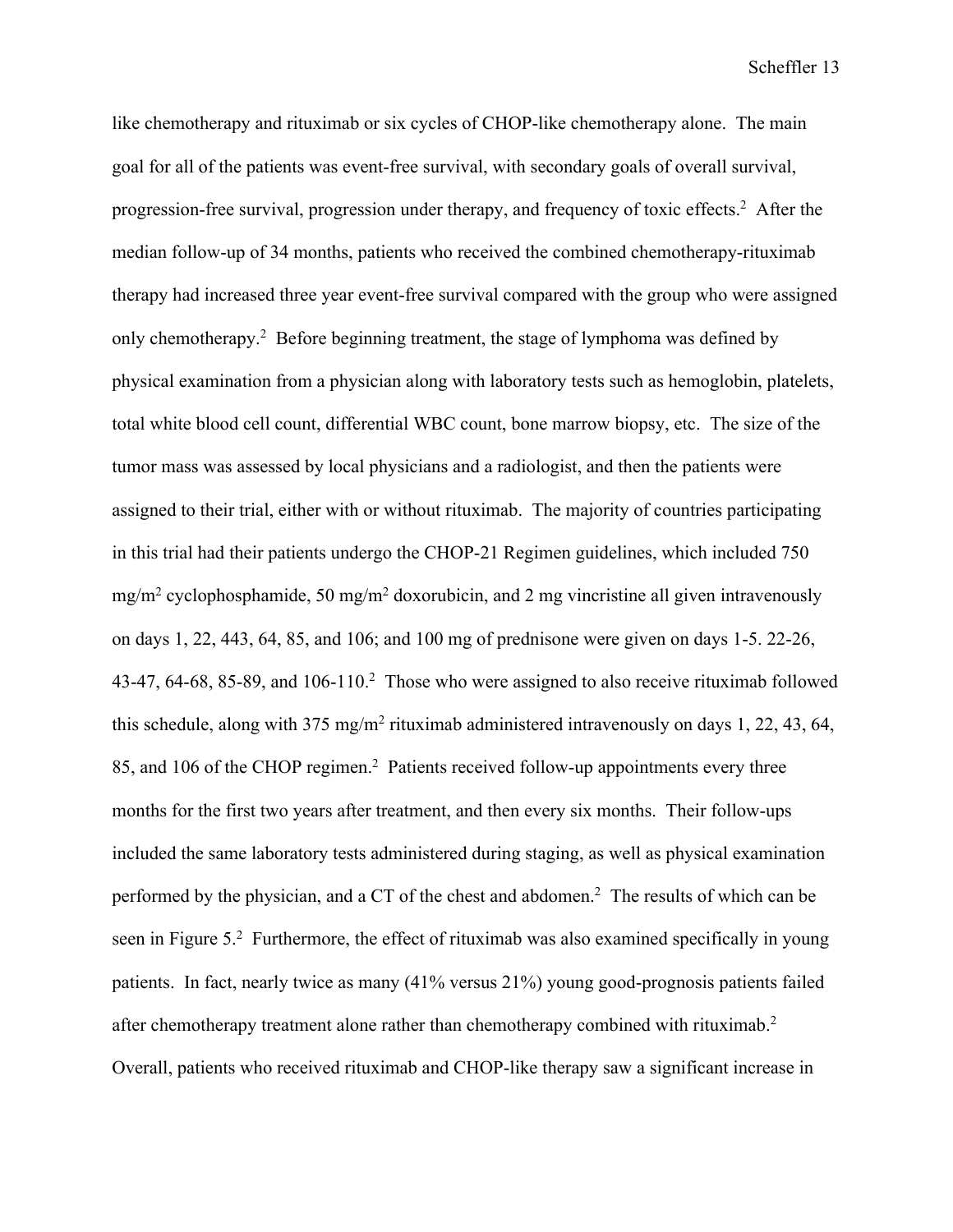event-free survival, progression-free survival, and overall survival. Another study done by Sehn et al. came to the same conclusion that the addition of rituximab to CHOP-like chemotherapy resulted in significantly improved patient outcomes in the treatment of diffuse large B-cell lymphoma compared to chemotherapy treatment alone after studying a total of 292 patients.<sup>41</sup>

In conclusion, dual therapy treatments with monoclonal antibodies and chemotherapy have shown highly beneficial treatment outcomes when compared to treatment with chemotherapy alone. Furthermore, treatment of young patients (<20 years) also maintained the finding that the combined therapy led to increased overall survival, event-free survival, and progression-free survival. Therefore, it would be worth the cost of adding Blinatumomab into the treatment regimen for acute lymphoblastic leukemia in the pediatric population.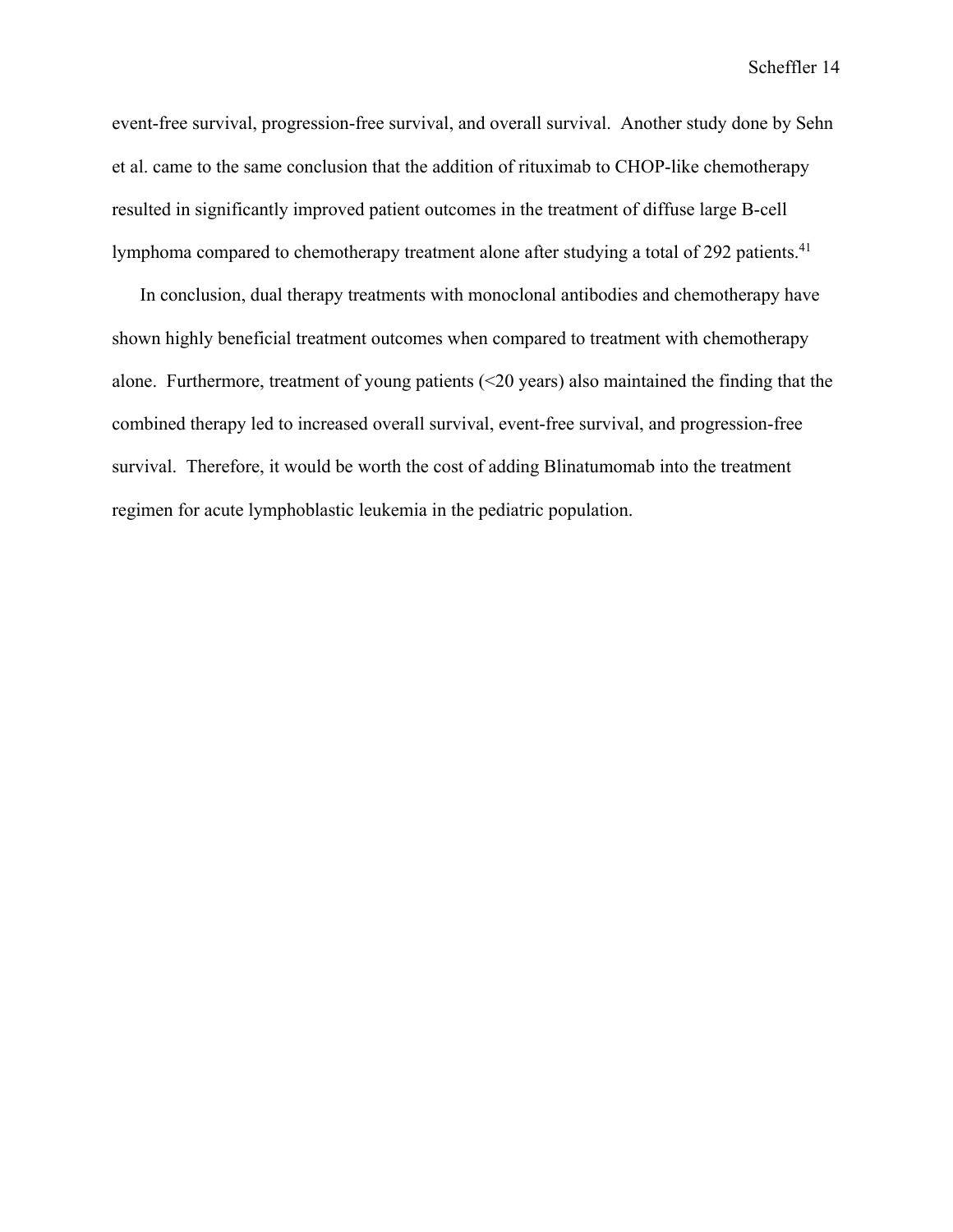## **Clinical Presentation and Management**

# *Clinical Signs and Symptoms*

Being a cancer of the immune system, Acute Lymphoblastic Leukemia presents itself in many ways, some of them deceptive and misleading. In fact, many symptoms mimic those of the flu, but while flu symptoms eventually improve, symptoms of ALL will persist and are clear indicators to make an appointment with a physician.<sup>42</sup> Signs and symptoms may include bone pain, fever, frequent infections, pale skin, shortness of breath, weakness and fatigue, lumps caused by swollen lymph nodes in the neck, underarms, or groin, and possible bleeding from the gums.42 Many of these symptoms are a result of the rapid proliferation and accumulation of undifferentiated lymphoid cells within the bone marrow, peripheral blood, and extramedullary sites.<sup>43</sup> Further symptoms such as anemia, thrombocytopenia, and leukopenia, all of which can be diagnosed through a physical exam and complete blood count test, can also constitute bone marrow failure within the disease.<sup>43</sup> Accumulation of undifferentiated cells in extramedullary sites such as the lymph nodes, spleen, and liver can lead to organ enlargement in 20% of patients.44 Any of these signs and symptoms should be taken as a clear indicator to visit a physician.

#### *Diagnostic Tests and Tools*

Typically if acute lymphoblastic leukemia or any immune system disorder is suspected, a physician will order various tests to confirm. First is a complete blood count (CBC), which measures the cell counts of several components and features of blood, including red blood cells (RBC's), white blood cells (WBC's), hemoglobin (Hgb), hematocrit, and platelets.<sup>45</sup> Each component of the blood plays in important role in the overall health of a patient and can give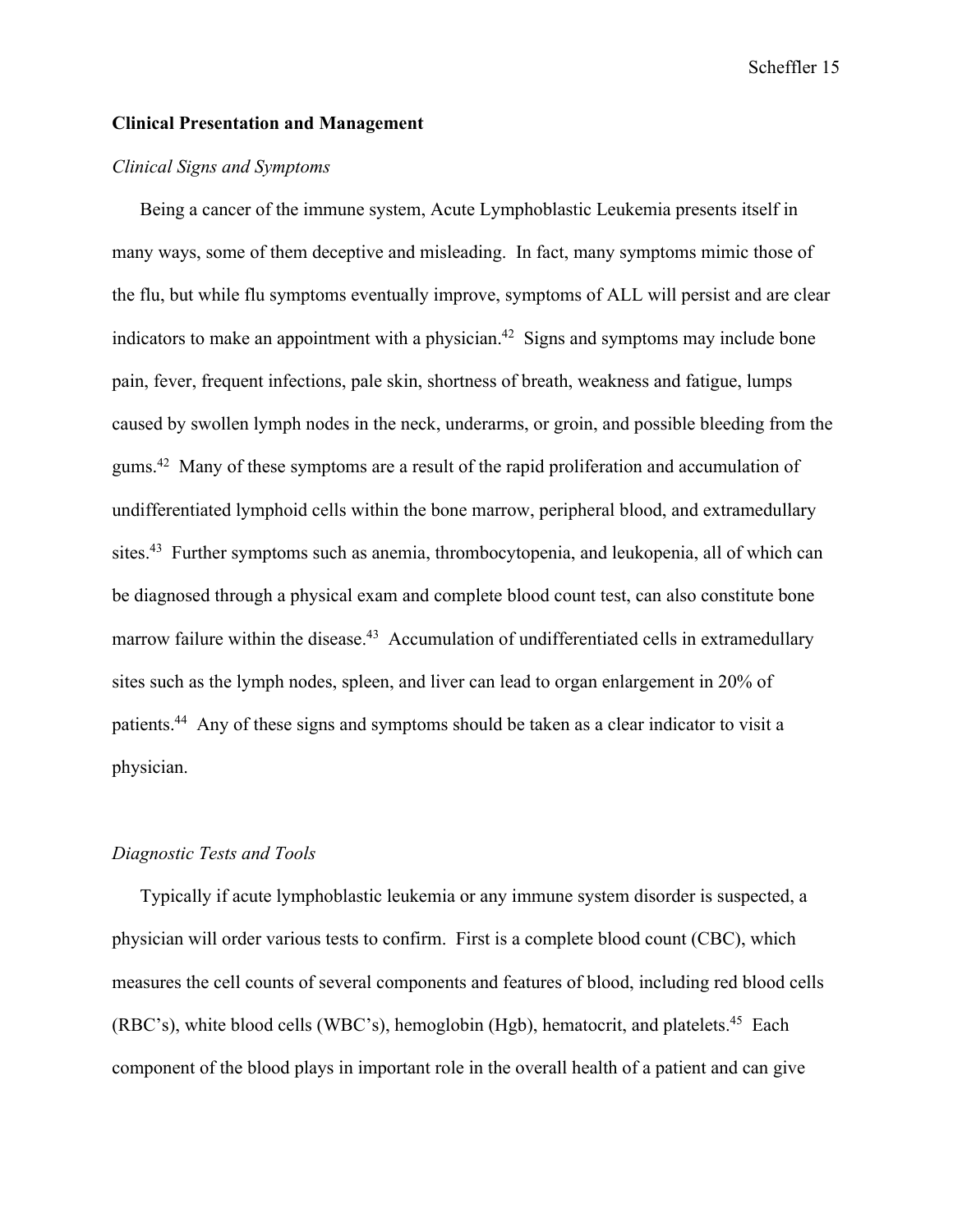insight into underlying medical conditions. Following the CBC, if leukemia is still suspected, the physician can order a bone marrow test. The bone marrow test consists of a bone marrow aspiration and/or biopsy. During the aspiration, a needle is inserted most commonly into the posterior iliac crest to collect a sample of bone marrow fluid.<sup>46</sup> If a bone marrow biopsy is also being performed, then a larger needle will be used to collect a sample of bone marrow tissue following the aspiration. After the large needle is inserted into the bone, the center of the needle is removed and the hollow needle moved deeper to capture a tiny sample of bone marrow.<sup>47</sup> The samples will then be sent to a lab where doctors will classify blood cells based on size, shape, and other molecular features, and hopefully determine the cause of high or low blood cell counts.48 Diagnosis of acute lymphoblastic leukemia is typically established by the presence of  $20\%$  or more lymphoblasts in the bone marrow.<sup>43</sup> The samples are originally assessed via morphology, to search for cancerous cells. If the cells are found to be cancerous, the doctors will also be able to determine whether the cancer developed from B- or T-cell progenitors, thereby assisting in the potential treatment plan. The samples may subsequently undergo examination to analyze potential chromosomal changes.49 Chromosomal analysis can include fluorescence in situ hybridization (FISH) to produce an image of the specific strands of DNA on each chromosome.49 Following the bone marrow biopsy, a physician may choose to order an imaging test such as a computerized tomography (CT) scan, X-ray, or ultrasound to determine if the cancer has spread to other parts of the body.<sup>48</sup> Finally, at the time of diagnosis it is also standard for the physician to order a lumbar puncture with cerebrospinal fluid (CSF) analysis to evaluate for central nervous system involvement.<sup>43</sup> CNS involvement in acute lymphoblastic leukemia is a serious clinical problem that requires CNS prophylaxis. Typical chemotherapy treatments and combination therapies are not sufficient at ridding the CNS of cancer cells, and therefore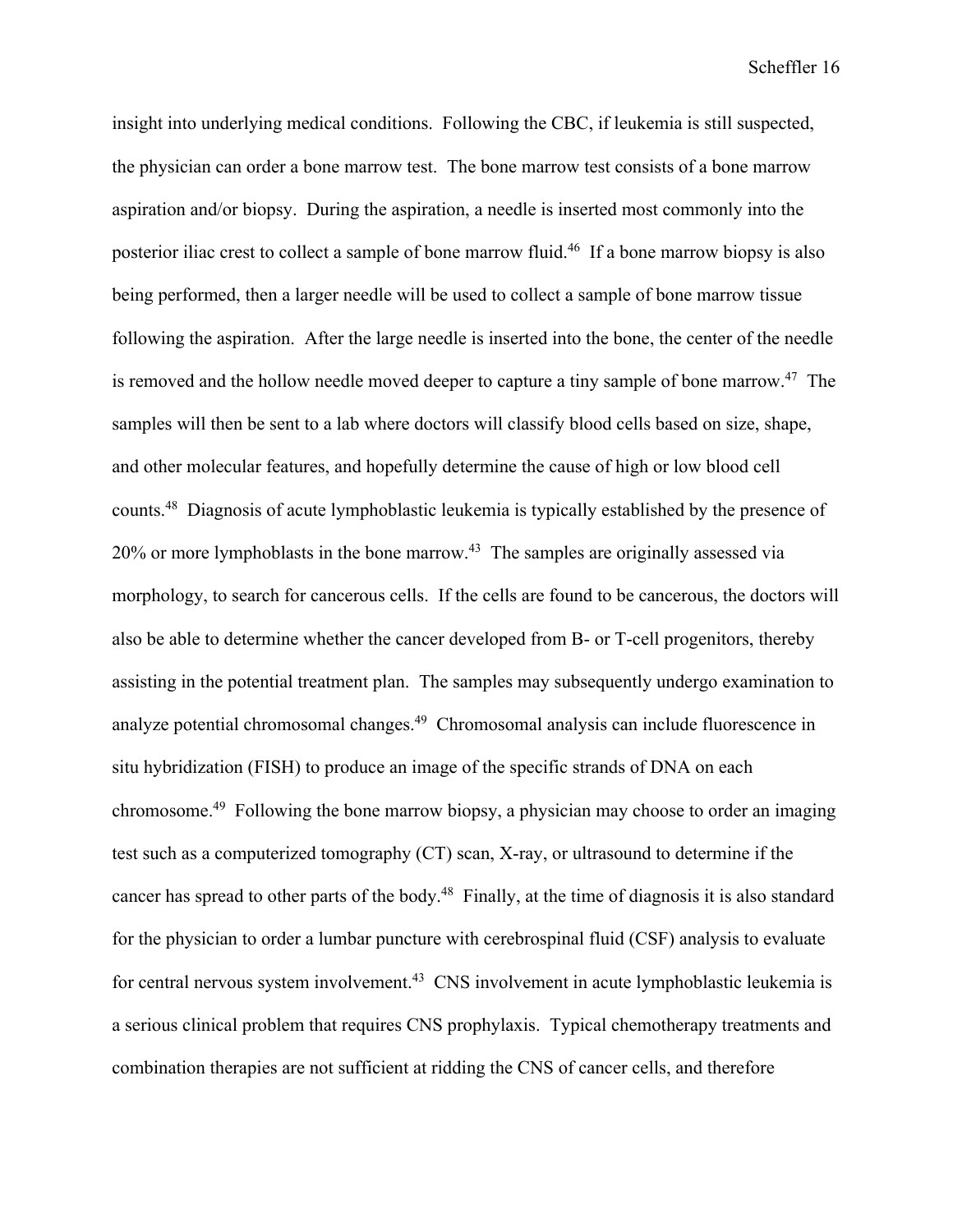intrathecal chemotherapy and/or cranial irradiation and high-dose systemic chemotherapy are typically necessary.<sup>50</sup> For pediatric patients, however, cranial irradiation is highly unrecommended. Intrathecal chemotherapy is refers to treatments given through a lumbar puncture to disperse the drug throughout the spinal cord and CSF.51 It is commonly administered to children who develop ALL in order to kill any cancer cells that may have spread to the brain and spinal cord, and prevent any others from rapidly dividing. The treatment is typically given twice within the first month and then repeated much less frequently.<sup>51</sup> All of these tests are typically administered to properly make an educated and informed diagnosis of leukemia.

# *Treatment Plan*

Once the diagnosis is determined, the physician will then need to begin developing a treatment plan with the family. While treatment of acute lymphoblastic leukemia has significantly increased over the years and led to increased survival rates in pediatric patients, the percentage of patients who relapse and become drug resistant still receive a very dismal prognosis. Treatment of de novo patients regularly consists of 4 phases: induction, consolidation, intensification, and maintenance therapy.49 The goal of induction therapy is to rid the blood and surrounding tissues of as many leukemia cells as possible, preferably  $>99\%$ .<sup>43,52</sup> Following induction, consolidation and intensification therapy are administered to kill any remaining leukemia cells in order to prevent relapse.<sup>49</sup> Remaining cells may include those that migrate to the brain and spinal cord through the cerebrospinal fluid. In rare cases, leukemia cells can develop within the bones of the skull, and can then travel to the cerebrospinal fluid thereby affecting the central nervous system.53 These cancerous cells are not usually affected by standard chemotherapy treatments and therefore CNS-directed remedies are necessary.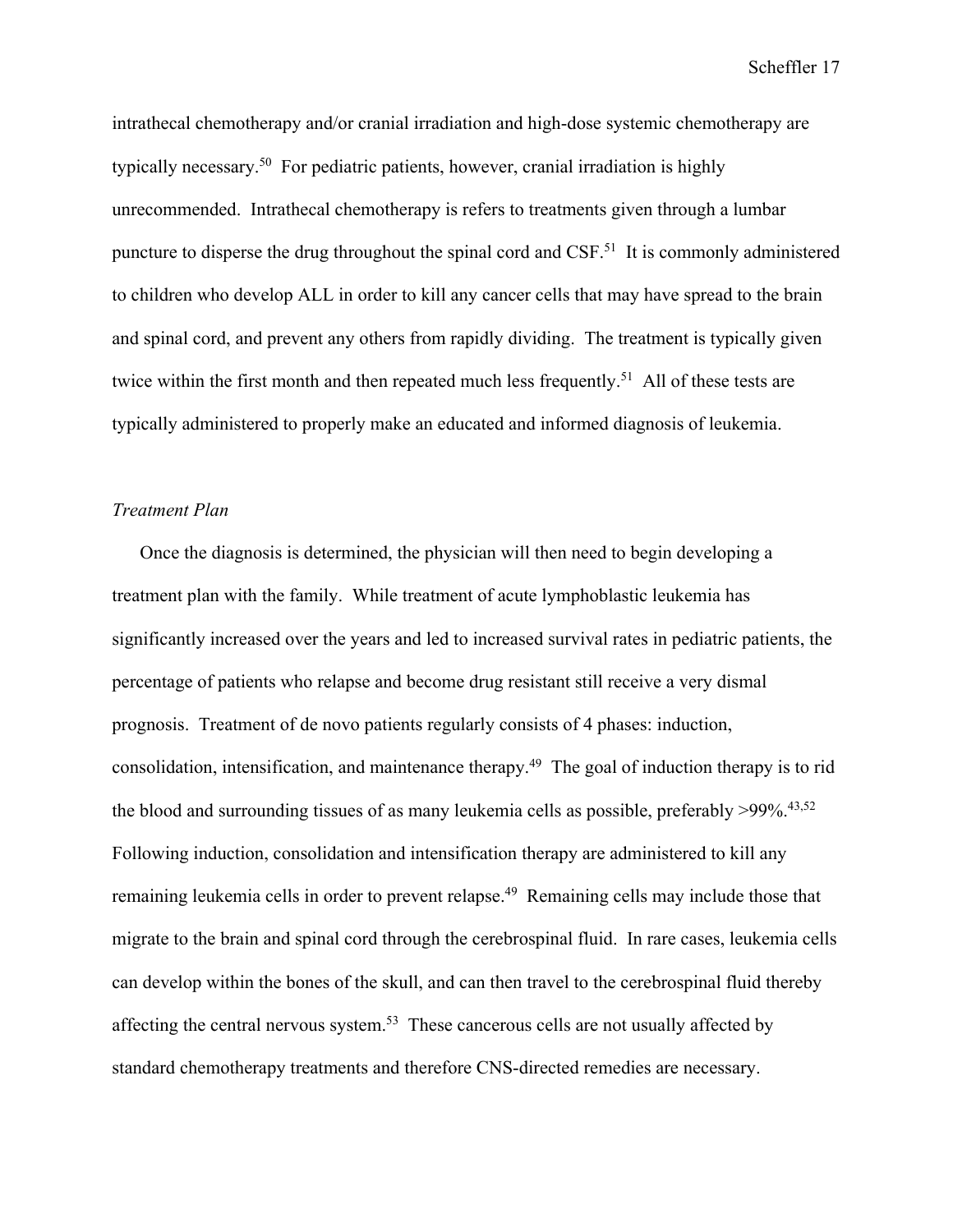Eliminating radiation in children prevents the risk of secondary brain tumors and neuroendocrine failure, as well as other risks associated with the rapidly dividing cells children have. However, CNS-directed chemotherapy can carry with it the risk of seizures, encephalopathy, and other neurocognitive toxicities, greatly affecting function and ability of the brain.<sup>53</sup> The role and effect of the CNS in leukemia survival is not fully understood, and future studies in this area could be extremely beneficial in prevention of relapse ALL and treatment.

Following intensification treatment, maintenance therapy is reached to prevent leukemic blasts from redeveloping.<sup>48</sup> This third phase of treatment typically includes a combination of methotrexate and 6-mercaptopurine (6-MP).<sup>54</sup> This stage usually lasts about two years, and CNS prophylaxis treatments are typically continued as well during this time.

#### *Resistance to Treatment*

The resistance of some cancer cells, causing them to continue growing and dividing after treatment, leads to a devastating and dismal prognosis. Effectiveness of treatment is determined by continued tests, such as those mentioned earlier. A complete response shows that all of the cancer has disappeared and there is no further evidence of disease.<sup>55</sup> With a partial response, the cancer may have shrunk by a percentage but is still evident. If the cancer has neither grown nor shrunk it is referred to as stable disease, and if there is increased evidence of cancer it is defined as disease progression.55 If cancer cells that previously appeared to be responding to treatment begin to grow, it is defined as resistance. There are several reasons the resistance may have occurred, including the appearance of clonal mutations as previously mentioned. The chemotherapy, and other factors, can mutate the cells and cause them to become resistant to the drug. As they multiply, the number of resistant cells can outnumber the cells that are sensitive to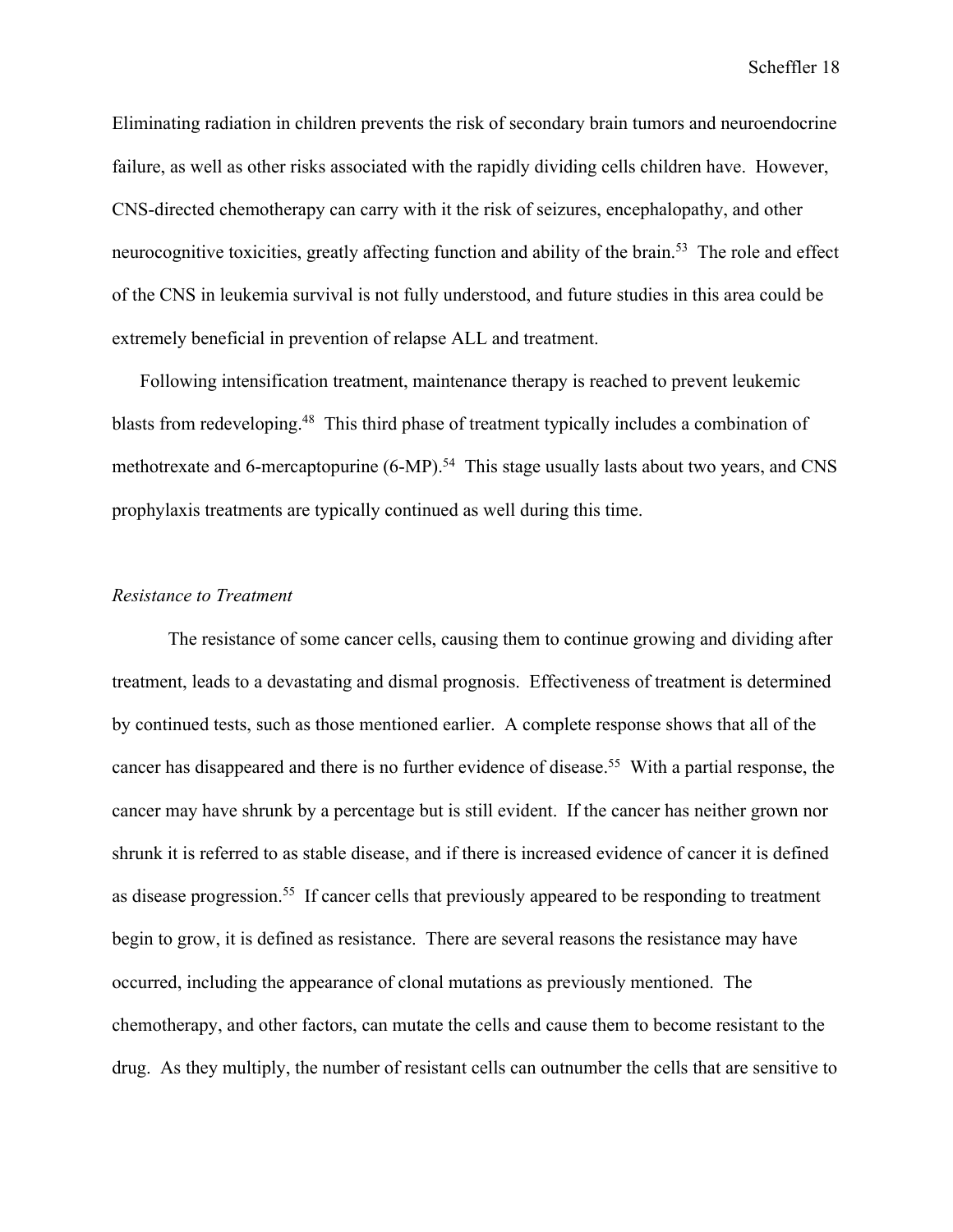treatment.55 Another possible mechanism is through gene amplification from a cancer cell that leads to production of a protein that comprises the effects of the anticancer drug. Cancer cells may also use a molecule known as p-glycoprotein to pump the drug out of the cell as quickly as it is coming in.56 These mechanisms all lead to drug resistance, and typically a new drug must be administered. In the case of resistance in relapsed cancers, the physician may recommend immunotherapy options or a hematopoietic stem cell transplant over further chemotherapy.

The road to recovery for a cancer patient can be a long battle, especially when resistance or relapse occurs, and secondary treatments become necessary. The potential to decrease the need for continued treatment and drugs, such as those used for chemotherapy, through dual therapy treatments deserves to be investigated. By introducing a combined treatment early on in the cancer fight, especially one which uses immunotherapy to encourage the patient's immune system to do the fighting, it could decrease rates of cancer cell resistance. Immunotherapy compels cancer cells to become more sensitive to chemotherapy treatment and therefore increases induced cell death.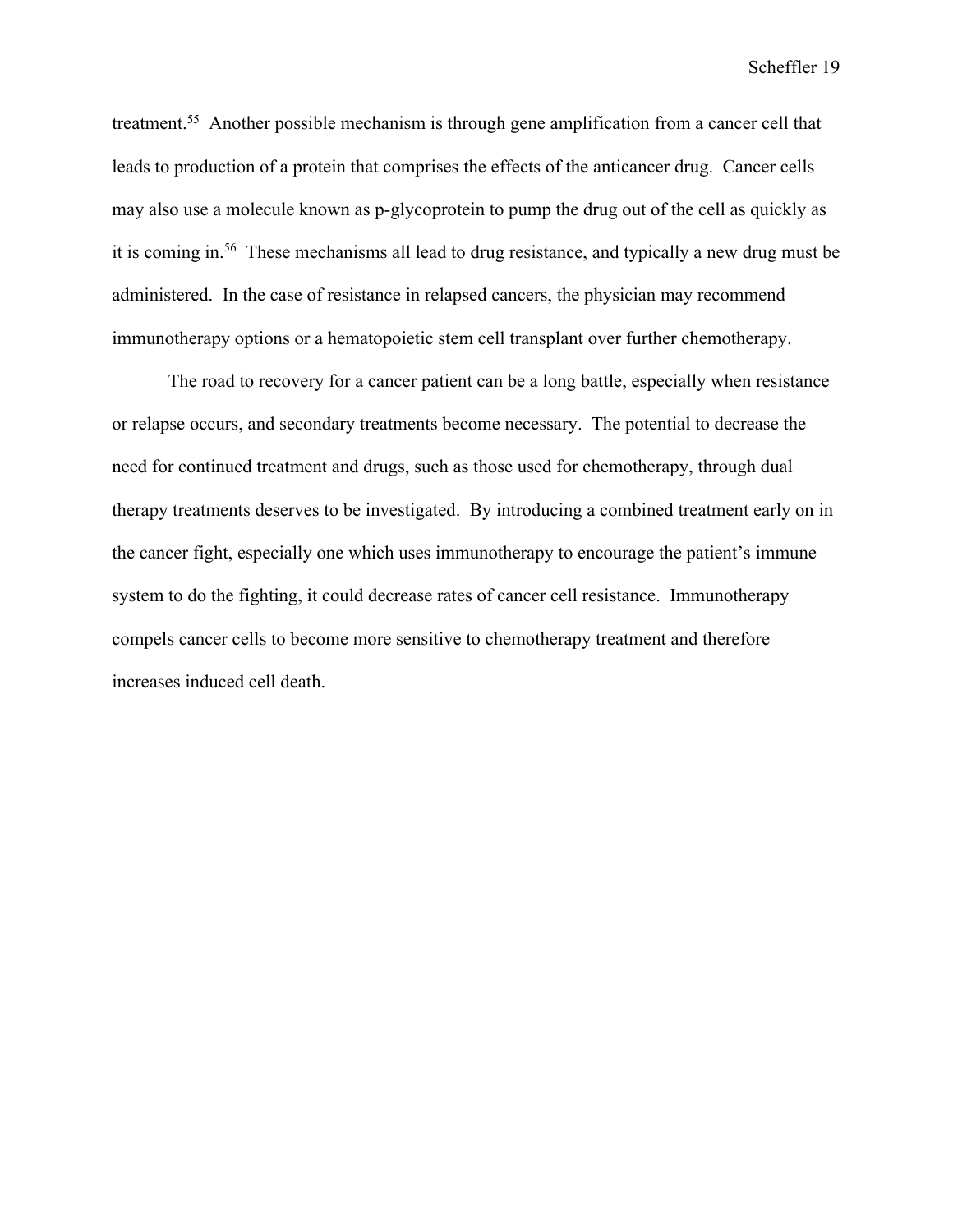### **Research Design and Goals**

In order to determine the efficacy of dual therapy treatment with Blinatumomab and chemotherapy, experiments will need to be performed on cancerous cells. The purpose of the experiments will be to study both relapsed and primary cancer cell lines and to use those results to eventually proceed to clinical trials. Promising results would show that the dual therapy treatment leads to more efficient control and minimization of relapsed cancer cell growth, as well as decreased rates of relapsed cancer cells from primary cell lines in comparison to monotherapy treatment with either Blinatumomab or the chemotherapy drug vincristine. For these experiments, B-ALL cell lines should be used rather than murine models because they are better equipped to study the effects of drug targets on leukemia cells. While a xenogeneic mouse model is incredibly efficient at engrafting human hematopoietic and leukemia cells, and is typically the preferred model for *in vivo* research of human-derived leukemia, it will not be sufficient for research with Blinatumomab.<sup>57,58</sup> Xenogeneic mice are developed without a native immune system, which is key for their engraftment properties, but means that bispecific T-cell engagers (BiTE) such as Blinatumomab that are based on the immune system cannot be properly assessed.<sup>58</sup> Therefore, the best model to be used to study the effects of combined therapy on relapsed leukemia cells would be relapsed leukemia cells from pediatric ALL patients. Benefits of using patient-derived leukemia cell lines include an unlimited use of cell material, prolonged storage in liquid nitrogen and recoverability, long-lasting proliferation in culture, and more.<sup>59</sup>

After undergoing a procedure to separate out the white blood cells from red blood cells in samples of relapsed B-ALL cell lines, the collection of white blood cells will be tested for viability. Viable cells are those that are living, and are therefore the only ones used for experimentation.<sup>59</sup> Cell growth will be observed, and then cultures will undergo treatment with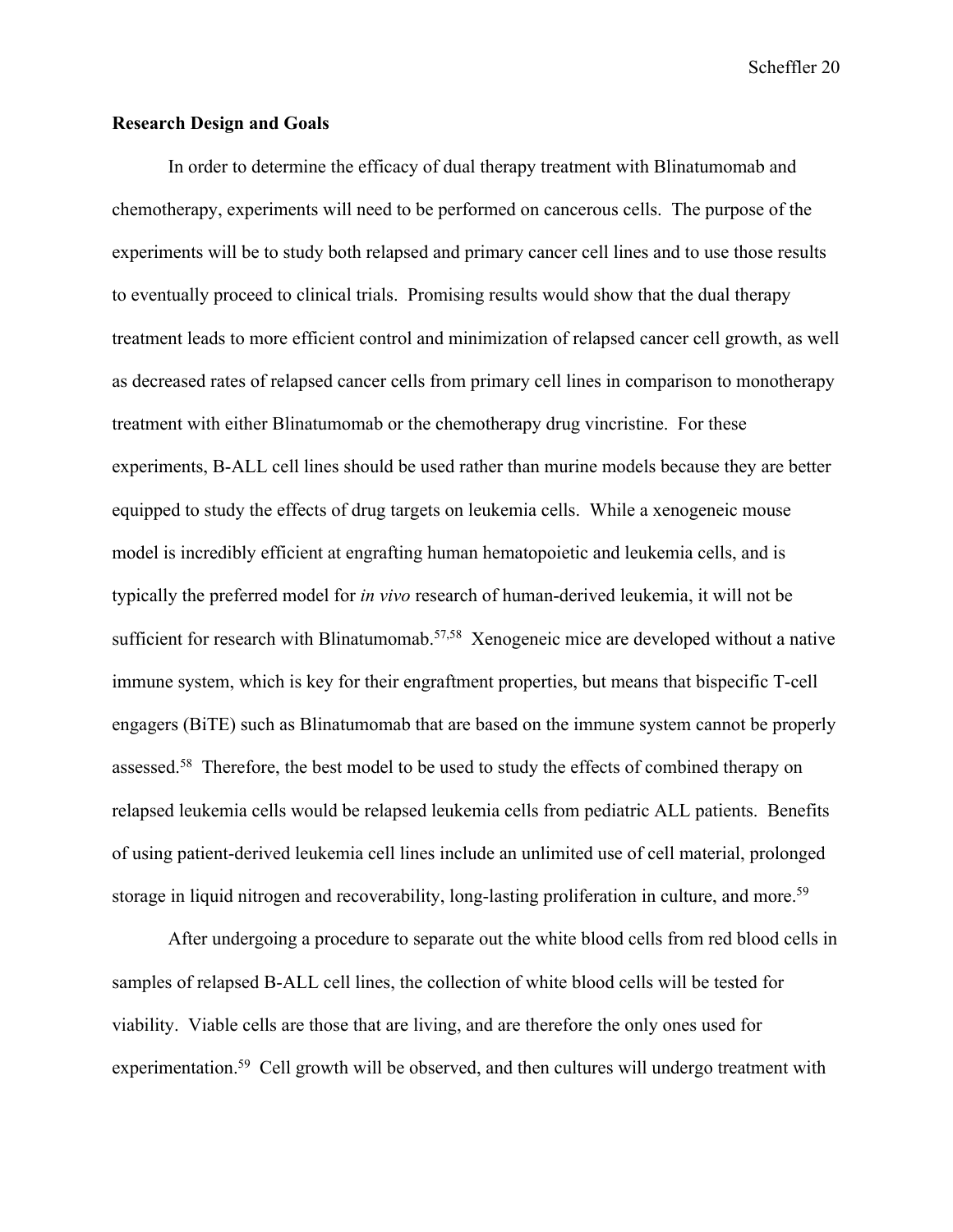combined vincristine and Blinatumomab to determine cytotoxicity.59 Cell death is observed through breakdown of the cell membrane, condensation of nuclear material, and then fragmentation of the nucleus.<sup>60</sup> Previously, cell cytotoxic activity was measured with a Chromium<sup>51</sup> assay, but due to harmful effects of handling the radioactive compound, a new nonradioactive and real-time cytotoxic assay was developed.61,62 Target-cell cytotoxicity is watched over time by imaging and live fluorescent target cells are measured in 96-well plates.<sup>61</sup> These images can be picked up through a fluorescent reader such as 'Cytation<sup>TM</sup>  $5'.^{62}$  By viewing the relapsed cell lines response to varying pressures, one would be able to sufficiently determine if dual therapy treatment would be worth projecting into clinical trials. If the group of cultured cells that are treated with either Blinatumomab or vincristine alone experience a greater percentage of cell death than those treated with both agents, then the conclusion could be drawn that there is a reason the agents do not work synergistically when combined. Therefore, further research would need to be done to examine the reasoning for the null results, and to thereby determine a renewed method to attack the cancerous cells. However, if the results of the experiment showed increased apoptosis in cells treated with both vincristine and Blinatumomab, then the conclusion could be made that the dual therapy treatment does in fact show promise in fighting relapsed cells, and could potentially move forward into clinical trials.

While the number of patients that recover from primary acute lymphoblastic leukemia after typical treatment regimens is ever-increasing, the issue of relapse is still one leading to a dismal prognosis. Therefore, it is vital to determine if Blinatumomab and chemotherapy dual treatment will be beneficial in decreasing rates of relapse, specifically in the pediatric population. In order to accomplish this, primary cell lines similar to those that would be used to test the combined therapy of vincristine and Blinatumomab on relapsed cells would be cultured. Primary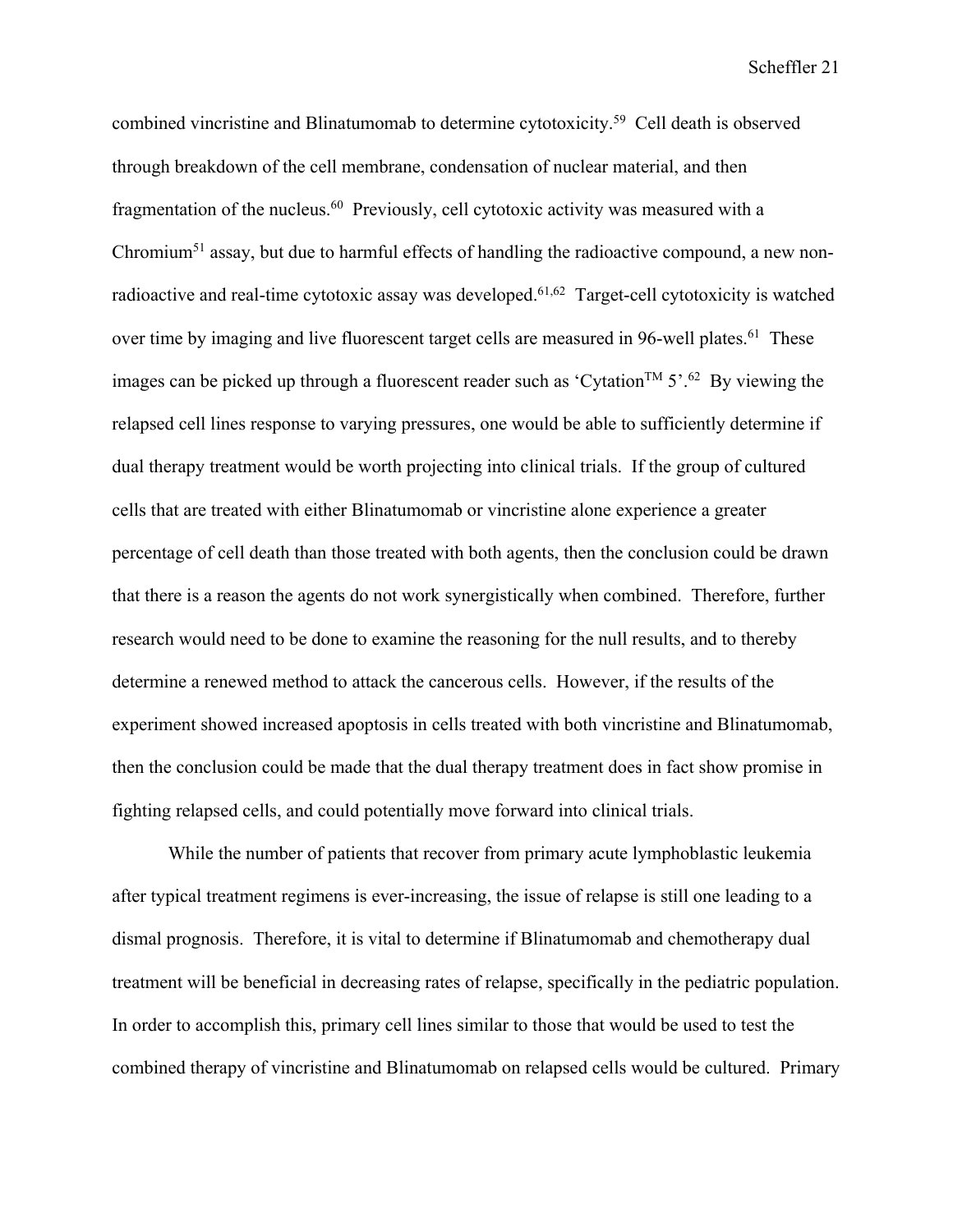cell lines would be used because then the potential for this combined therapy to not only increase survival rates for relapsed patients, but to decrease rates of relapse in this patient population could be studied. Therefore, these cell lines would also be purified and cultured, and then treated in groups with either vincristine alone, Blinatumomab alone, or both agents. Cytotoxicity would be measured again as a means to determine treatment efficacy. There are many factors that have the potential to be studied within this experiment. Malignant cells that beat the drugs and continue to divide after treatment is completed would show that the development of resistant cells may be just as likely as with common treatments currently being practiced and administered. Furthermore, what if the length of time between treatment and cancer cell regrowth was significantly increased with this treatment compared to current treatments? Increasing the time between initial treatment and potential relapse means increasing the time a child can live cancer free. Or perhaps this treatment leads to an even greater percentage of cancer cells becoming resistant to chemotherapy agents, and should therefore not be administered. However, this is highly unlikely considering that the mechanism of Blinatumomab is to aid the patients' immune system to target the cancerous cell, thereby making it more susceptible to the effects of the chemotherapy without highly pressuring it to become resistant. Therefore, if the results show that the combined treatment of vincristine and Blinatumomab leads to decreased relapse percentages in the cancer cell lines, increased treatment efficacy, or even an extended amount of time between primary and secondary cancer development, then with further studies this combination could be progressed to clinical trials. Clinical trials would be able to study these processes within the human body, which is a much more complicated experimental field. There are significantly more factors that can and most likely will affect the treatment of cancerous leukemia cells. Furthermore, side effects to the patient must also be examined and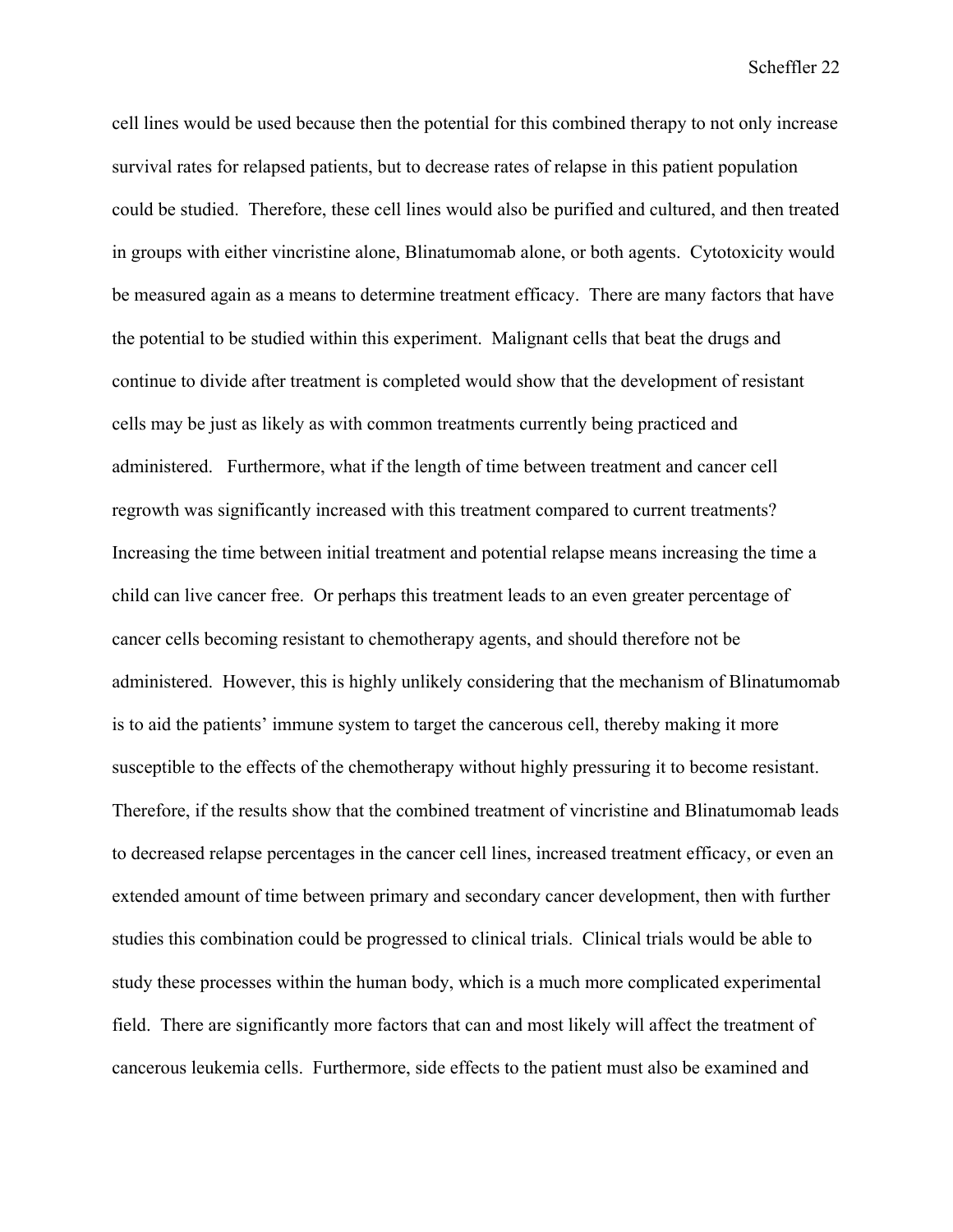recorded. Cancer cells are incredibly adaptive, especially within the human body, therefore it is crucial to study the effect treatment has on them *in vivo*.

One of the issues being faced after treatment with Blinatumomab in acute lymphoblastic leukemia patients is that patients whose cancer cells develop clones that are CD19- will be unable to use Blinatumomab, which is known to target CD19 cell surface markers with one of its antibody arms. Therefore, for the sake of a future potential population of patients, it is crucial to determine a different cell surface marker on cancerous B cells and to develop a different monoclonal antibody other than Blinatumomab to target them. CD19- cells are extremely rare, which is why CD19 is the primary target for both acute lymphoblastic leukemia diagnosis and now immunotherapy treatment.<sup>63</sup> However, with the development of CD19<sup>-</sup> leukemia cells that efficiently evade Blinatumomab, it may be necessary to use other known B-cell surface markers such as CD10, CD22, or CD24 that are strongly expressed on all stages of B-cells except plasma cells.63

A monoclonal antibody is developed by a process of injecting a mouse with the antigen of interest, in this case CD3, and allowing its body to create antibodies for this antigen. These antibodies are then collected and washed. Following the washing stage, the cells are extracted from the liver and mixed with myeloma cells. Myeloma cells are eternal cells that when merged with typical cells, will pass on their longevity. This is key in order for more antibodies to be produced on a larger scale that fight the antigen of interest. Following, the cells will placed on a HAT medium which will intentionally kill any of the unfused myeloma cells. The cells that survive will screened by ELISA. ELISA stands for enzyme-linked immuno-absorbent assay, and is a method used to bind antibodies to soluble antigen lining the wells of a 96-well microtiter plate. This procedure tests for the binding constant of the antibodies, or in other words, it tests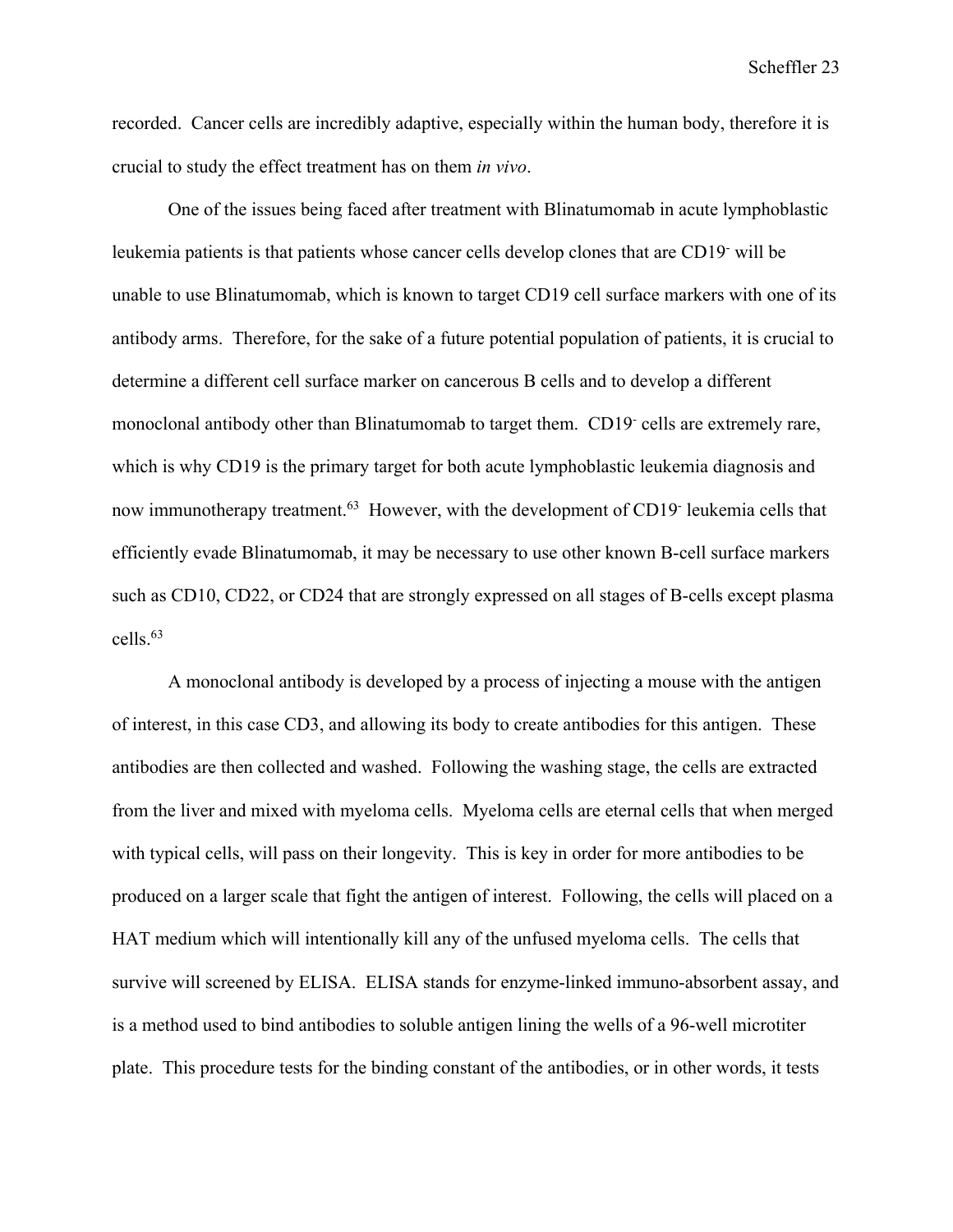their binding affinity to the antigen of choice to determine if they would be efficient and successful at marking cells for destruction. The monoclonal antibodies that are produced from this experiment will then be stripped of their disulfide bonds which unite their two halves together, and then rejoined with each other in a fashion that creates an antibody with two different heads. With these two heads the antibody is capable of targeting two different cells, one cancerous and the other normal. This will place them in a juxtaposition for attack from other components in the body. In order to determine if an antibody accurately binds to the desired antigen, an enzyme-linked secondary antibody specific for monoclonal immunoglobulins will then be used to bind to the mAb, which is then visualized by reaction with an appropriate enzyme that yields a colored product.<sup>64</sup> This procedure can be seen in Figure 5. The resulting antibodies can then be tested further by ELISA to determine binding affinity before placing them in cell cultures of leukemia cell clones that are CD19- .

Assuming that the previous experiments were successful in increasing relapsed cancer cell death, as well as decreasing rates of relapsed cancer cells, if this experiment does not show efficient attacking and destruction of CD19- clones, then it can be concluded that there is a specific purpose behind targeting the CD19 receptor. This could mean that CD19 is crucial in the identification of cancer cells by cells of the immune system. Furthermore, if the experiment shows promising results of the cancer cell lines facing increased cell apoptosis, then it could prove that the newly generated antibody is capable of treating this specific population of patients. Furthermore, it would be interesting to continue watching the effects of this antibody on cell lines to see if new cancer cells develop that do not have the receptor that was targeted by these new antibodies. Cancer cells are incredibly versatile and adaptable, and are constantly accommodating themselves in order to survive.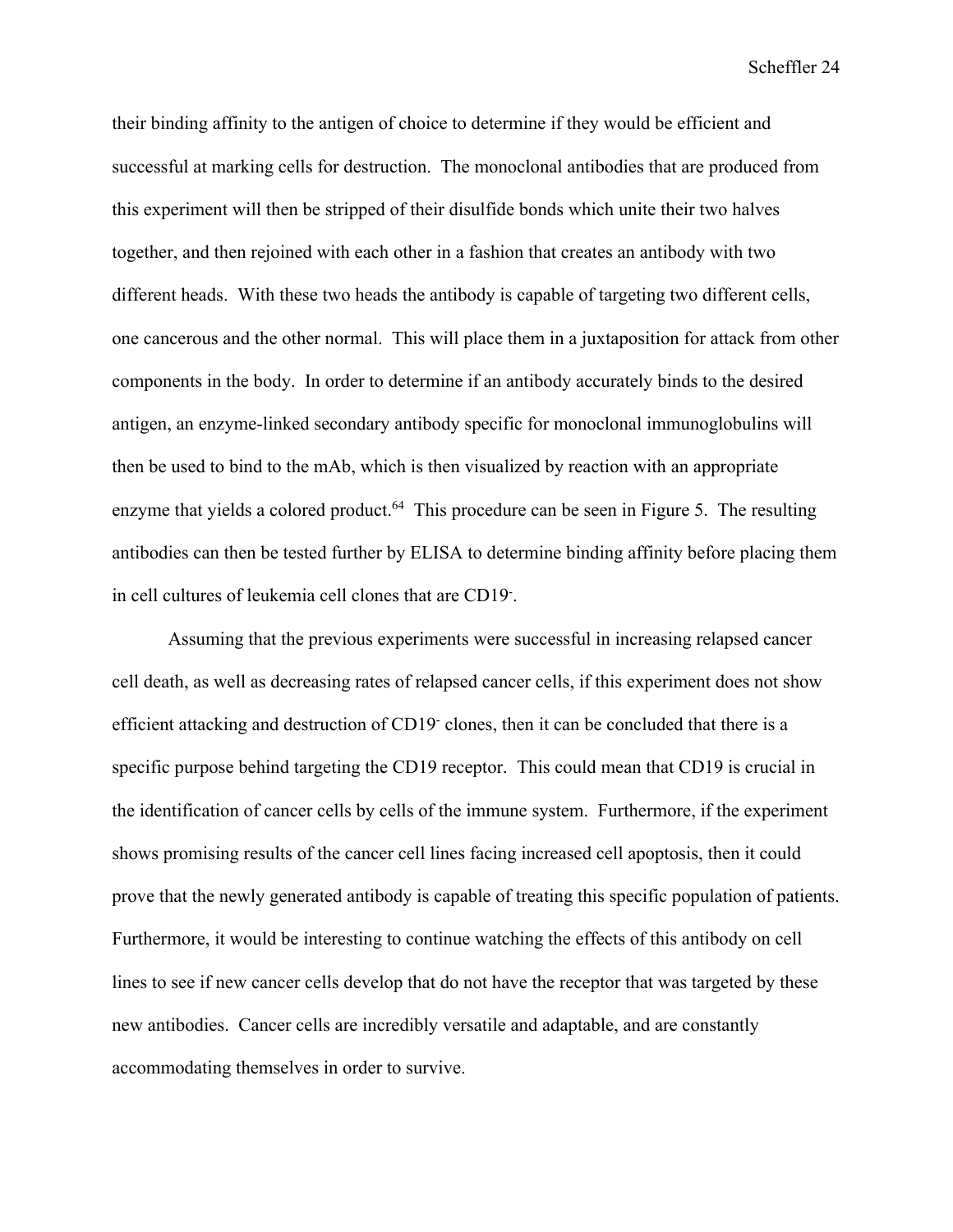#### **Conclusion**

Acute lymphoblastic leukemia is the number one cancer diagnosed in pediatric patients. Being derived from leukocytes, leukemia can quickly take over the patients' immune system, leading to the devasting side effects of the cancer. Without a properly functioning immune system a patient is more susceptible to infection, along with other debilitating side effects such as anemia, fatigue, and heart disease.<sup>3</sup> Despite significant increases in survival rates over the years, outcomes for patients who relapse are much more dismal. Typical treatment protocol for ALL consists of induction, consolidation, intensification, and maintenance therapy. Chemotherapy regimens also frequently contain the drugs vincristine and or doxorubicin, which have similar mechanisms of action in inhibiting the cancer cell cycle. Secondary treatments include immunotherapy options such as monoclonal antibodies and CAR T-cell therapy, or a hematopoietic stem cell transplant. Immunotherapy has shown the most significant benefit in patient outcomes and is therefore becoming the frontrunner in refractory cancer care. Monoclonal antibodies specifically, like Blinatumomab, have shown some of the greatest promise in fighting off cancer cells and cell clones that have become drug resistant at relapse. However, relapse remains to be one of the largest issues in treating cancer patients, and significantly decreases rates of survival, therefore methods to decrease rates of relapse are necessary. Current treatments that are being used today have been shown to increase pressure in the cancer cell environment, leading to the cell developing resistant genes to the therapy that is being administered. Therefore, a treatment that avoids this pressured environment would be incredibly beneficial to research and could lead to a significant decrease in cases of relapse.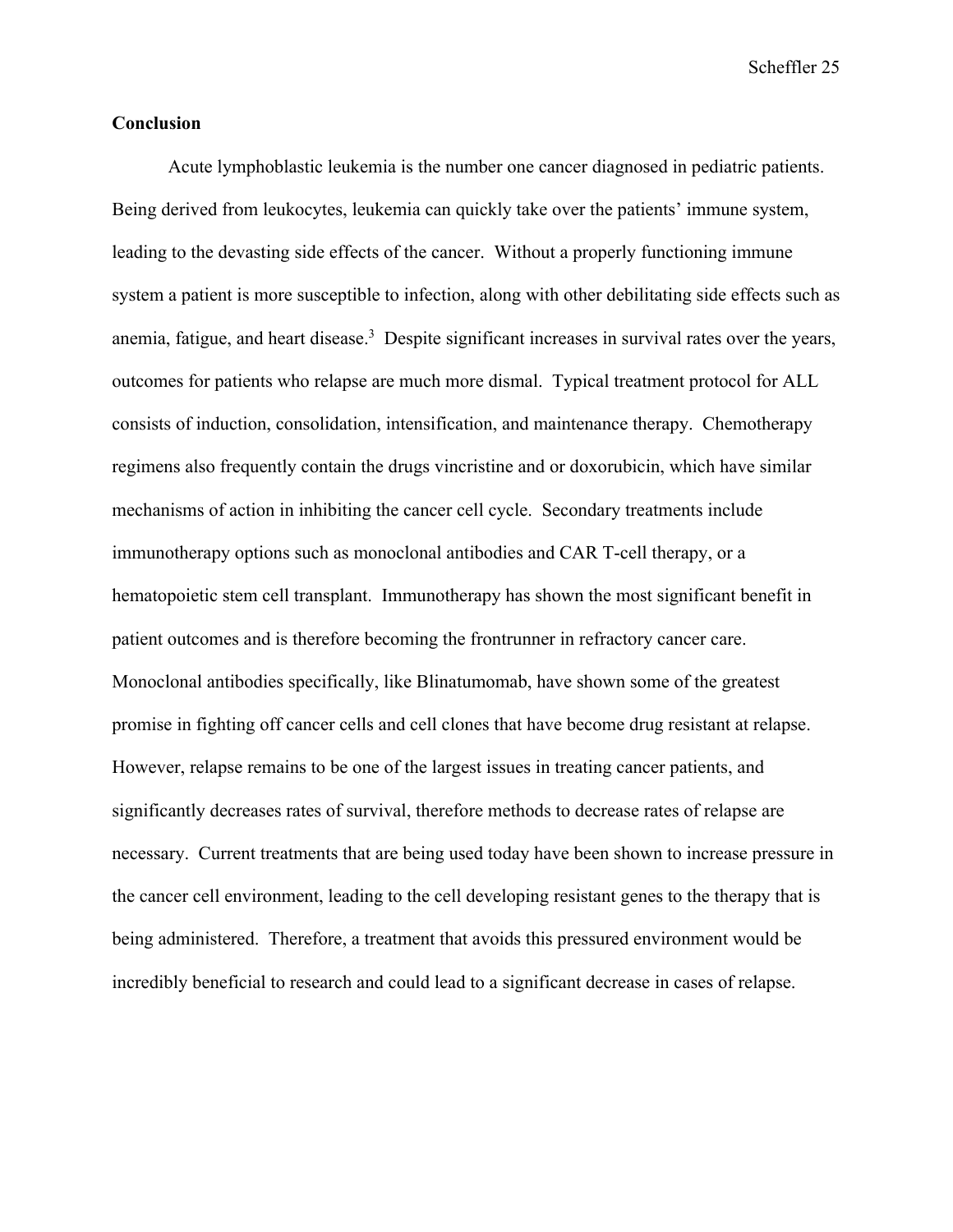# *Efficacy Over Current Treatments*

The use of Blinatumomab in fighting ALL has recently been approved by the FDA for administration, however the dual therapy treatment of acute lymphoblastic leukemia with Blinatumomab and chemotherapy such as vincristine is hypothesized to decrease rates of relapse in the pediatric population. By combining the monoclonal antibody with the chemotherapy, the immune system will be more equipped to fight off the malignancy. As previously mentioned, monoclonal antibodies work to enhance the patients' own immune system at fighting off the cancer cells. One arm of the antibody targets the CD19 receptor on leukemia cells, while the other arm targets the CD3 receptor on the functioning white blood cells. Therefore, the white blood cells of the patient's body are more adequately prepared to perform their cytotoxic effects on the cancer cell. The added chemotherapy aids to slow down the cell cycle of the leukemia cells, increasing the efficacy of the Blinatumomab treatment. This also removes the pressure that accompanies intensive chemotherapy, thereby leading to promising results and achievements for leukemia patients in comparison to the results of current treatments. The intensive chemotherapy that is used in current treatments is incredibly harsh and non-specific, therefore leading to the debilitating side effects and potential for developed resistance. A patient undergoing chemotherapy will be constrained by this treatment for 3-5 years.<sup>19</sup> Children are typically not subjected to radiation due to its harmful effects on their rapidly dividing cells, thereby they require a more intensive or extended chemotherapy treatment regimen. This means more years they are missing school, missing crucial childhood experiences and relationships, and missing the opportunity to just "be a kid" because of medical appointments and treatments. This treatment has the potential to not only impact a child's medical future and health, but also their future and the experiences they deserve to have.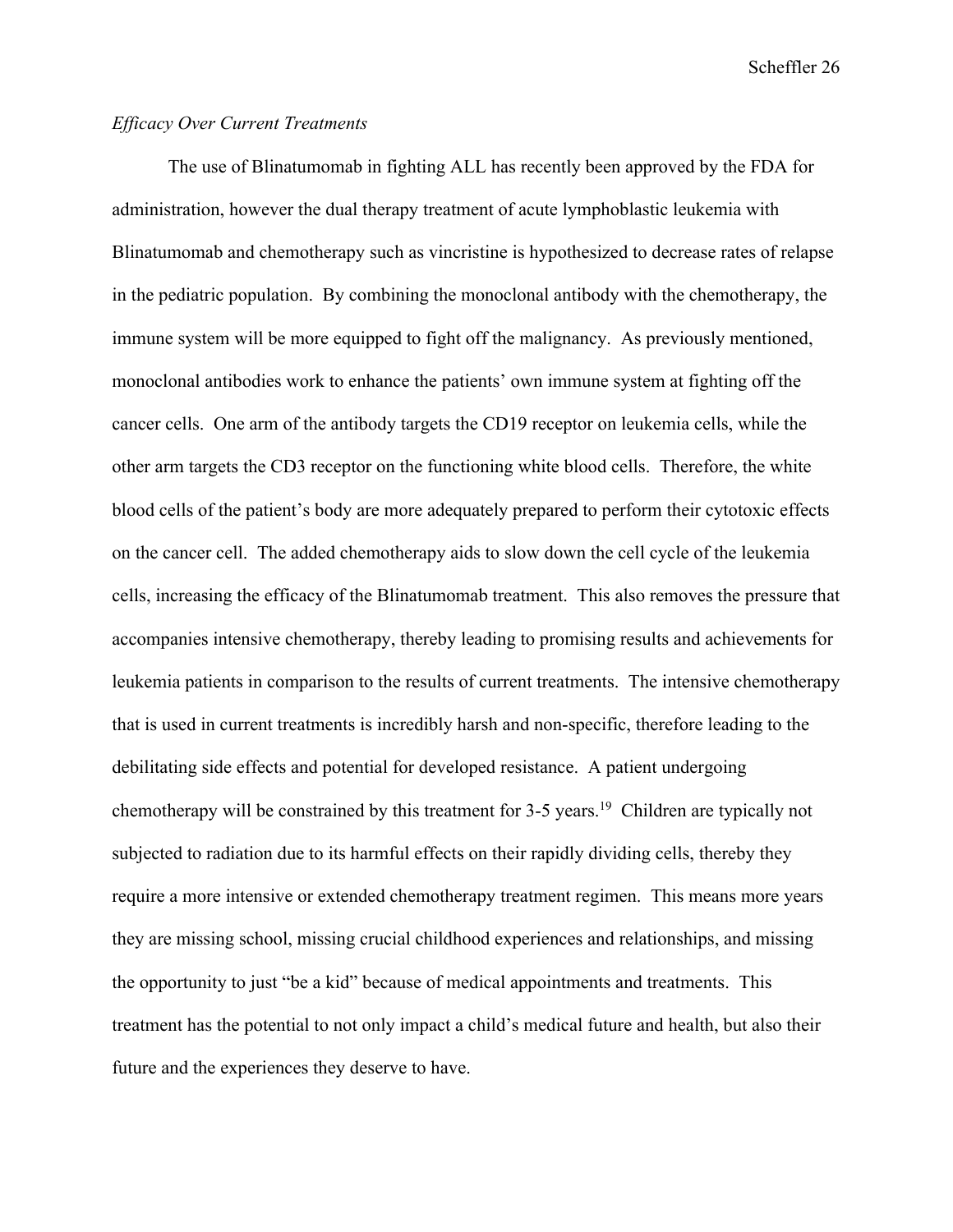# *Advantages to Proposed Dual Therapy Treatment*

Dual therapy treatment will be successful at both increasing survival rates of relapsed cancer patients, as well as decreasing rates of relapse in primary cancer patients. With the above proposed experiments, it can be determined whether the combined treatment of vincristine and Blinatumomab will be more effective at treating secondary leukemia, preventing relapse from primary leukemia, and also effectively treating cancers without the CD19 receptor. With the proposal of a procedure that will not only more effectively treat the cancer, but also decrease the risk of cancer cells being driven to resistance, the treatment protocol for a patient with acute lymphoblastic leukemia could be dramatically altered. Rather than undergoing years of chemotherapy treatment and maintenance, the patient would be able to recruit the help of their own immune system rather than initially significantly depleting it, which allows for the strongest response against the cancer cells. Furthermore, by decreasing the risk of relapse for the patient, it increases their quality of life and life expectancy. The survival rate of patients who relapse is significantly decreased in comparison to patients diagnosed with the primary cancer.<sup>2</sup> Therefore, minimizing relapse rates by preventing resistant cells will increase the overall survival and overall cancer-free survival rates of a multitude of patients. Along with increasing their lifespan, patients quality of life will also benefit from this proposed treatment. They will no longer need to spend hours upon hours going to chemotherapy treatment and living in a maintenance stage, but will receive time back with the increased efficacy of treatment. All in all, the benefits of the success of this proposed dual therapy treatment completely lie in the desire for the patient to receive the best care, and be given the best chance at a long and healthy life.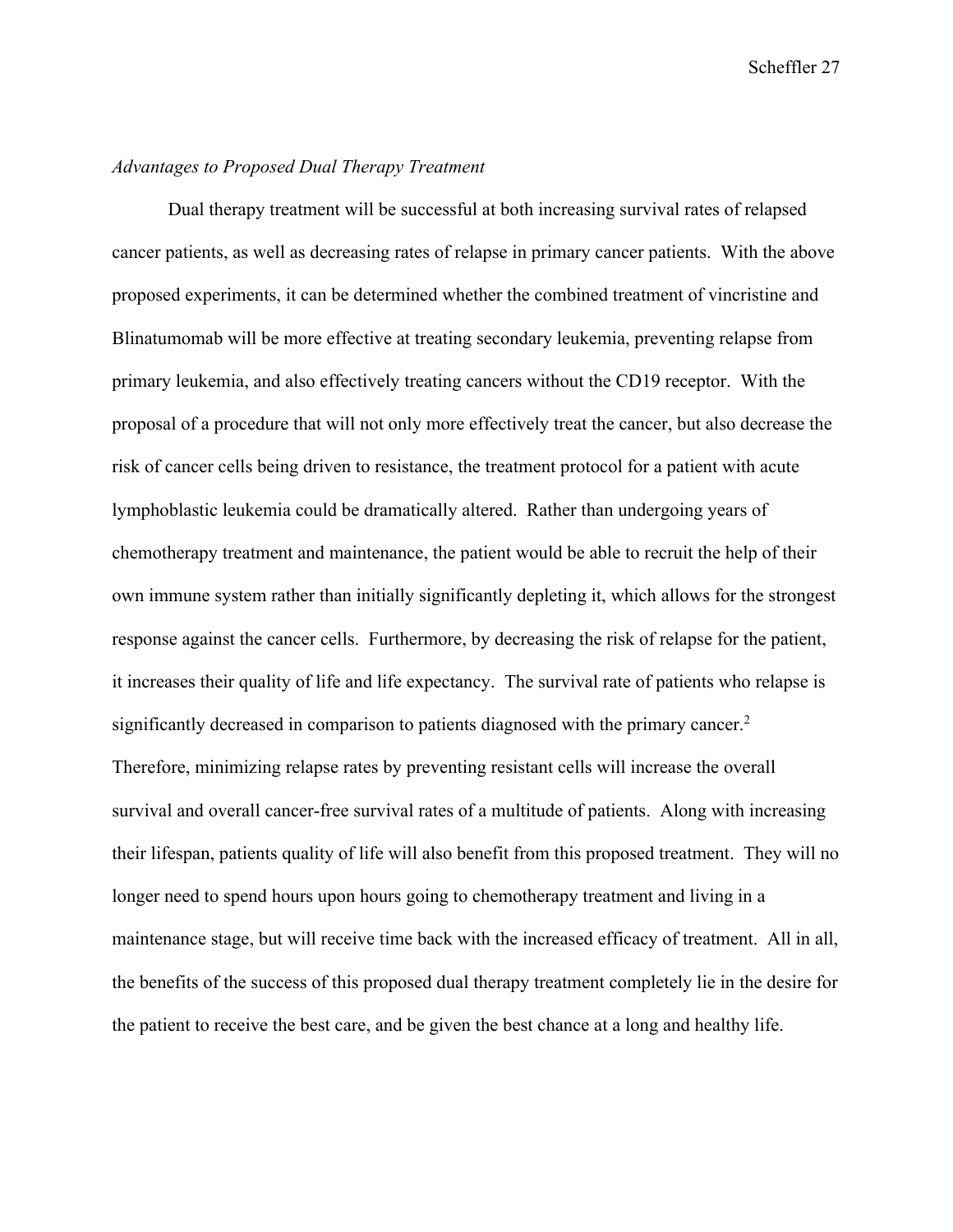## *Drawbacks and Future Research Design*

While there is incredible potential for many advantages to this combination treatment, there is also potential for problems to occur that will subsequently need to be addressed. Primarily, if there is no significant change in patient response and cancer cell cytotoxicity with the combined treatment in comparison to monotherapy treatments, then determining an alternate route, potentially with an alternate chemotherapy drug, will be necessary. The relationship between the chemotherapy and Blinatumomab would need to be further examined to determine Furthermore, there may also be potential for harmful side effects from this treatment as there are with any new procedure. While this is unexpected, due to the nature of the agents and the partnership between the monoclonal antibody and the patients cells, side effects are always present. The majority of the side effects of Blinatumomab are mild and can be easily treated, and by decreasing the intensity of the chemotherapy many of those side effects should be curbed as well. However, there are some side effects previously mentioned earlier such as cytokine release syndrome that will need to be strictly monitored. Many of these will not be recognizable until continuation into clinical trials, which would occur after success in the proposed experiments within this paper.

Furthermore, there is also the potential for increased cost of treatment in comparison to current treatments. By combining chemotherapy with the monoclonal antibody, cost will initially be remarkably higher. However, the potential for this treatment to decrease hospital visits, future chemotherapy treatments (including travel fees for the duration of consolidation and maintenance therapy), essentially outweighs the increased initial cost of the treatment. Considering that this treatment would also be applied to primary cancer patients in order to decrease their potential for relapse, it is the hope that families and insurance companies would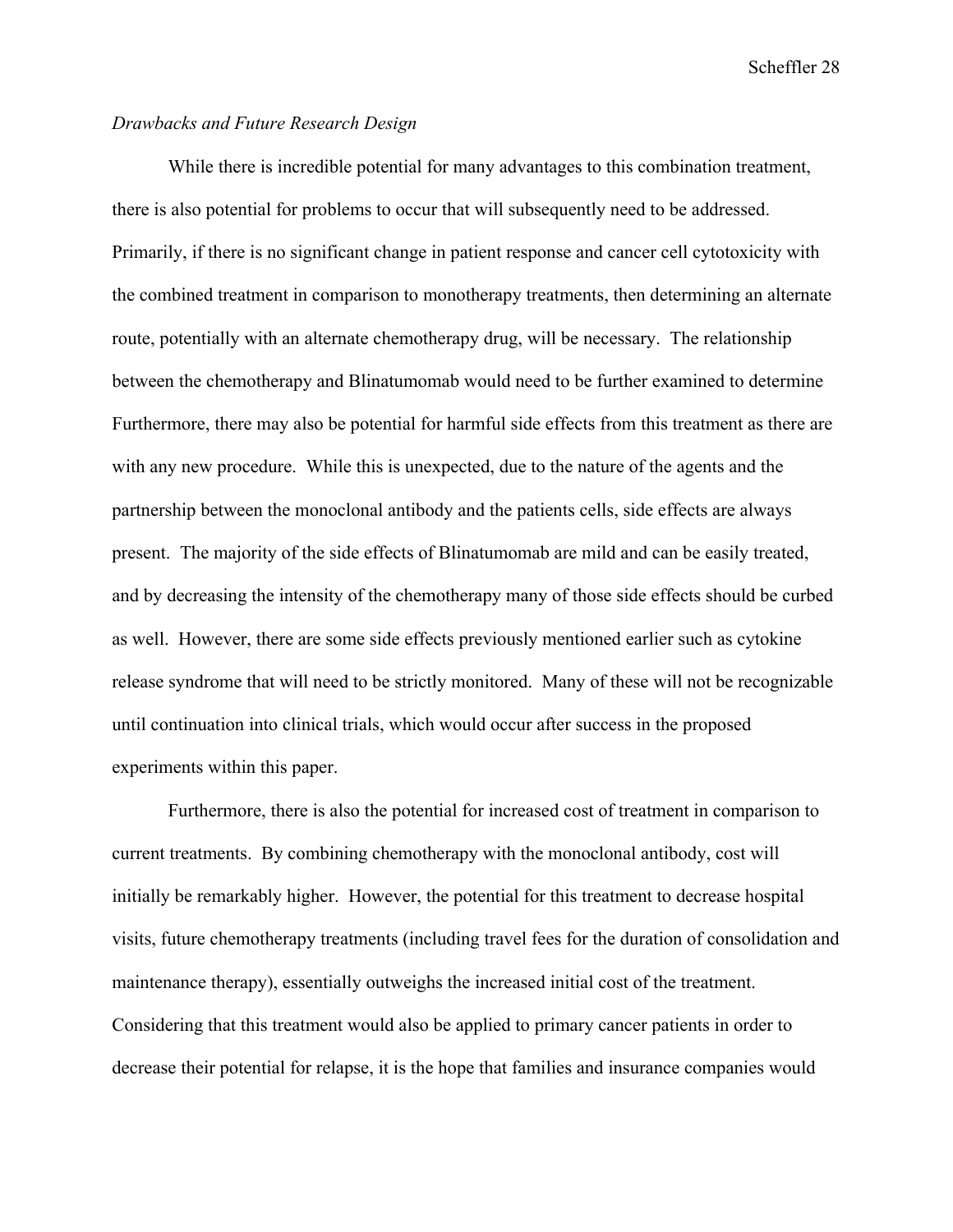understand that this increased initial cost can provide relief from future costs and concerns that surface when a patient undergoes relapse.

Overall, there is significant research being done in the field of oncology, which is necessary due to the ever-changing cancer cell and its numerous methods of expression. Studying pediatric acute lymphoblastic leukemia could provide hope to many families who are fighting this seemingly never-ending battle, or for those who are fighting relapse, the seemingly undefeatable battle. There is still much work to be done, and many questions to be answered, but the progress that has been made in this field shows that each answer, however small, has purpose and can be utilized to save a life.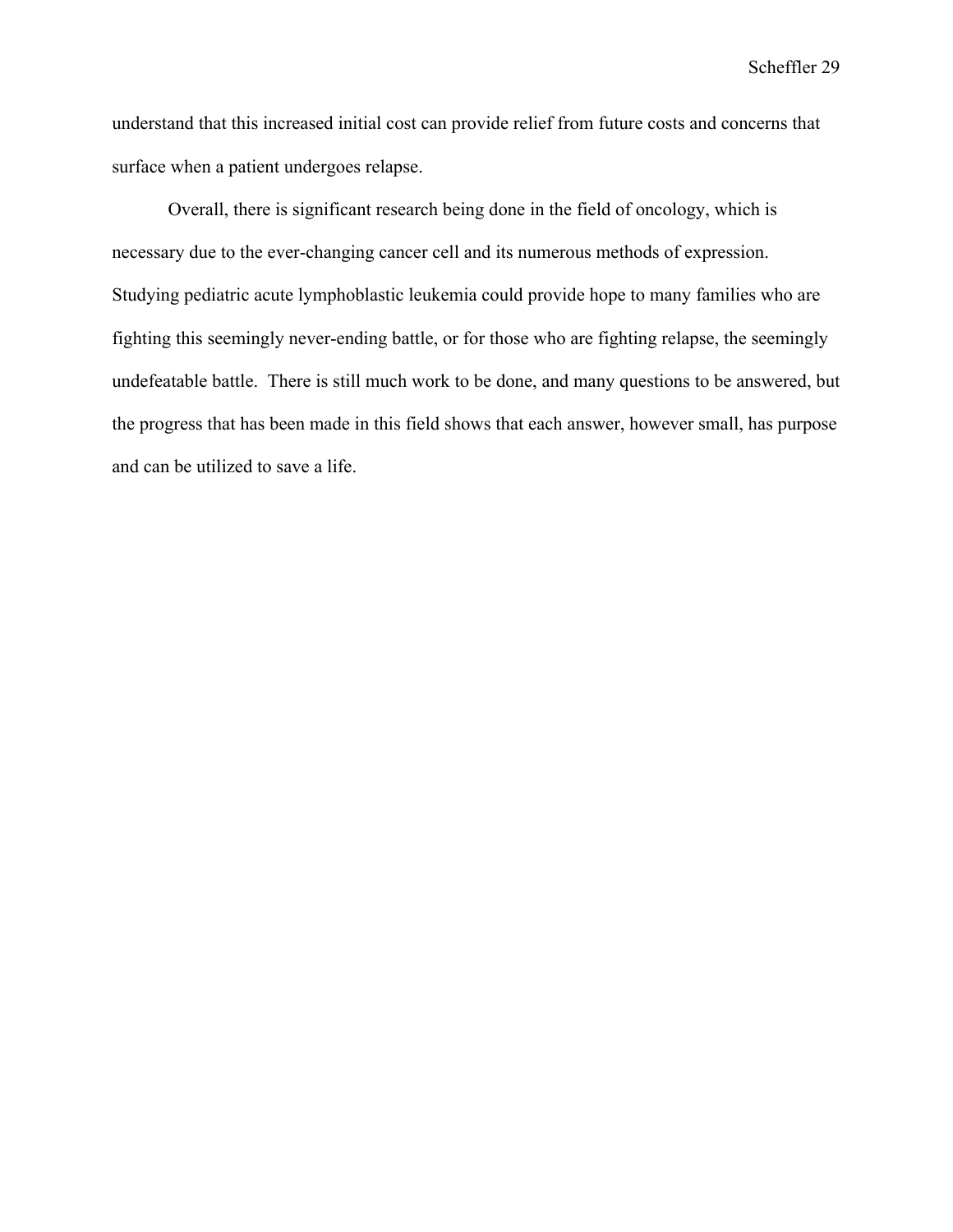# **APPENDIX A**



**Figure 1.** A representation of the formation of the Philadelphia chromosome from the fusion of the BCR gene and the AML gene. Both genes reside on the long arm of their respective chromosomes, 9 and 22.7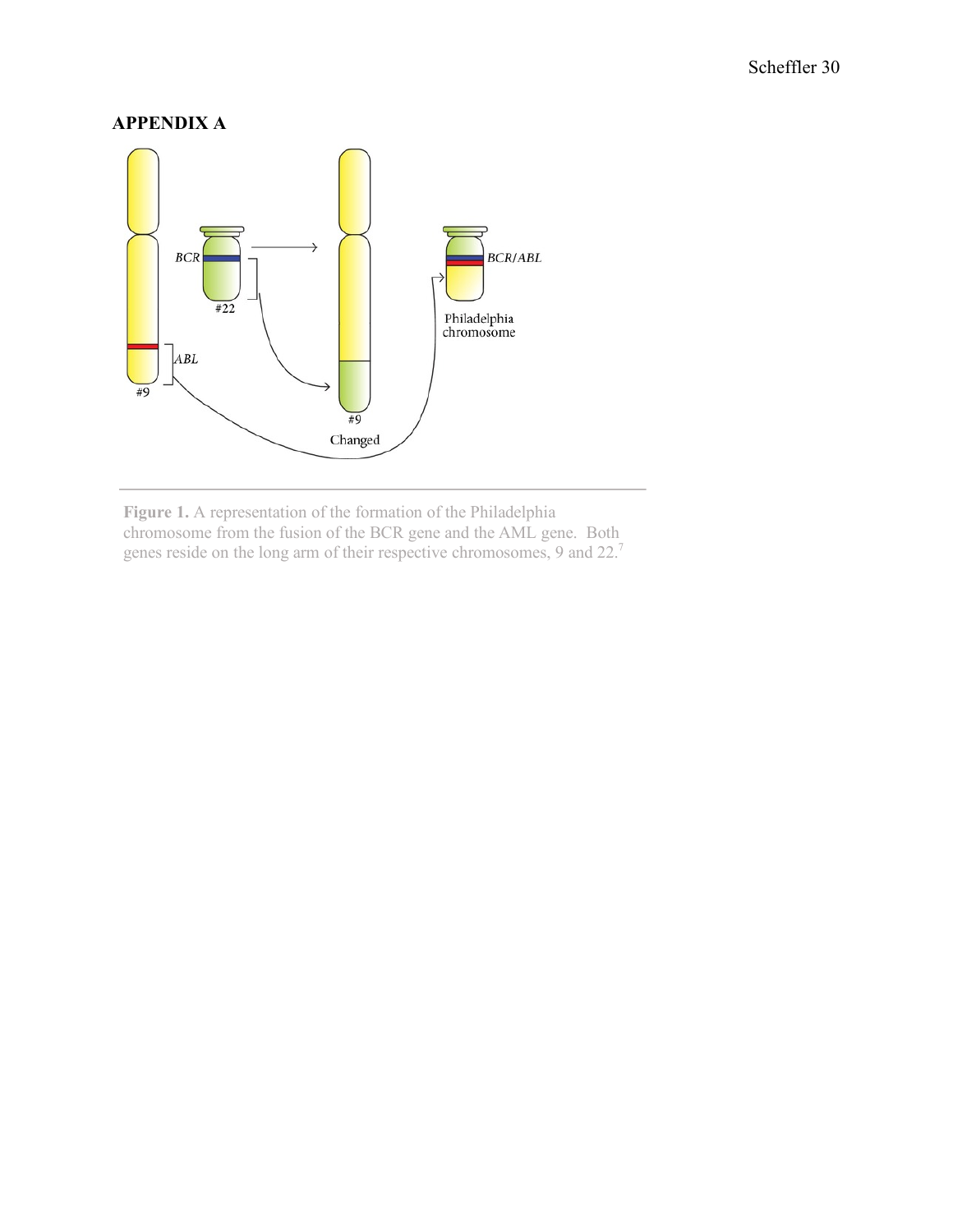

Figure 2. Various pathways of clonal evolution leading to drug resistant phenotype of leukemia cells. Note that approximately 94% of relapsed clones exhibit a direct relationship to the original clone present at diagnosis.<sup>12</sup>

# **APPENDIX B**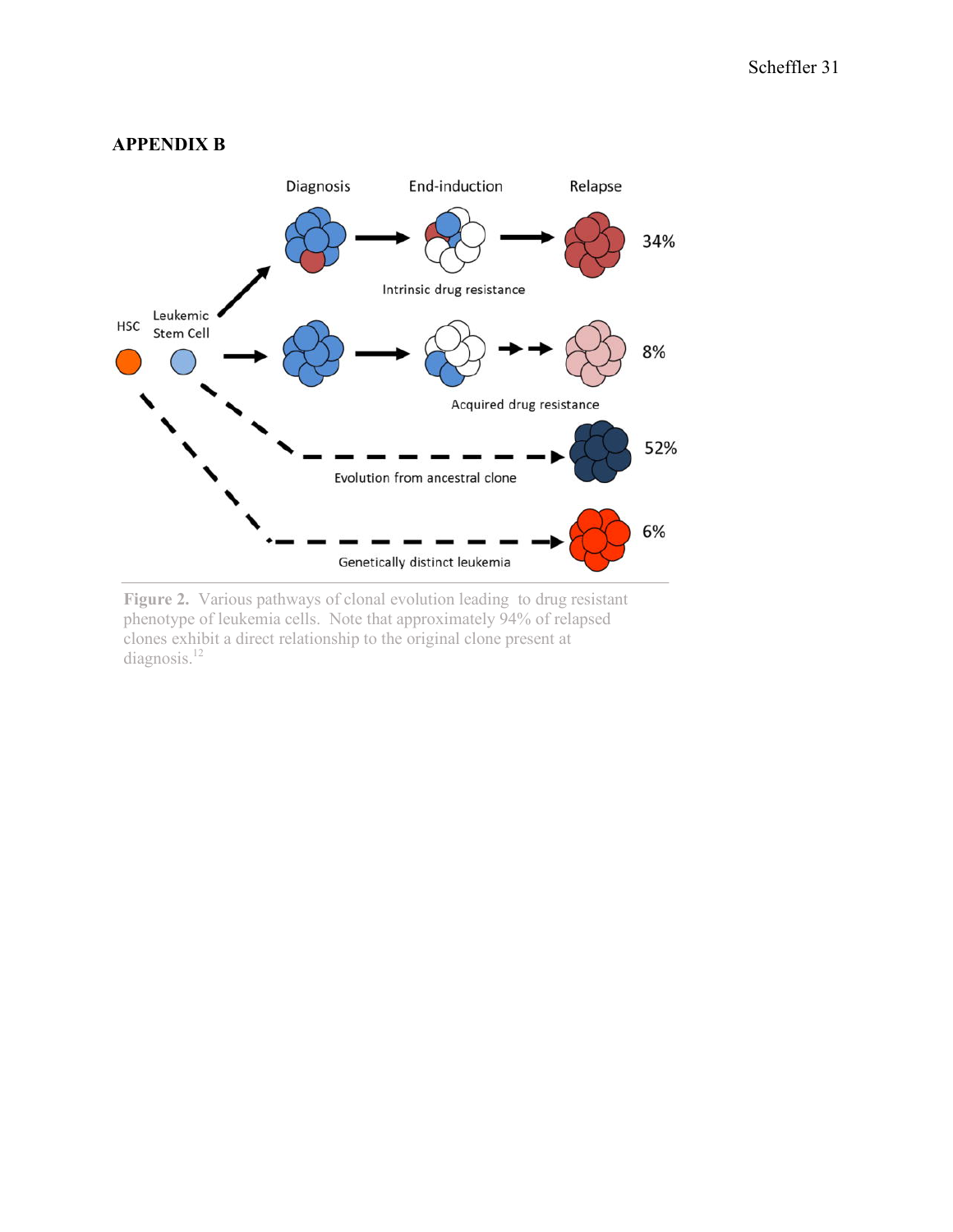# **APPENDIX C**



**Figure 3.** The above diagram depicts the process by which CAR-T cells are engineered and re-administered to the patient. The first step is to remove healthy leukocytes from the patient by leukapheresis/apheresis, then by introducing a viral vector into the DNA genome of the cells, they can present the CAR. Cells are then expanded and purified, then tested for quality and sterility before being administered to the patient.<sup>30</sup>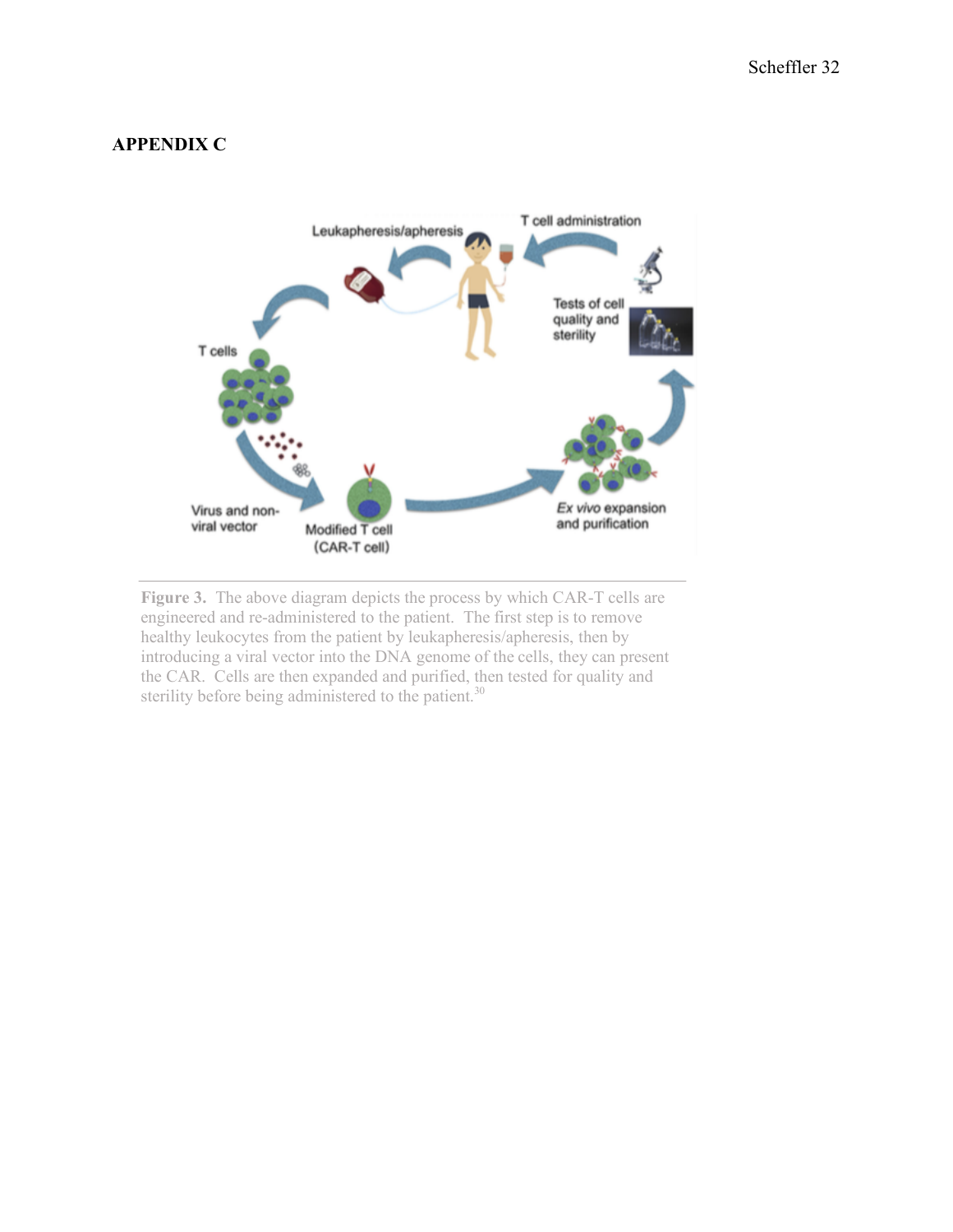# **APPENDIX D**



**Figure 4.** The above image depicts the mechanism through which Blinatumomab binds to CD3 and CD19 receptors to initiate an immune response.<sup>33</sup>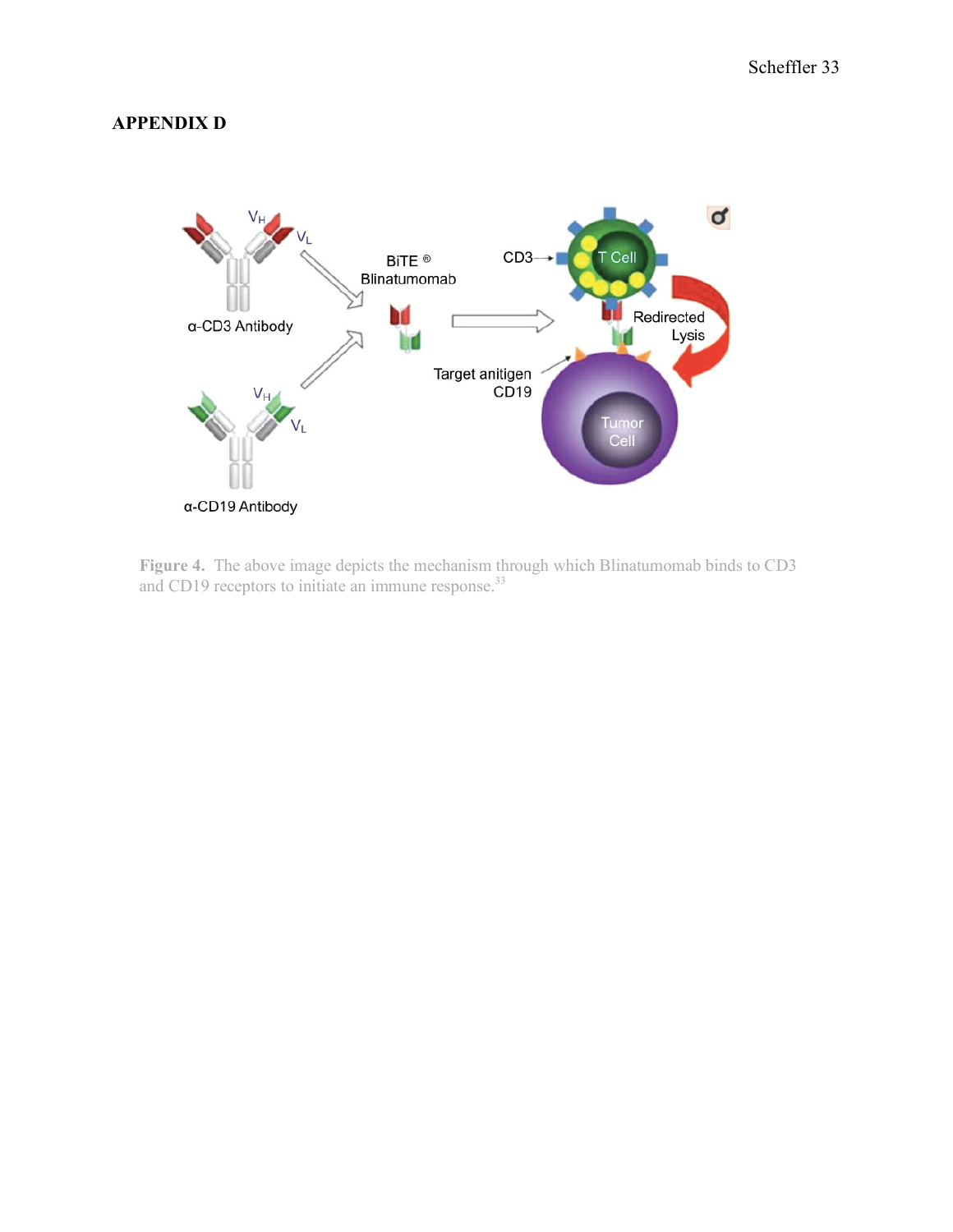# **APPENDIX E**



**Figure 5.** The above graphs show the comparison between patients who only received chemotherapy and those who received chemotherapy and the monoclonal antibody rituximab. Graph A depicts the rate of event-free survival, graph B shows progression-free survival, and graph C shows overall survival of the 823 patients within the trial.<sup>38</sup>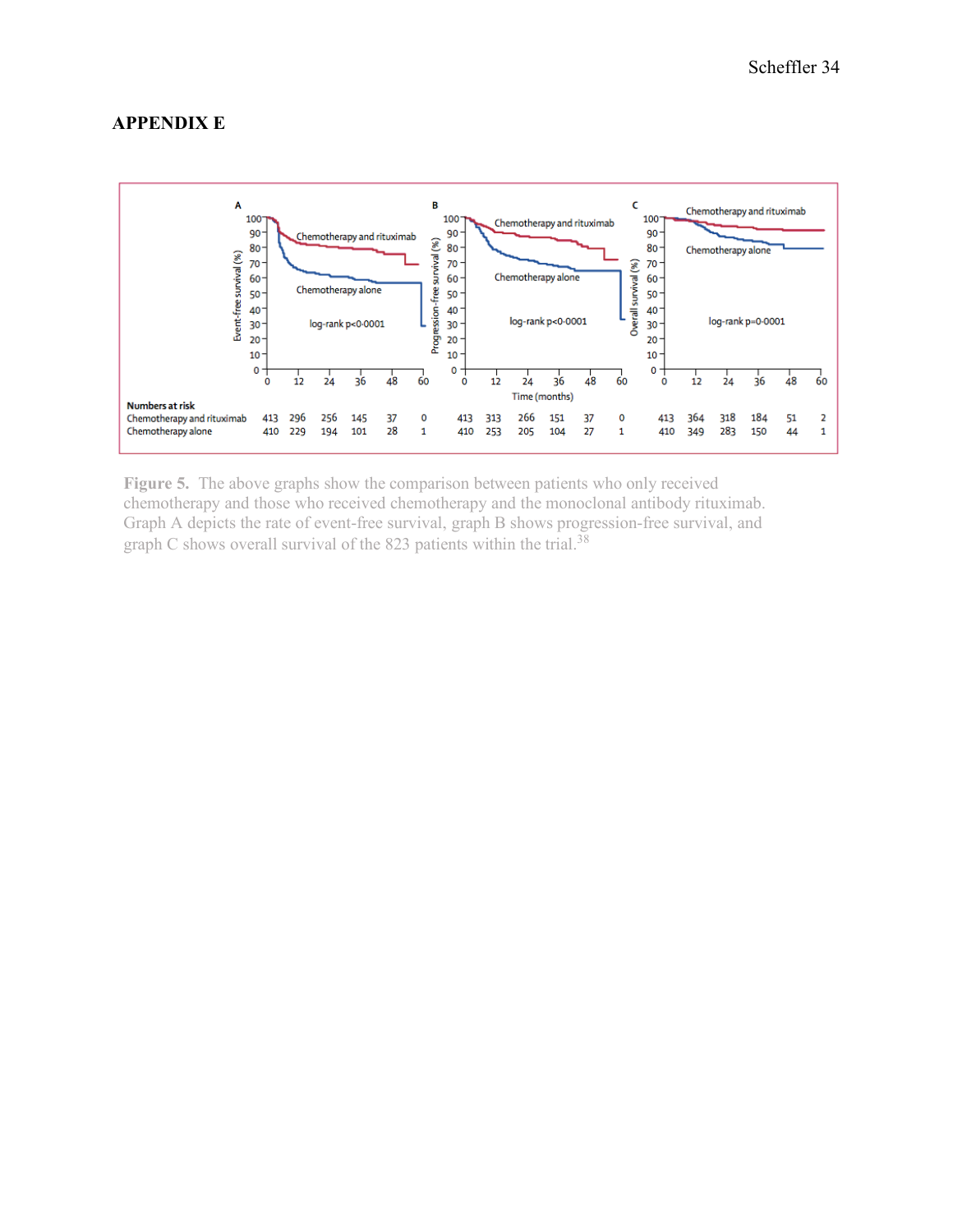# **APPENDIX F**



**Figure 6.** The method of monoclonal antibody production.<sup>47</sup>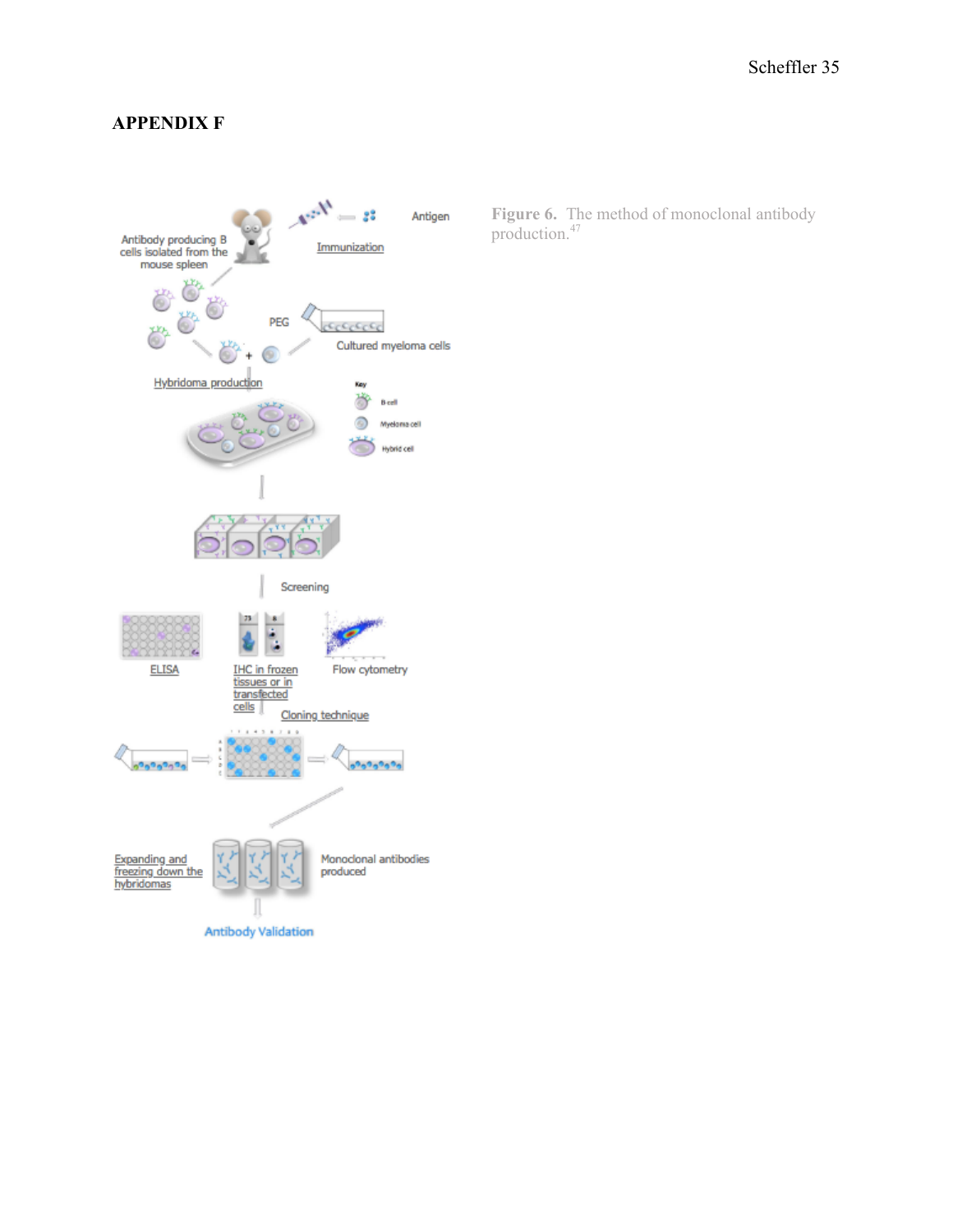# **References**

- 1. Mokhtari RB, Homayouni TS, Baluch N, et al. Combination therapy in combating cancer. *Oncotarget*. 2017;8(23):38022-38043. doi:10.18632/oncotarget.16723
- 2. Pfreundschuh M, Trümper L, Osterborg A, et al. CHOP-like chemotherapy plus rituximab versus CHOP-like chemotherapy alone in young patients with good-prognosis diffuse large-B-cell lymphoma: a randomised controlled trial by the MabThera International Trial (MInT) Group. *Lancet Oncol*. 2006;7(5):379-391. doi:10.1016/S1470-2045(06)70664-7
- 3. Siegel RL, Miller KD, Jemal A. Cancer statistics, 2016. *CA Cancer J Clin*. 2016;66(1):7- 30. doi:10.3322/caac.21332
- 4. Whitehead TP, Metayer C, Wiemels JL, Singer AW, Miller MD. Childhood Leukemia and Primary Prevention. *Curr Probl Pediatr Adolesc Health Care*. 2016;46(10):317-352. doi:10.1016/j.cppeds.2016.08.004
- 5. Terwilliger T, Abdul-Hay M. Acute lymphoblastic leukemia: a comprehensive review and 2017 update. *Blood Cancer J*. 2017;7(6):e577. doi:10.1038/bcj.2017.53
- 6. Bakalar N. History of Battle Against Leukemia. *The New York Times*. https://www.nytimes.com/2012/06/05/health/history-of-battle-against-leukemia.html. Published June 4, 2012. Accessed November 3, 2018.
- 7. Tasian SK, Hunger SP. Genomic Characterization of Paediatric Acute Lymphoblastic Leukaemia: an Opportunity for Precision Medicine Therapeutics. *Br J Haematol*. 2017;176(6):867-882. doi:10.1111/bjh.14474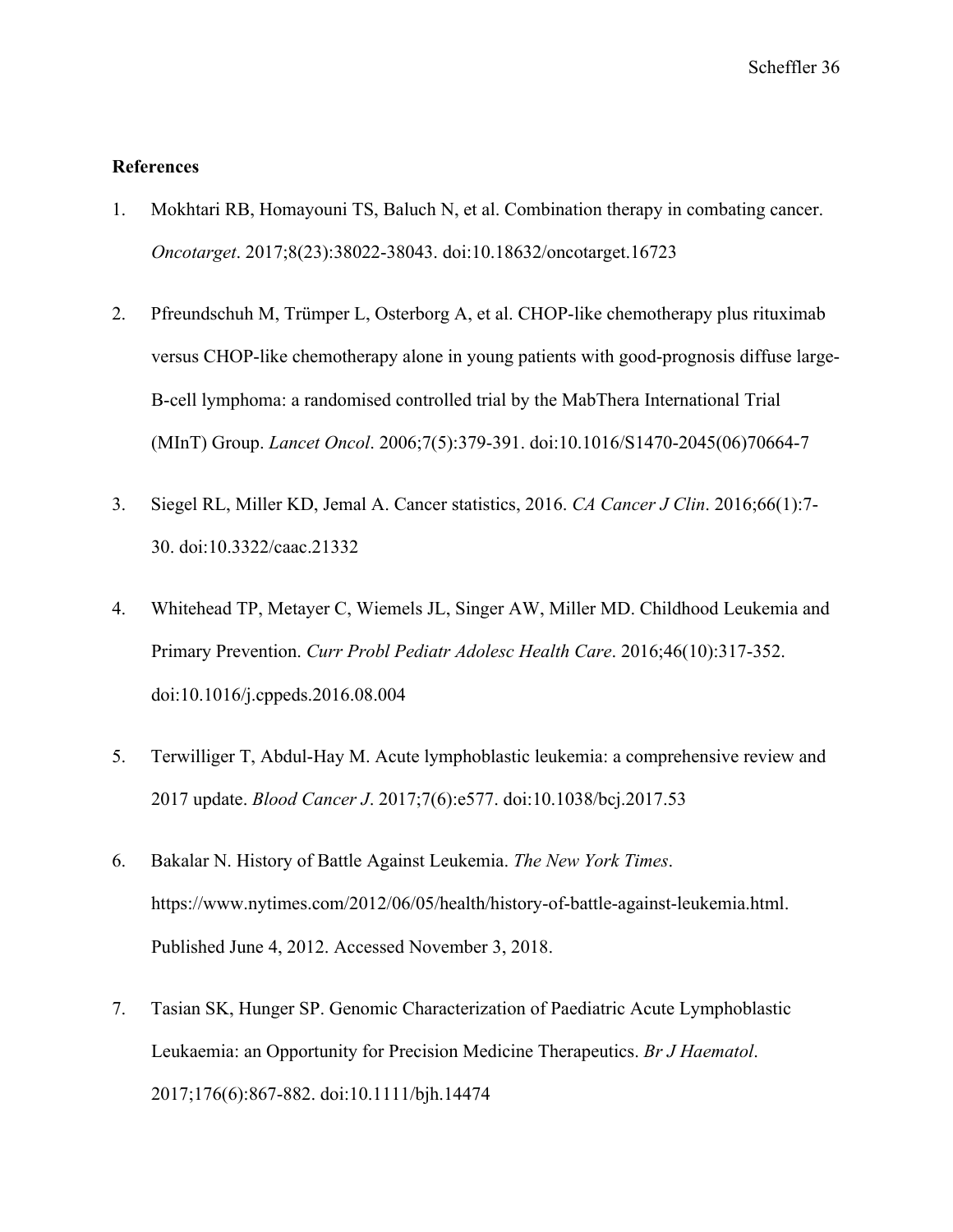- 8. Malouf C, Ottersbach K. Molecular processes involved in B cell acute lymphoblastic leukaemia. *Cell Mol Life Sci CMLS*. 2018;75(3):417-446. doi:10.1007/s00018-017-2620-z
- 9. Sell S. Leukemia: stem cells, maturation arrest, and differentiation therapy. *Stem Cell Rev*. 2005;1(3):197-205. doi:10.1385/SCR:1:3:197
- 10. Cazzaniga G, De Lorenzo P, Alten J, et al. Predictive value of minimal residual disease in Philadelphia-chromosome-positive acute lymphoblastic leukemia treated with imatinib in the European intergroup study of post-induction treatment of Philadelphia-chromosomepositive acute lymphoblastic leukemia, based on immunoglobulin/T-cell receptor and BCR/ABL1 methodologies. *Haematologica*. 2018;103(1):107-115. doi:10.3324/haematol.2017.176917
- 11. Sun Y, Zhao N, Wang H, et al. CT-721, a Potent Bcr-Abl Inhibitor, Exhibits Excellent In Vitro and In Vivo Efficacy in the Treatment of Chronic Myeloid Leukemia. *J Cancer*. 2017;8(14):2774-2784. doi:10.7150/jca.18731
- 12. Toh B, Toh B, Abastado J-P, Abastado J-P. Myeloid cells. *Oncoimmunology*. 2012;1(8):1360-1367. doi:10.4161/onci.22196
- 13. Schenk TM, Keyhani A, Bottcher S, et al. Multilineage involvement of Philadelphia chromosome positive acute lymphoblastic leukemia. *Leukemia*. 1998;12(5):666-674.
- 14. Pierro J, Hogan LE, Bhatla T, Carroll WL. New Targeted Therapies for Relapsed Pediatric Lymphoblastic Leukemia. *Expert Rev Anticancer Ther*. 2017;17(8):725-736. doi:10.1080/14737140.2017.1347507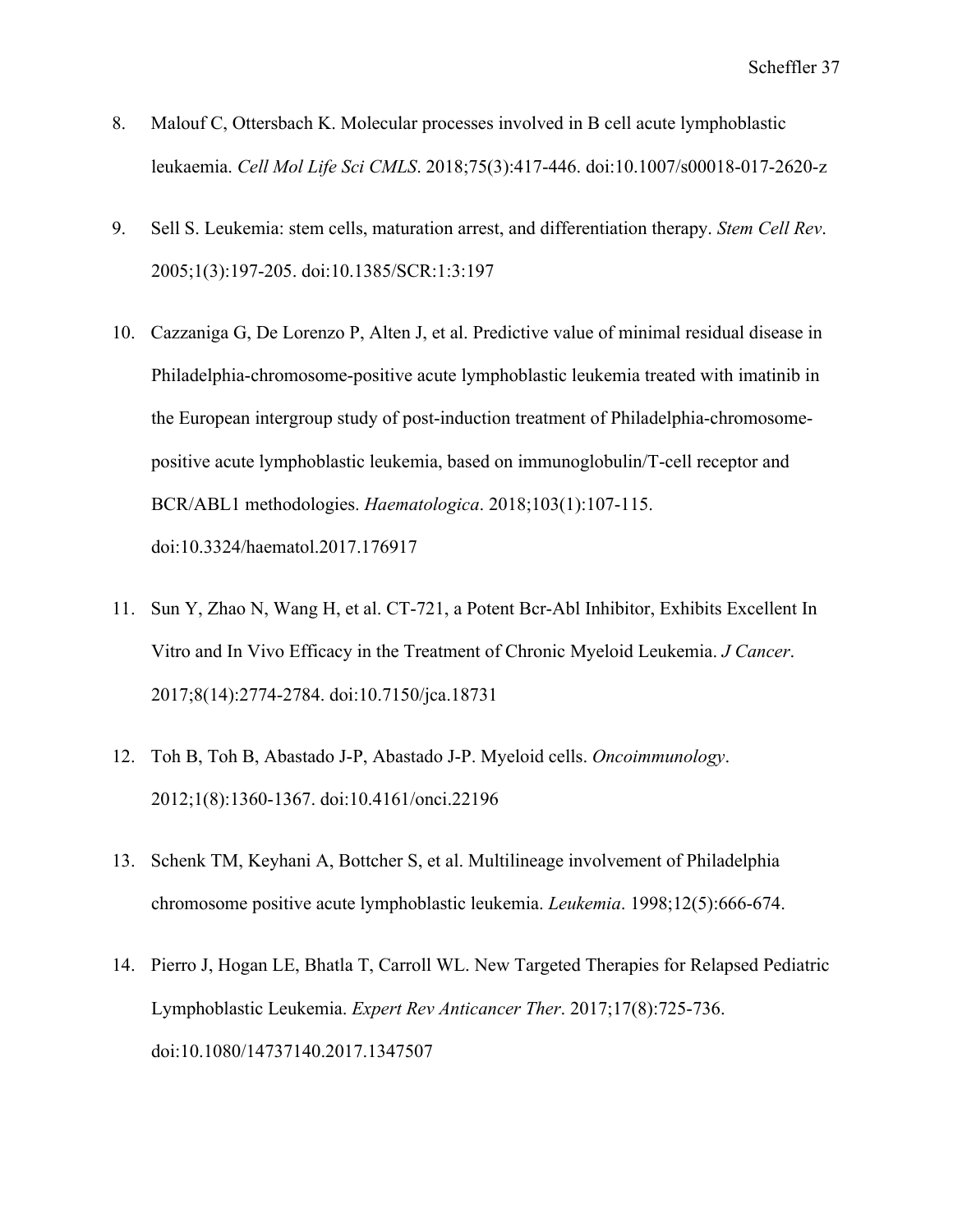- 15. Hunger SP, Lu X, Devidas M, et al. Improved survival for children and adolescents with acute lymphoblastic leukemia between 1990 and 2005: a report from the children's oncology group. *J Clin Oncol Off J Am Soc Clin Oncol*. 2012;30(14):1663-1669. doi:10.1200/JCO.2011.37.8018
- 16. Zhang X, Wu H, Fan H, Su B, Zhang G, Dong L. Clinical characteristics and prognosis of pediatric patients with B cell acute lymphoblastic leukemia relapse. *Oncol Lett*. 2018;16(3):2929-2934. doi:10.3892/ol.2018.8974
- 17. Malouf C, Ottersbach K. Molecular processes involved in B cell acute lymphoblastic leukaemia. *Cell Mol Life Sci*. 2018;75(3):417-446. doi:10.1007/s00018-017-2620-z
- 18. Typical Treatment of Acute Lymphocytic Leukemia. https://www.cancer.org/cancer/acutelymphocytic-leukemia/treating/typical-treatment.html. Accessed October 9, 2018.
- 19. Doxorubicin (Adriamycin, Rubex) Chemotherapy Drug Information. http://chemocare.com/chemotherapy/drug-info/doxorubicin.aspx. Accessed October 9, 2018.
- 20. Dexamethasone Drug Information Chemocare. http://chemocare.com/chemotherapy/drug-info/dexamethasone.aspx. Accessed October 9, 2018.
- 21. Vincristine Chemotherapy Drugs Chemocare. http://chemocare.com/chemotherapy/druginfo/Vincristine.aspx. Accessed October 9, 2018.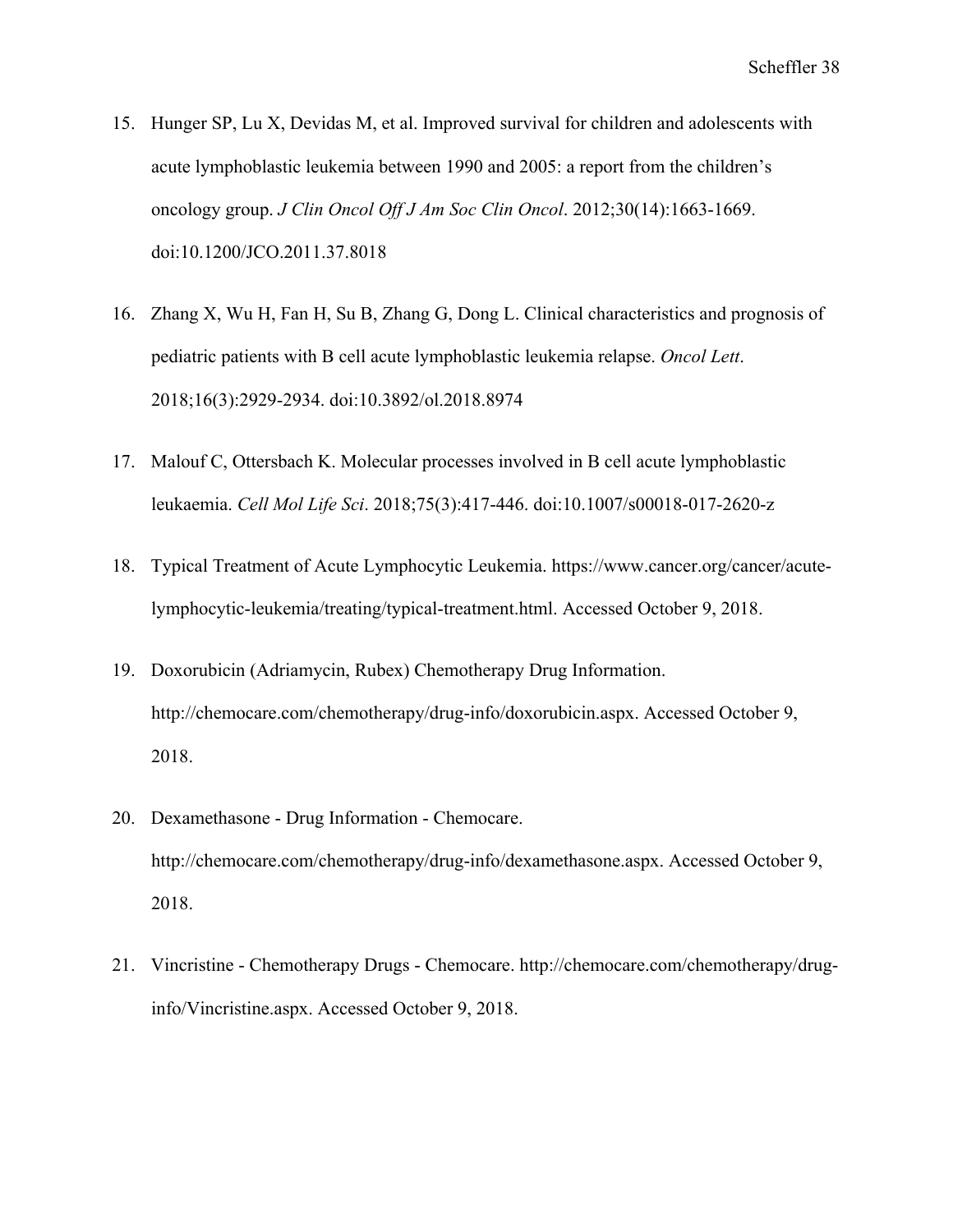- 22. Mullighan CG, Phillips LA, Su X, et al. GENOMIC ANALYSIS OF THE CLONAL ORIGINS OF RELAPSED ACUTE LYMPHOBLASTIC LEUKEMIA. *Science*. 2008;322(5906):1377-1380. doi:10.1126/science.1164266
- 23. Greaves M, Maley CC. CLONAL EVOLUTION IN CANCER. *Nature*. 2012;481(7381):306-313. doi:10.1038/nature10762
- 24. Yang JJ, Bhojwani D, Yang W, et al. Genome-wide copy number profiling reveals molecular evolution from diagnosis to relapse in childhood acute lymphoblastic leukemia. *Blood*. 2008;112(10):4178-4183. doi:10.1182/blood-2008-06-165027
- 25. Bhatla T, Jones CL, Meyer JA, Vitanza NA, Raetz EA, Carroll WL. The Biology of Relapsed Acute Lymphoblastic Leukemia: Opportunities for Therapeutic Interventions. *J Pediatr Hematol Oncol*. 2014;36(6):413-418. doi:10.1097/MPH.0000000000000179
- 26. Copy Number Variation Analysis | CNV Array and NGS Solutions. https://www.illumina.com/techniques/popular-applications/genotyping/copy-numbervariation-analysis.html. Accessed October 25, 2018.
- 27. Mullighan CG, Su X, Zhang J, et al. Deletion of IKZF1 and Prognosis in Acute Lymphoblastic Leukemia. *N Engl J Med*. 2009;360(5):470-480. doi:10.1056/NEJMoa0808253
- 28. Klumper E, Pieters R, Veerman AJ, et al. In vitro cellular drug resistance in children with relapsed/refractory acute lymphoblastic leukemia. *Blood*. 1995;86(10):3861-3868.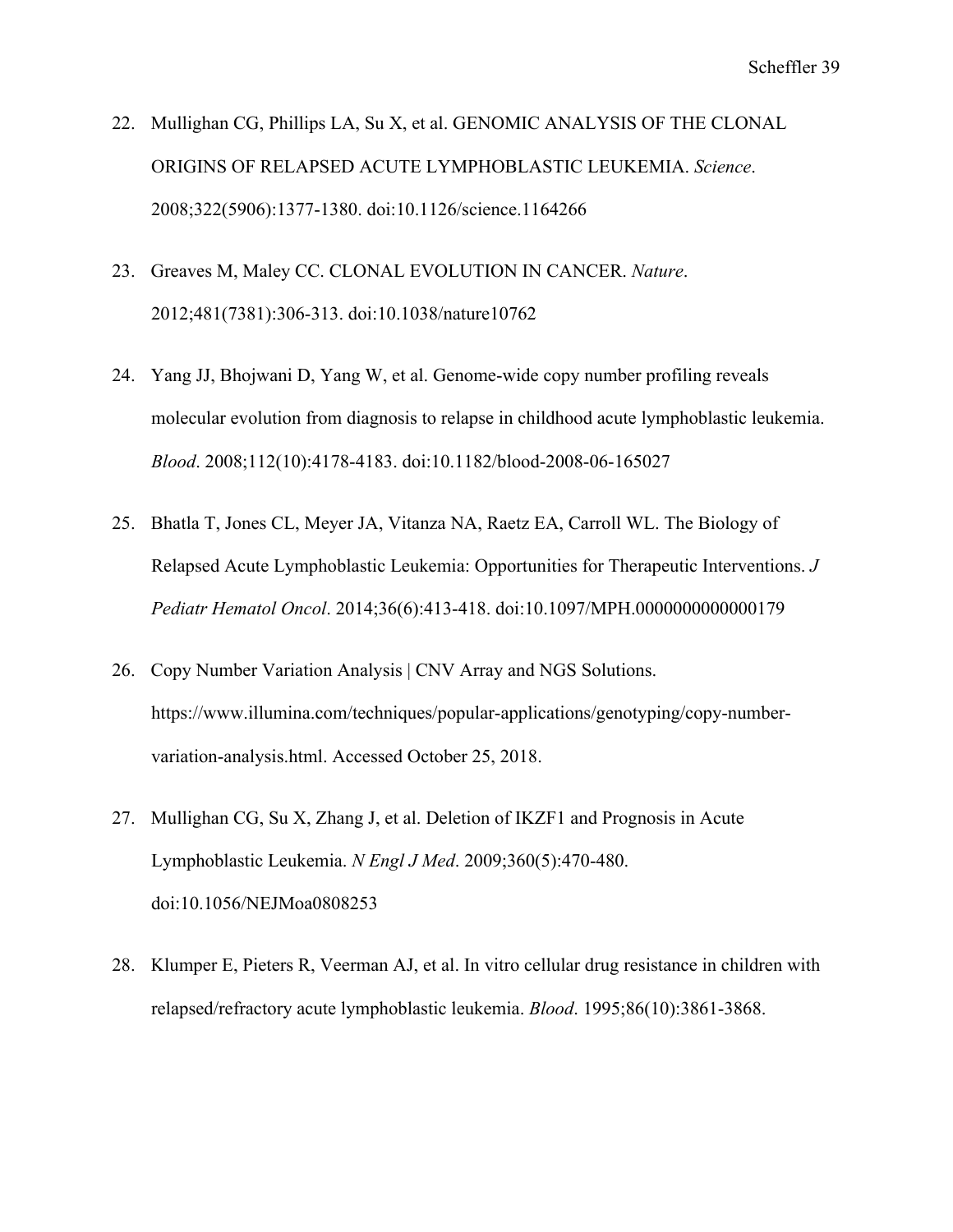- 29. Hogan LE, Meyer JA, Yang J, et al. Integrated genomic analysis of relapsed childhood acute lymphoblastic leukemia reveals therapeutic strategies. *Blood*. 2011;118(19):5218- 5226. doi:10.1182/blood-2011-04-345595
- 30. Naka K, Jomen Y, Ishihara K, et al. Dipeptide species regulate p38MAPK–Smad3 signalling to maintain chronic myelogenous leukaemia stem cells. *Nat Commun*. 2015;6. doi:10.1038/ncomms9039
- 31. Landau DA, Carter SL, Stojanov P, et al. Evolution and impact of subclonal mutations in chronic lymphocytic leukemia. *Cell*. 2013;152(4):714-726. doi:10.1016/j.cell.2013.01.019
- 32. Zhao Z, Chen Y, Francisco NM, Zhang Y, Wu M. The application of CAR-T cell therapy in hematological malignancies: advantages and challenges. *Acta Pharm Sin B*. 2018;8(4):539- 551. doi:10.1016/j.apsb.2018.03.001
- 33. Park JH, Rivière I, Gonen M, et al. Long-Term Follow-up of CD19 CAR Therapy in Acute Lymphoblastic Leukemia. *N Engl J Med*. 2018;378(5):449-459. doi:10.1056/NEJMoa1709919
- 34. von Stackelberg A, Locatelli F, Zugmaier G, et al. Phase I/Phase II Study of Blinatumomab in Pediatric Patients With Relapsed/Refractory Acute Lymphoblastic Leukemia. *J Clin Oncol*. 2016;34(36):4381-4389. doi:10.1200/JCO.2016.67.3301
- 35. Hathaway L, Sen JM, Keng M. Impact of blinatumomab on patient outcomes in relapsed/refractory acute lymphoblastic leukemia: evidence to date. *Patient Relat Outcome Meas*. 2018;9:329-337. doi:10.2147/PROM.S149420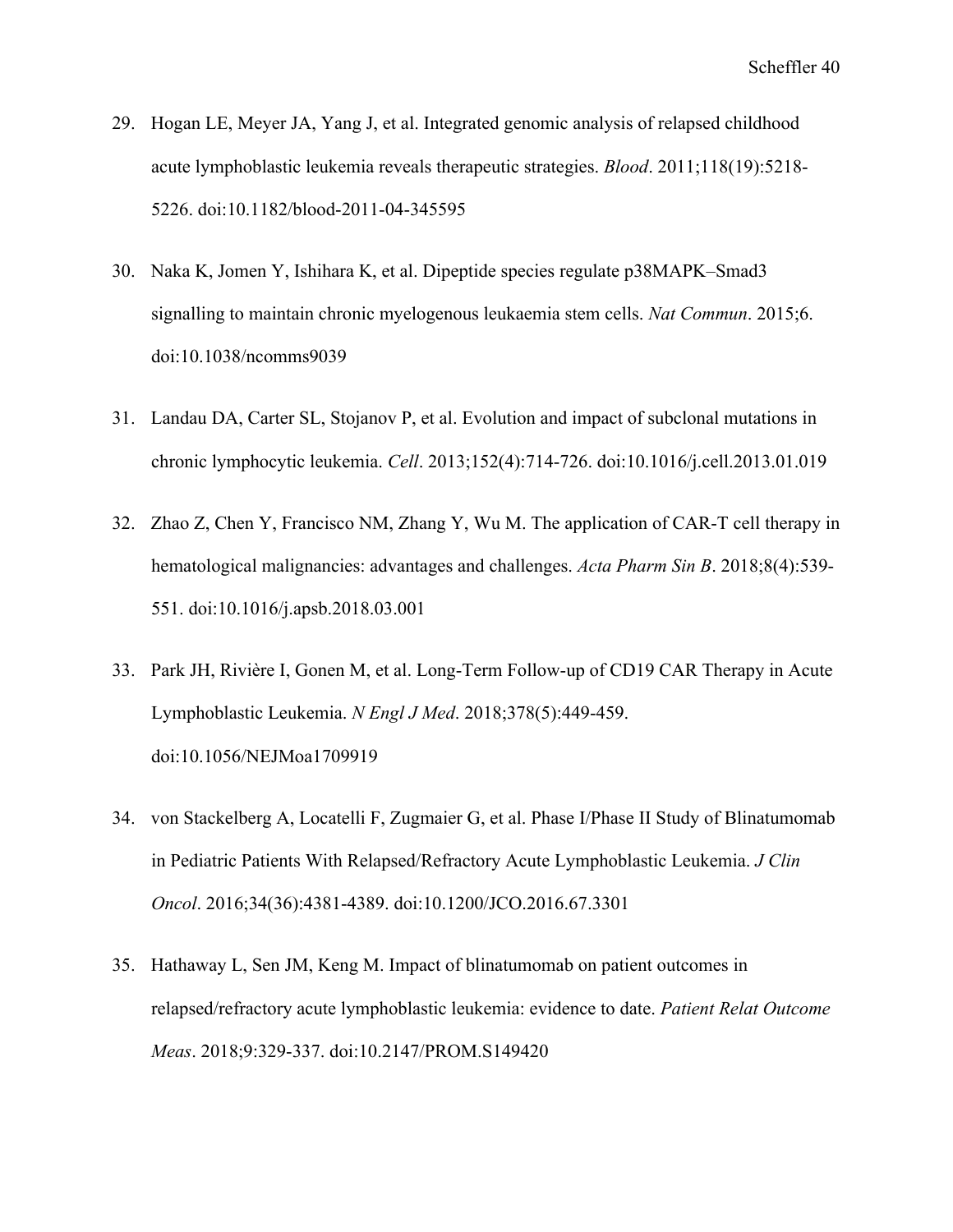- 36. Kaplan JB, Grischenko M, Giles FJ. Blinatumomab for the treatment of acute lymphoblastic leukemia. *Invest New Drugs*. 2015;33(6):1271-1279. doi:10.1007/s10637- 015-0289-4
- 37. Teachey DT, Rheingold SR, Maude SL, et al. Cytokine release syndrome after blinatumomab treatment related to abnormal macrophage activation and ameliorated with cytokine-directed therapy. *Blood*. 2013;121(26):5154-5157. doi:10.1182/blood-2013-02- 485623
- 38. Liu D, Zhao J. Cytokine release syndrome: grading, modeling, and new therapy. *J Hematol OncolJ Hematol Oncol*. 2018;11. doi:10.1186/s13045-018-0653-x
- 39. Kantarjian H, Jabbour E. Incorporating Immunotherapy Into the Treatment Strategies of B-Cell Adult Acute Lymphoblastic Leukemia: The Role of Blinatumomab and Inotuzumab Ozogamicin. *Am Soc Clin Oncol Educ Book Am Soc Clin Oncol Annu Meet*. 2018;(38):574- 578. doi:10.1200/EDBK\_199505
- 40. Wargo JA, Reuben A, Cooper ZA, Oh KS, Sullivan RJ. Immune Effects of Chemotherapy, Radiation, and Targeted Therapy and Opportunities for Combination With Immunotherapy. *Semin Oncol*. 2015;42(4):601-616. doi:10.1053/j.seminoncol.2015.05.007
- 41. Sehn LH, Donaldson J, Chhanabhai M, et al. Introduction of combined CHOP plus rituximab therapy dramatically improved outcome of diffuse large B-cell lymphoma in British Columbia. *J Clin Oncol Off J Am Soc Clin Oncol*. 2005;23(22):5027-5033. doi:10.1200/JCO.2005.09.137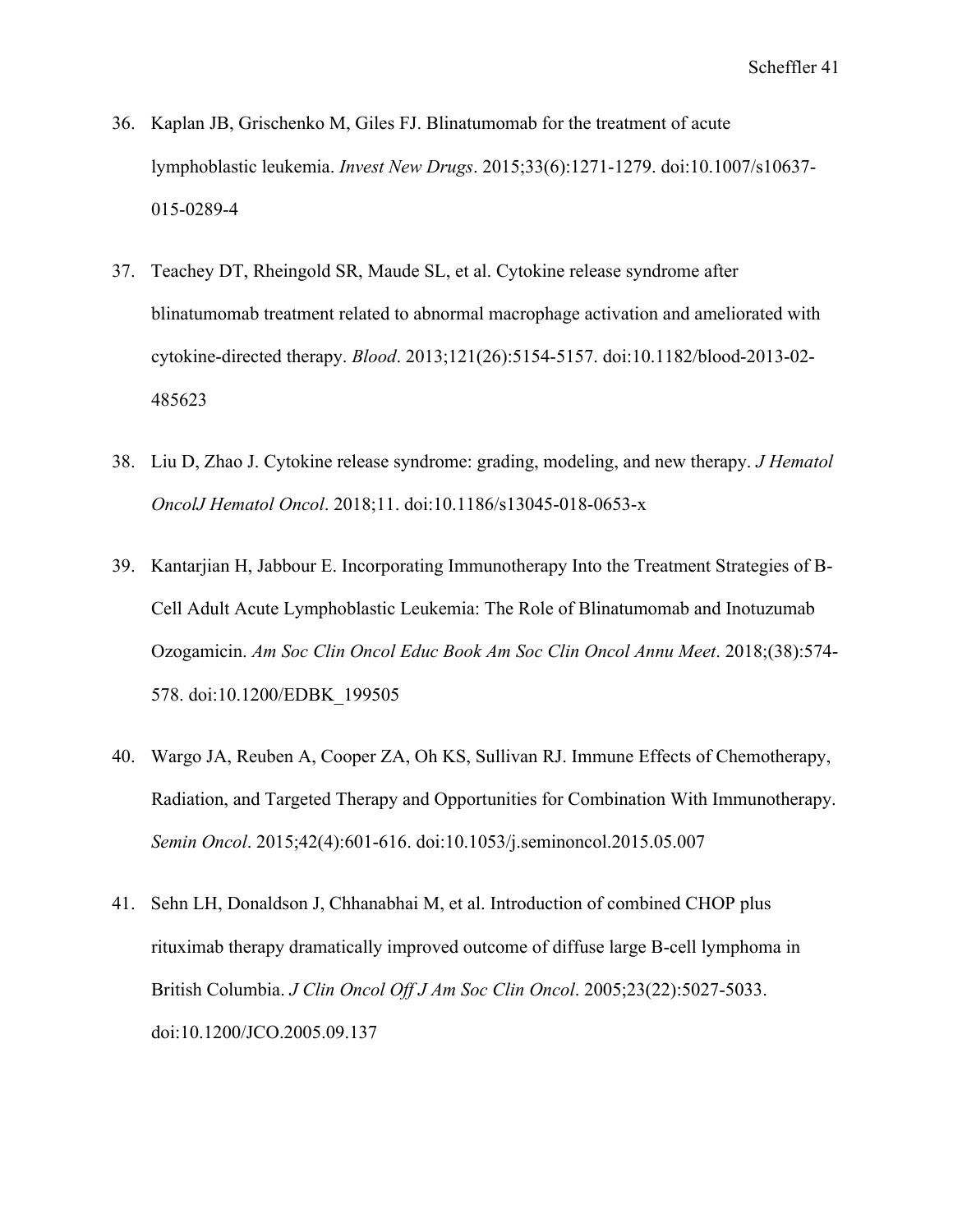- 42. Acute lymphocytic leukemia Symptoms and causes. Mayo Clinic. https://www.mayoclinic.org/diseases-conditions/acute-lymphocytic-leukemia/symptomscauses/syc-20369077. Accessed March 9, 2019.
- 43. Terwilliger T, Abdul-Hay M. Acute lymphoblastic leukemia: a comprehensive review and 2017 update. *Blood Cancer J*. 2017;7(6):e577. doi:10.1038/bcj.2017.53
- 44. Alvarnas JC, Brown PA, Aoun P, et al. Acute Lymphoblastic Leukemia, Version 2.2015. *J Natl Compr Cancer Netw JNCCN*. 2015;13(10):1240-1279.
- 45. Complete blood count (CBC) Mayo Clinic. https://www.mayoclinic.org/testsprocedures/complete-blood-count/about/pac-20384919. Accessed March 10, 2019.
- 46. Bone Marrow Tests | National Heart, Lung, and Blood Institute (NHLBI). https://www.nhlbi.nih.gov/health-topics/bone-marrow-tests. Accessed March 10, 2019.
- 47. Bone marrow biopsy: MedlinePlus Medical Encyclopedia. https://medlineplus.gov/ency/article/003934.htm. Accessed March 15, 2019.
- 48. Acute lymphocytic leukemia Diagnosis and treatment Mayo Clinic. https://www.mayoclinic.org/diseases-conditions/acute-lymphocytic-leukemia/diagnosistreatment/drc-20369083. Accessed March 10, 2019.
- 49. Minimal Residual Disease Evaluation in Childhood Acute Lymphoblastic Leukemia: A Clinical Evidence Review. *Ont Health Technol Assess Ser*. 2016;16(7):1-52.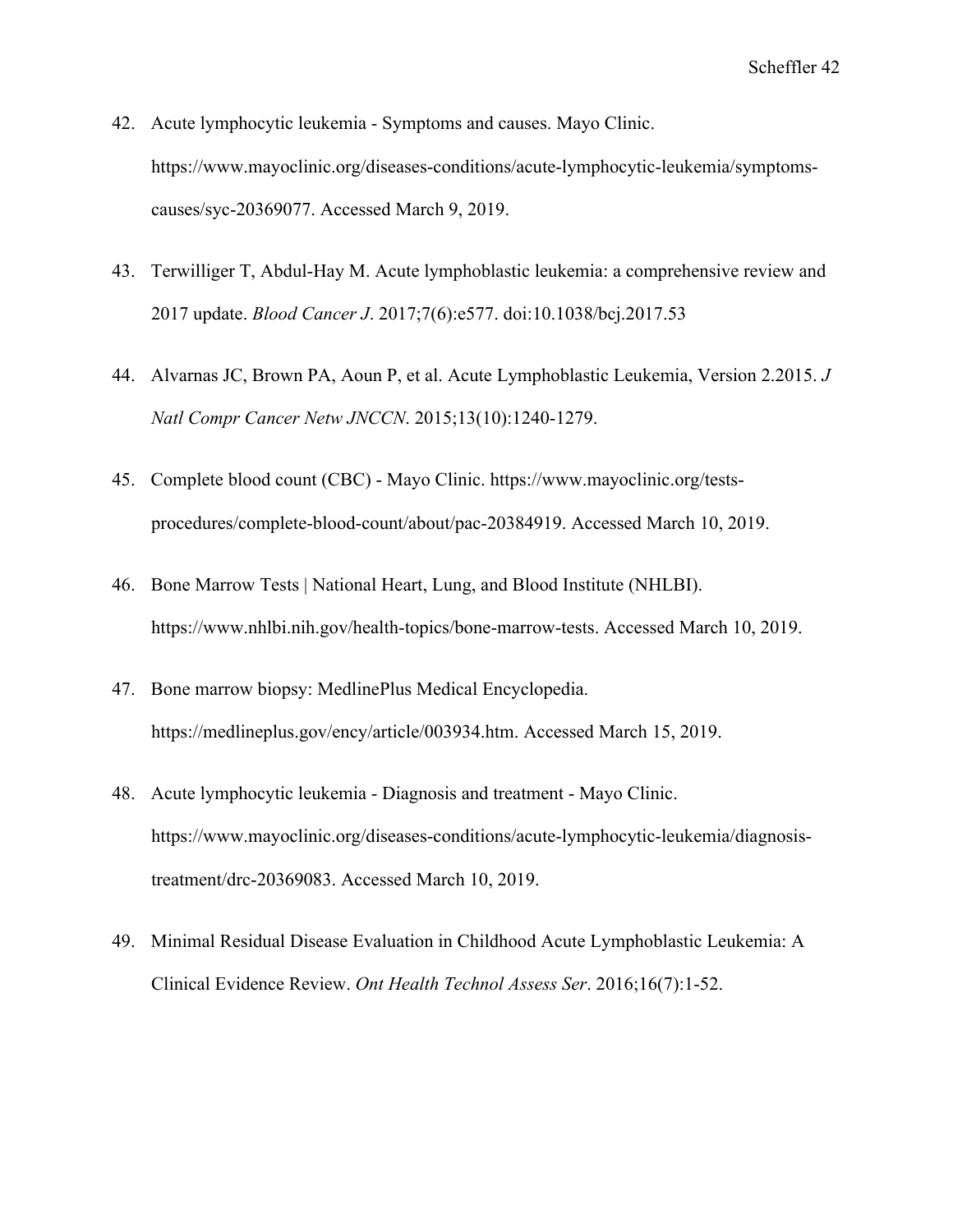- 50. Frishman-Levy L, Shemesh A, Bar-Sinai A, et al. Central nervous system acute lymphoblastic leukemia: role of natural killer cells. *Blood*. 2015;125(22):3420-3431. doi:10.1182/blood-2014-08-595108
- 51. Treatment of Children With Acute Lymphocytic Leukemia (ALL). https://www.cancer.org/cancer/leukemia-in-children/treating/children-with-all.html. Accessed March 19, 2019.
- 52. Scavino HF, George JN, Sears DA. Remission induction in adult acute lymphocytic leukemia. Use of vincristine and prednisone alone. *Cancer*. 1976;38(2):672-677.
- 53. Gossai NP, Gordon PM. The Role of the Central Nervous System Microenvironment in Pediatric Acute Lymphoblastic Leukemia. *Front Pediatr*. 2017;5. doi:10.3389/fped.2017.00090
- 54. Typical Treatment of Acute Lymphocytic Leukemia (ALL). https://www.cancer.org/cancer/acute-lymphocytic-leukemia/treating/typical-treatment.html. Accessed March 21, 2019.
- 55. How Can We Tell if Chemotherapy is Working? What is Chemotherapy? Chemocare. http://chemocare.com/chemotherapy/what-is-chemotherapy/how-to-tell-if-chemotherapy-isworking.aspx. Accessed March 21, 2019.
- 56. Chemotherapy Resistance What is Chemotherapy? Chemocare. http://chemocare.com/chemotherapy/what-is-chemotherapy/what-is-drug-resistance.aspx. Accessed March 21, 2019.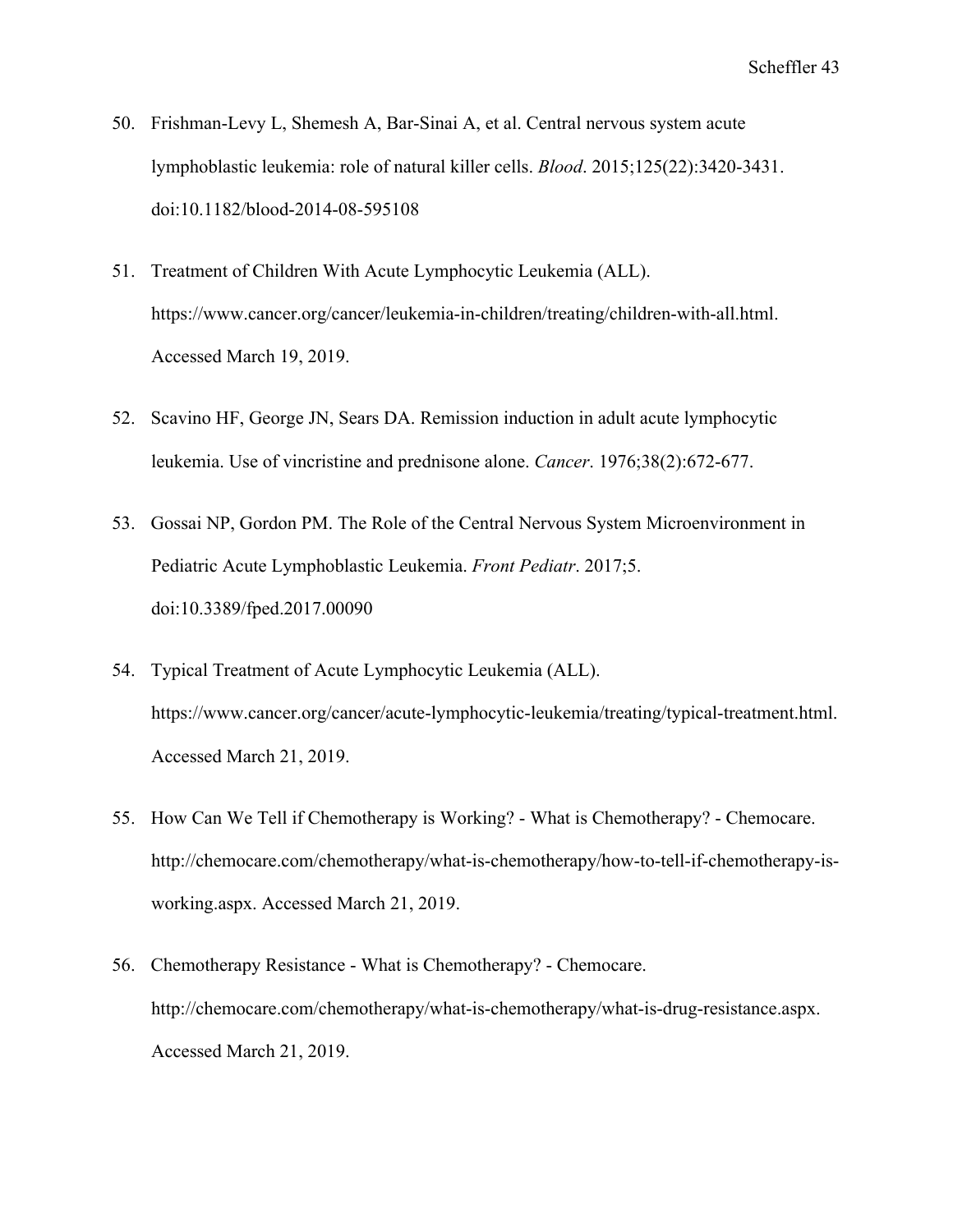- 57. Kohnken R, Porcu P, Mishra A. Overview of the Use of Murine Models in Leukemia and Lymphoma Research. *Front Oncol*. 2017;7. doi:10.3389/fonc.2017.00022
- 58. Jacoby E, Chien CD, Fry TJ. Murine Models of Acute Leukemia: Important Tools in Current Pediatric Leukemia Research. *Front Oncol*. 2014;4. doi:10.3389/fonc.2014.00095
- 59. Drexler HG. Isolation and Culture of Leukemia Cell Lines. In: Langdon SP, ed. *Cancer Cell Culture: Methods and Protocols*. Methods in Molecular MedicineTM. Totowa, NJ: Humana Press; 2004:141-155. doi:10.1385/1-59259-406-9:141
- 60. Ziegler U, Groscurth P. Morphological Features of Cell Death. *Physiology*. 2004;19(3):124- 128. doi:10.1152/nips.01519.2004
- 61. Ross SL, Sherman M, McElroy PL, et al. Bispecific T cell engager (BiTE®) antibody constructs can mediate bystander tumor cell killing. *PLOS ONE*. 2017;12(8):e0183390. doi:10.1371/journal.pone.0183390
- 62. Fassy J, Tsalkitzi K, Salavagione E, Hamouda‐Tekaya N, Braud VM. A real‐time digital bio-imaging system to quantify cellular cytotoxicity as an alternative to the standard chromium‐51 release assay. *Immunology*. 2017;150(4):489-494. doi:10.1111/imm.12702
- 63. Ghodke K, Bibi A, Rabade N, et al. CD19 negative precursor B acute lymphoblastic leukemia (B-ALL)—Immunophenotypic challenges in diagnosis and monitoring: A study of three cases. *Cytometry B Clin Cytom*. 2017;92(4):315-318. doi:10.1002/cyto.b.21373
- 64. Cordell J, Maestre L, Pulford K. Hybridoma Production. EuroMAbNet. https://www.euromabnet.com/protocols/hybridoma.php. Accessed November 12, 2018.